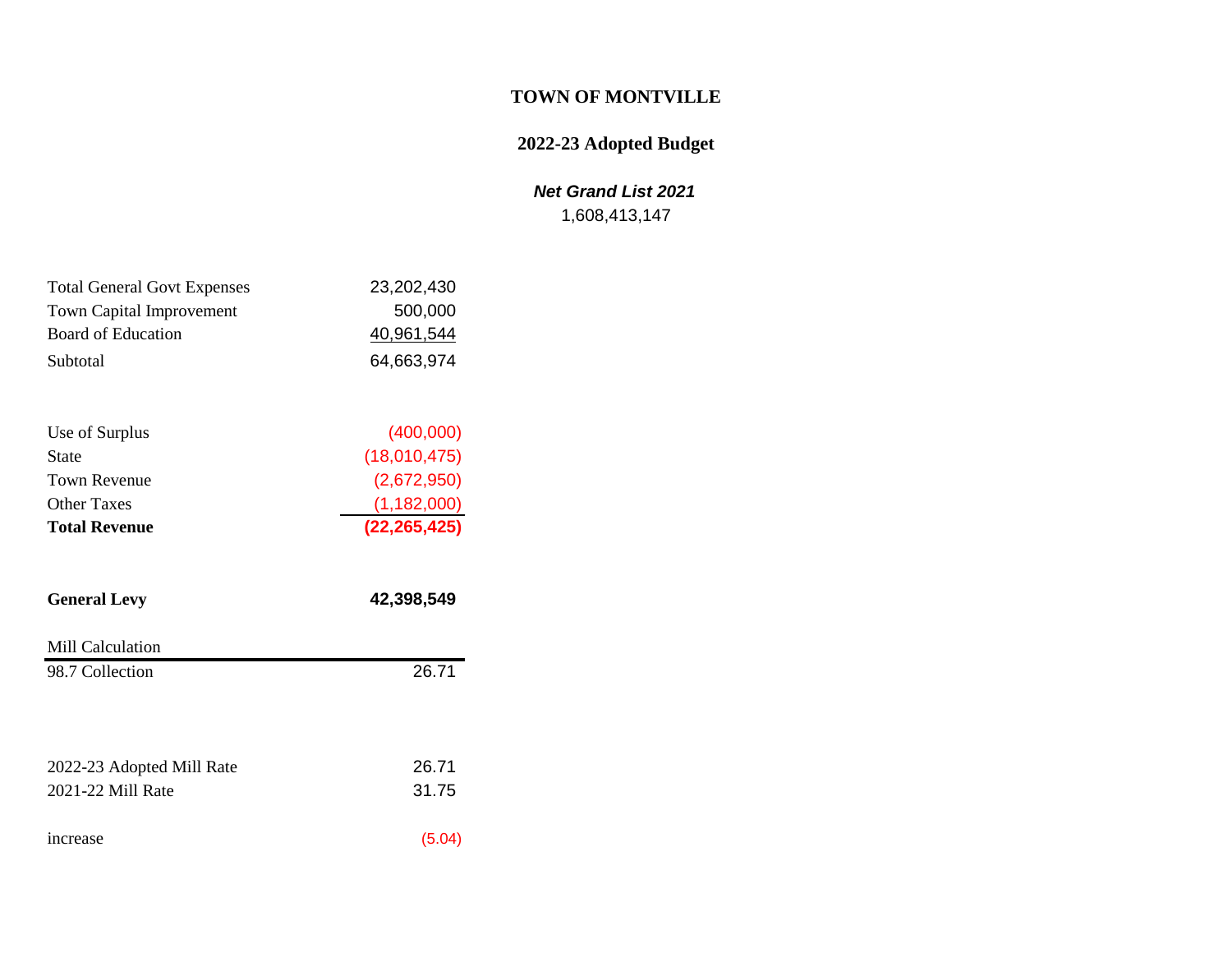|       |       | Object  | Description                      | 2021 Actual<br>Expended | 2022 Adopted<br><b>Current Year</b> | 2022 Year-to-Date<br>Expended | 2023 Dept<br>Request | 2023 Mayor<br>Recommendation | 2023<br>Adopted |
|-------|-------|---------|----------------------------------|-------------------------|-------------------------------------|-------------------------------|----------------------|------------------------------|-----------------|
| 10100 |       | Revenue |                                  |                         |                                     |                               |                      |                              |                 |
|       | 10100 | 41000   | <b>Current Years Taxes</b>       | -42,231,601             | -42,394,205                         | -42,317,309                   | $-50,322,483$        | -43,966,237                  | -42,398,549     |
|       | 10100 | 41003   | Motor Vehicle Supplement         | $-461,541$              | $-425,000$                          | $-523,221$                    | $-425,000$           | $-425,000$                   | $-425,000$      |
|       | 10100 | 41025   | Prior Year Taxes                 | $-580,346$              | $-500,000$                          | $-558,261$                    | $-500,000$           | $-500,000$                   | $-500,000$      |
|       | 10100 | 41035   | Interest                         | $-345,851$              | $-250,000$                          | $-391,095$                    | $-250,000$           | $-250,000$                   | $-250,000$      |
|       | 10100 | 41040   | Lien Fees                        | $-8,060$                | $-4,000$                            | $-10,985$                     | $-7,000$             | $-7,000$                     | $-7,000$        |
|       | 10100 | 41045   | ATT. FEES FOR TAXES L            | 0                       | $\Omega$                            | $-131$                        | 0                    | $\mathbf 0$                  | 0               |
|       | 10100 | 41050   | Use of Undesig/Unreserve         | 0                       | 0                                   | $\mathbf 0$                   | 0                    | $\mathbf 0$                  | $-400,000$      |
|       | 10100 | 42000   | Conveyance Tax                   | $-240,142$              | $-195,000$                          | $-245,723$                    | $-200,000$           | $-200,000$                   | $-200,000$      |
|       | 10100 | 42005   | <b>Town Clerk Fees</b>           | $-180, 124$             | $-120,000$                          | $-159, 112$                   | $-140,000$           | $-140,000$                   | $-140,000$      |
|       | 10100 | 42010   | Dog Licenses                     | $-4,883$                | $-5,000$                            | $-392$                        | $-5,000$             | $-5,000$                     | $-5,000$        |
|       | 10100 | 42012   | Dog Services for Salem           | $-12,445$               | $-13,200$                           | $-9,503$                      | $-13,500$            | $-13,500$                    | $-13,500$       |
|       | 10100 | 42015   | Dog Warden                       | $-1,080$                | $-1,000$                            | $-640$                        | $-1,000$             | $-1,000$                     | $-1,000$        |
|       | 10100 | 42020   | <b>Building Department</b>       | $-359,472$              | $-260,000$                          | $-357,804$                    | $-300,000$           | $-300,000$                   | $-300,000$      |
|       | 10100 | 42025   | <b>Miscellaneous Permits</b>     | $-26,933$               | $-20,000$                           | $-13,185$                     | $-20,000$            | $-20,000$                    | $-20,000$       |
|       | 10100 | 42026   | <b>Fire Marshal Permits</b>      | $-60,815$               | $-60,000$                           | $-89,510$                     | $-60,000$            | $-60,000$                    | $-60,000$       |
|       | 10100 | 42035   | <b>Transfer Station Permits</b>  | $-170,151$              | $-160,000$                          | $-105,063$                    | $-170,000$           | $-170,000$                   | $-170,000$      |
|       | 10100 | 42037   | <b>Transfer Station Reclamat</b> | $-53,281$               | $-38,000$                           | $-51,473$                     | $-40,000$            | $-40,000$                    | $-40,000$       |
|       | 10100 | 42040   | <b>Trans Sta Disposal Fees</b>   | $-12,662$               | $-10,000$                           | $-13,362$                     | $-12,000$            | $-12,000$                    | $-12,000$       |
|       | 10100 | 43000   | Investment Interest              | $-23,298$               | $-20,000$                           | $-37,949$                     | $-25,000$            | $-25,000$                    | $-25,000$       |
|       | 10100 | 43035   | WPCA Fin Serv.                   | $-10,000$               | $-10,000$                           | $-7,500$                      | $-10,000$            | $-10,000$                    | $-10,000$       |
|       | 10100 | 44000   | P/Z & ZBA                        | $-15,734$               | $-14,000$                           | $-14,340$                     | $-14,000$            | $-14,000$                    | $-14,000$       |
|       | 10100 | 44005   | Parks & Recreation               | $-92,674$               | $-142,400$                          | $-94,241$                     | -121,050             | $-121,050$                   | $-121,050$      |
|       | 10100 | 44006   | Camp Oakdale/Other Rent          | $-4,135$                | $-3,000$                            | $-5,625$                      | $-3,000$             | $-3,000$                     | $-3,000$        |
|       | 10100 | 44007   | Fair Oaks Facility Rental        | $-300$                  | $-1,500$                            | $-1,200$                      | $-500$               | $-500$                       | $-500$          |
|       | 10100 | 44010   | <b>Housing Authority</b>         | 0                       | $-29,000$                           | 0                             | 0                    | 0                            | $-29,000$       |
|       | 10100 | 44020   | Youth Services Program           | $-56,300$               | $-55,248$                           | $-46, 123$                    | $-57,800$            | $-57,800$                    | $-57,800$       |
|       | 10100 | 45000   | <b>ECS Grant</b>                 | $-12,770,495$           | $-12,802,821$                       | $-12,804,949$                 | -12,802,864          | $-12,802,864$                | $-12,802,864$   |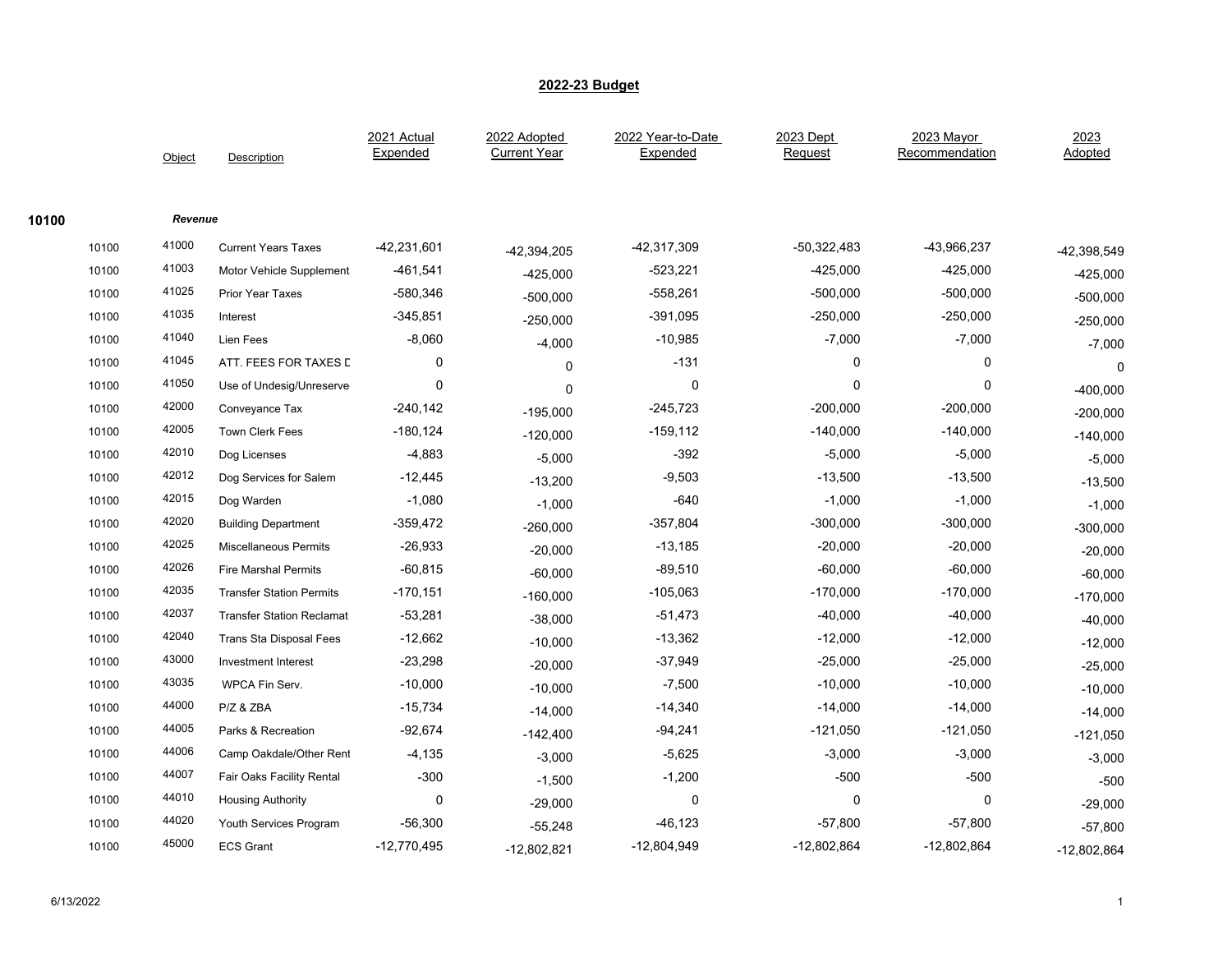|       | Object | <b>Description</b>               | 2021 Actual<br>Expended | 2022 Adopted<br><b>Current Year</b> | 2022 Year-to-Date<br>Expended | 2023 Dept<br>Request | 2023 Mayor<br>Recommendation | 2023<br>Adopted |
|-------|--------|----------------------------------|-------------------------|-------------------------------------|-------------------------------|----------------------|------------------------------|-----------------|
| 10100 | 45015  | Special Education                | $-408,066$              | $-400,000$                          | $-442, 418$                   | $-400,000$           | $-400,000$                   | $-550,000$      |
| 10100 | 45020  | <b>Adult Education</b>           | $-39,046$               | $-38,126$                           | $-38,513$                     | $-37,732$            | $-37,732$                    | $-39,610$       |
| 10100 | 46000  | <b>Distressed Municipalities</b> | 0                       | $-1,684,749$                        | 0                             | 0                    | 0                            | $\mathbf 0$     |
| 10100 | 46005  | Lieu of Taxes/State Prop         | $-1,082,647$            | 0                                   | $-3,167$                      | $-2,481,441$         | $-2,481,441$                 | $-2,481,441$    |
| 10100 | 46010  | Emerg Manage Assist Prog         | 0                       | $-9,857$                            | $-9,469$                      | $-9,857$             | $-9,857$                     | $-9,857$        |
| 10100 | 46015  | <b>Disability Grant</b>          | $-3,031$                | $-3,000$                            | $-3,007$                      | $-3,000$             | $-3,000$                     | $-3,000$        |
| 10100 | 46023  | <b>MRSA</b>                      | 0                       | $\mathbf 0$                         | $-663,521$                    | $\mathbf 0$          | $\mathbf 0$                  | 0               |
| 10100 | 46024  | PILOT New Tiered Reimbu          | 0                       | $-1,627,357$                        | $-1,867,159$                  | 0                    | 0                            | $\pmb{0}$       |
| 10100 | 46030  | <b>Additional Veteran Grant</b>  | $-11,555$               | $-10,000$                           | $-10,793$                     | $-10,000$            | $-10,000$                    | $-10,000$       |
| 10100 | 46035  | Telephone Access Line            | -47,947                 | $-45,000$                           | $-39,123$                     | $-45,000$            | $-45,000$                    | $-45,000$       |
| 10100 | 46040  | <b>Other Grants</b>              | $-80,660$               | $-40,000$                           | $-56,789$                     | $-50,000$            | $-50,000$                    | $-50,000$       |
| 10100 | 46041  | MUNICIPAL STABIILIZATI           | $-20,897$               | $-20,897$                           | $-20,897$                     | $-20,897$            | $-20,897$                    | $-20,897$       |
| 10100 | 46042  | <b>CT Fines Reimbursement</b>    | $-5,685$                | $-10,000$                           | $-5,672$                      | $-10,000$            | $-10,000$                    | $-10,000$       |
| 10100 | 46045  | Pequot Funds                     | $-1,446,162$            | $-1,446,162$                        | $-964, 108$                   | $-1,446,162$         | $-1,446,162$                 | $-1,446,162$    |
| 10100 | 46050  | Minature Surcharge               | 0                       | 0                                   | $-18,280$                     | $-13,000$            | $-13,000$                    | $-13,000$       |
| 10100 | 47000  | FEMA \$\$                        | $-14,931$               | $\Omega$                            | $-28,077$                     | 0                    | 0                            | $\mathbf 0$     |
| 10100 | 47005  | <b>GRANTS FOR MUNICIPA</b>       | -528,644                | $-528,644$                          | 0                             | $-528,644$           | $-528,644$                   | $-528,644$      |
| 10100 | 48010  | <b>Tuition Special Ed</b>        | $-64,706$               | $-25,000$                           | $-41,593$                     | $-40,000$            | $-40,000$                    | $-40,000$       |
| 10100 | 48013  | School Misc Revenue              | $-160$                  | $-1,500$                            | $-597$                        | $-500$               | $-500$                       | $-500$          |
| 10100 | 48020  | Public Works Dept.               | $-940$                  | $-500$                              | $-1,200$                      | $-500$               | $-500$                       | $-500$          |
| 10100 | 48023  | <b>Commercial Tipping Fees</b>   | $-356,288$              | $-375,000$                          | $-318,486$                    | $-350,000$           | $-350,000$                   | $-350,000$      |
| 10100 | 48025  | Copy Money                       | $-416$                  | $-1,000$                            | $-413$                        | $-1,000$             | $-500$                       | $-500$          |
| 10100 | 48035  | <b>Community Booklet</b>         | $-3,815$                | $-9,000$                            | $-3,760$                      | $-9,000$             | $-4,000$                     | $-4,000$        |
| 10100 | 49005  | Police Reimb. Priv Duty          | $-385,965$              | $-185,000$                          | $-304,484$                    | $-185,000$           | $-240,000$                   | $-275,000$      |
| 10100 | 49010  | St Bernards Health Clinic        | $-23,860$               | $-24,000$                           | $-24,046$                     | $-24,000$            | $-24,000$                    | $-24,000$       |
| 10100 | 49015  | Insurance Reimbursement          | $-80,378$               | $-65,000$                           | $-163,345$                    | $-65,000$            | $-65,000$                    | $-65,000$       |
| 10100 | 49020  | Millstone Reimbursement          | $-45,978$               | $-15,000$                           | $-47,659$                     | $-45,000$            | $-45,000$                    | $-45,000$       |
| 10100 | 49025  | Verizon                          | $-7,353$                | $-7,000$                            | $-600$                        | $-600$               | $-600$                       | $-600$          |
| 10100 | 49035  | Fire Marshal Private Dty         | 0                       | $-5,000$                            | $\mathbf 0$                   | $-5,000$             | $-5,000$                     | $-5,000$        |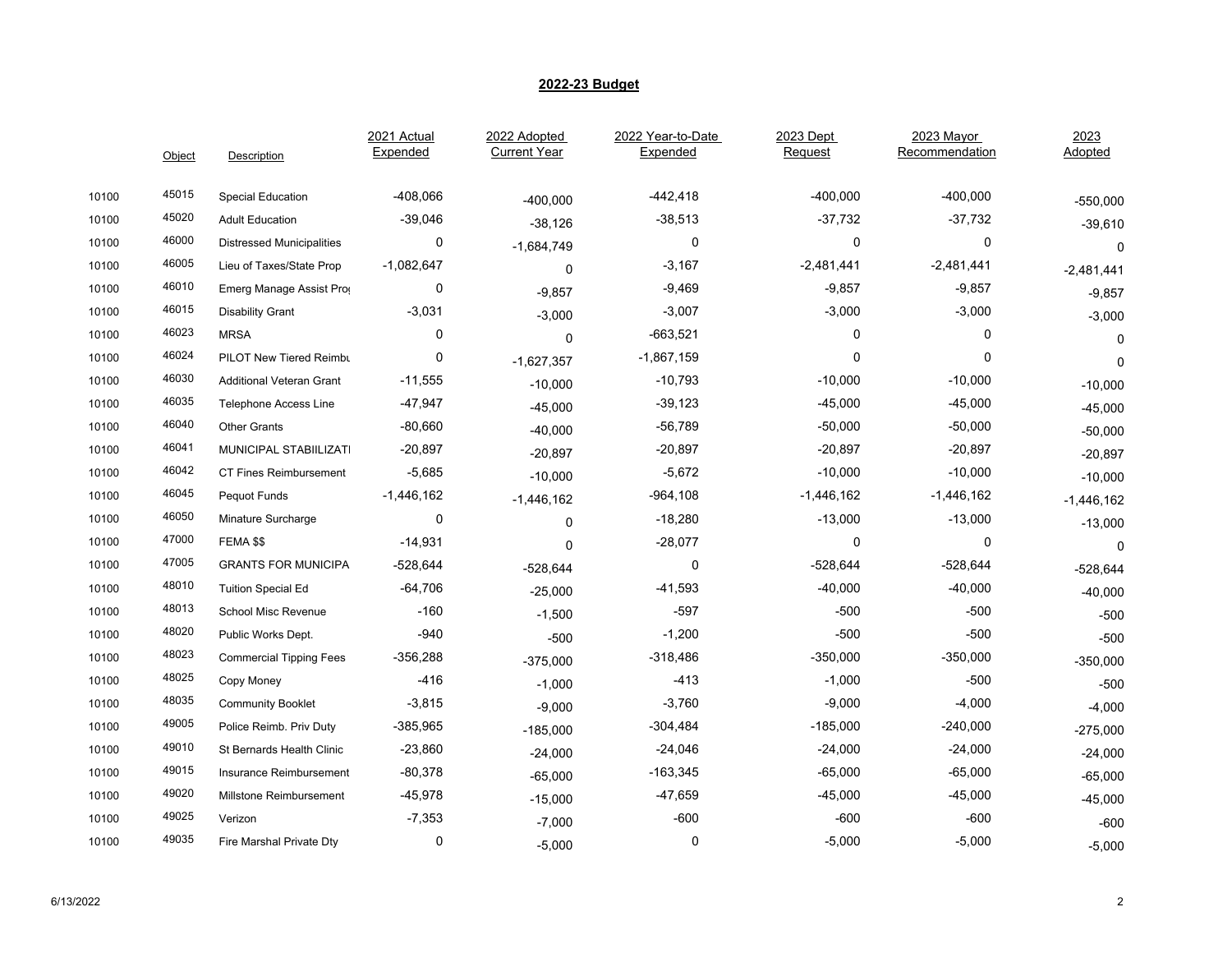|       | Object | Description                     | 2021 Actual<br>Expended | 2022 Adopted<br><b>Current Year</b> | 2022 Year-to-Date<br>Expended | 2023 Dept<br>Request | 2023 Mayor<br>Recommendation | 2023<br>Adopted |
|-------|--------|---------------------------------|-------------------------|-------------------------------------|-------------------------------|----------------------|------------------------------|-----------------|
| 10100 | 49049  | <b>Engineering Review Reimt</b> | $-1,320$                | $-1.000$                            | $-385$                        | $-1,000$             | $-1,000$                     | $-1,000$        |
| 10100 | 49050  | Miscellaneous                   | $-39,044$               | $-50,000$                           | $-33,684$                     | $-40,000$            | $-40,000$                    | $-40,000$       |
| 10100 | 49060  | Sale of Town Property           | $-145,030$              | $-15,000$                           | $-130,748$                    | 0                    | $-100,000$                   | $-100,000$      |
| 10100 | 49080  | <b>Mohegan Contributions</b>    | $-500,000$              | $-500,000$                          | $-500,000$                    | $-500,000$           | $-500,000$                   | $-500,000$      |
| 10100 | 49086  | <b>COVID Reimbursement</b>      | $-267,074$              |                                     | $-4,977$                      | 0                    | 0                            | 0               |
| 10100 | 49100  | Transfer in (out)               | 787,627                 |                                     | 0                             | 0                    | 0                            | 0               |
|       |        | Revenue                         | $-62,546,293$           | -64,676,166                         | $-63,606,927$                 | -71,822,530          | $-65,615,784$                | $-64,663,974$   |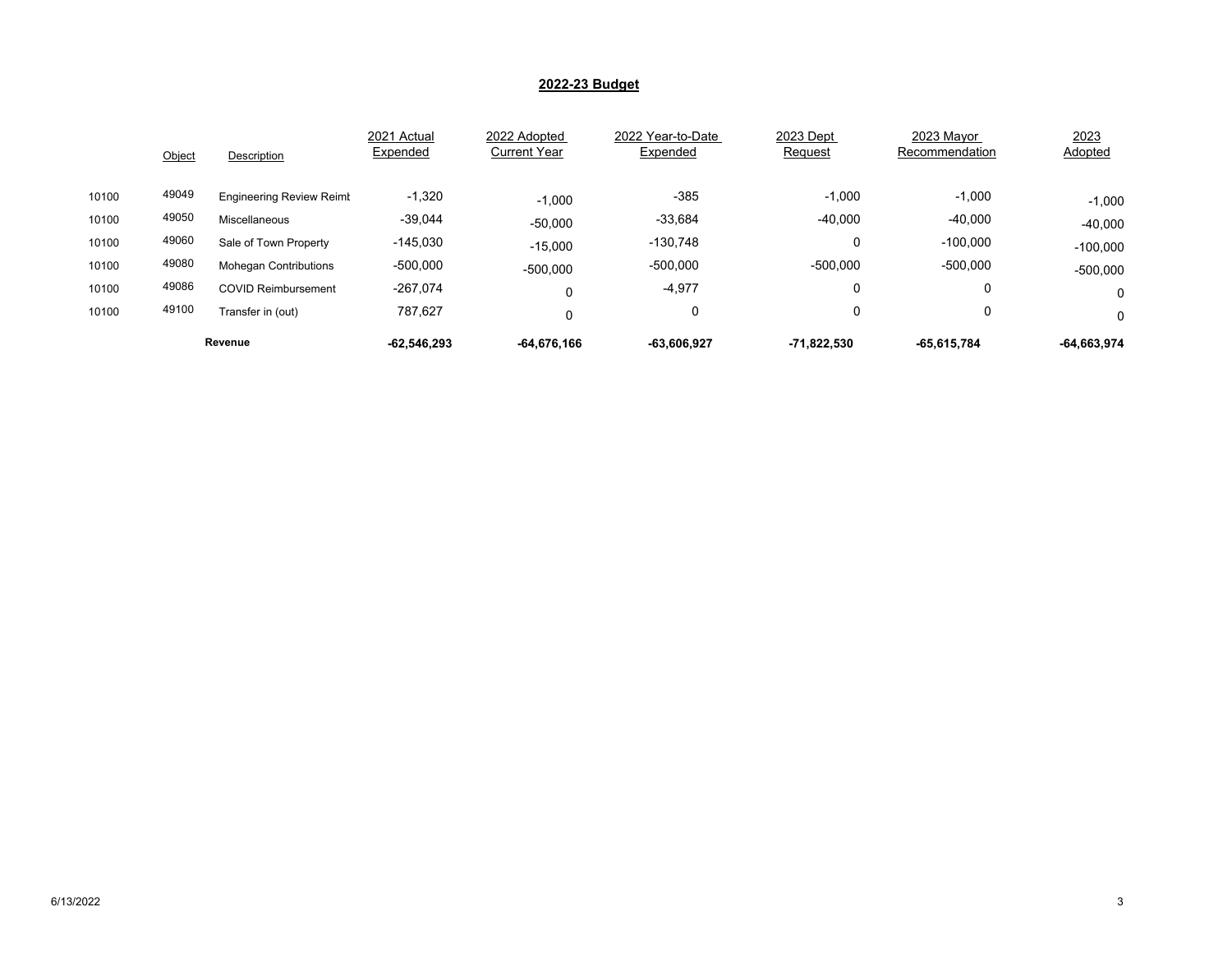|       |       |        |                                | 2021 Actual | 2022 Adopted        | 2022 Year-to-Date | 2023 Dept | 2023 Mayor     | 2023      |  |
|-------|-------|--------|--------------------------------|-------------|---------------------|-------------------|-----------|----------------|-----------|--|
|       |       | Object | Description                    | Expended    | <b>Current Year</b> | Expended          | Request   | Recommendation | Adopted   |  |
|       |       |        |                                |             |                     |                   |           |                |           |  |
| 10310 |       | Mayor  |                                |             |                     |                   |           |                |           |  |
|       | 10310 | 51001  | Mayor Salary                   | 80,308      | 80,000              | 72,913            | 80,000    | 80,000         | 80,000    |  |
|       | 10310 | 51050  | <b>Admin Secretary</b>         | 63,740      | 63,855              | 57,872            | 63,855    | 63,855         | 63,855    |  |
|       | 10310 | 52075  | <b>Veterans Funerals</b>       | $\mathbf 0$ | 100                 | 0                 | 100       | 100            | 100       |  |
|       | 10310 | 52079  | <b>Condemnation Relocation</b> | 0           | 500                 | 0                 | 500       | 500            | 500       |  |
|       | 10310 | 52129  | <b>Outside Contractors</b>     | 0           | 2,500               | 0                 | 2,500     | 0              | $\pmb{0}$ |  |
|       | 10310 | 52136  | Fees (Membership)              | 50,453      | 51,000              | 48,783            | 52,000    | 52,000         | 52,000    |  |
|       | 10310 | 52150  | <b>Memorial Day Parade</b>     | 3,206       | 4,000               | 2,729             | 4,000     | 4,000          | 4,000     |  |
|       | 10310 | 53004  | Training & Conferences         | 0           | 500                 | 0                 | 500       | 500            | 500       |  |
|       | 10310 | 53008  | Advertising                    | $\mathbf 0$ | 650                 | 0                 | 650       | 650            | 650       |  |
|       | 10310 | 53014  | Printing                       | 320         | 500                 | 76                | 500       | 500            | 500       |  |
|       | 10310 | 53019  | <b>Misc Supplies</b>           | 27,533      | 500                 | 333               | 500       | 500            | 500       |  |
|       | 10310 | 53033  | Occasions                      | 250         | 350                 | 120               | 350       | 350            | 350       |  |
|       | 10310 | 53049  | <b>Town Publications</b>       | 1,247       | 1,500               | 0                 | 1,500     | 1,500          | 1,500     |  |
|       | 10310 | 53060  | Cellular Phone                 | 780         | 920                 | 825               | 920       | 920            | 920       |  |
|       |       |        | Mayor                          | 227,836     | 206,875             | 183,651           | 207,875   | 205,375        | 205,375   |  |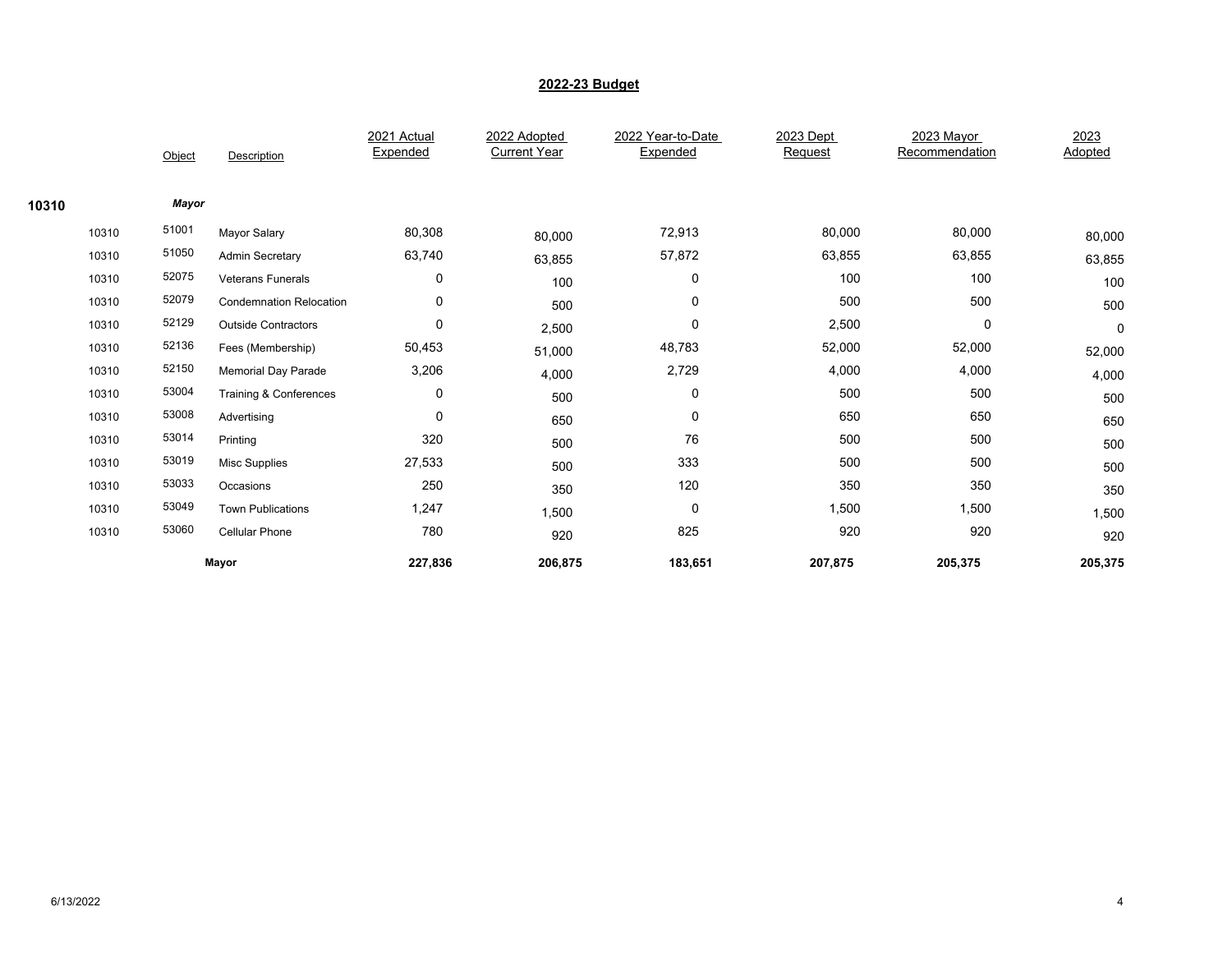|       |       | Object              | Description                | 2021 Actual<br>Expended | 2022 Adopted<br><b>Current Year</b> | 2022 Year-to-Date<br>Expended | 2023 Dept<br>Request | 2023 Mayor<br>Recommendation | 2023<br>Adopted |  |
|-------|-------|---------------------|----------------------------|-------------------------|-------------------------------------|-------------------------------|----------------------|------------------------------|-----------------|--|
| 10330 |       | <b>Town Council</b> |                            |                         |                                     |                               |                      |                              |                 |  |
|       | 10330 | 51013               | <b>Town Council Salary</b> | 14,500                  | 14,500                              | 14,500                        | 14,500               | 14,500                       | 14,500          |  |
|       | 10330 | 51075               | PT Clerical                | 3,180                   | 3,500                               | 2,472                         | 4,000                | 4,000                        | 4,000           |  |
|       | 10330 | 53002               | <b>Consulting Services</b> | 0                       | 1,000                               | 0                             | 500                  | 500                          | 500             |  |
|       | 10330 | 53004               | Training & Conferences     | 0                       | 250                                 | 60                            | 250                  | 250                          | 250             |  |
|       | 10330 | 53008               | Advertising                | 889                     | 6,000                               | 2,823                         | 4,000                | 4,000                        | 3,000           |  |
|       | 10330 | 53014               | <b>Community Booklet</b>   | 9,392                   | 13,500                              | 3,861                         | 12,000               | 11,000                       | 10,000          |  |
|       | 10330 | 53019               | <b>Misc Supplies</b>       | $\mathbf 0$             | 600                                 | 2,469                         | 500                  | 500                          | 500             |  |
|       | 10330 | 53033               | Occasions                  | 0                       | 500                                 | 0                             | 500                  | 500                          | 500             |  |
|       |       |                     | <b>Town Council</b>        | 27,961                  | 39,850                              | 26,185                        | 36,250               | 35,250                       | 33,250          |  |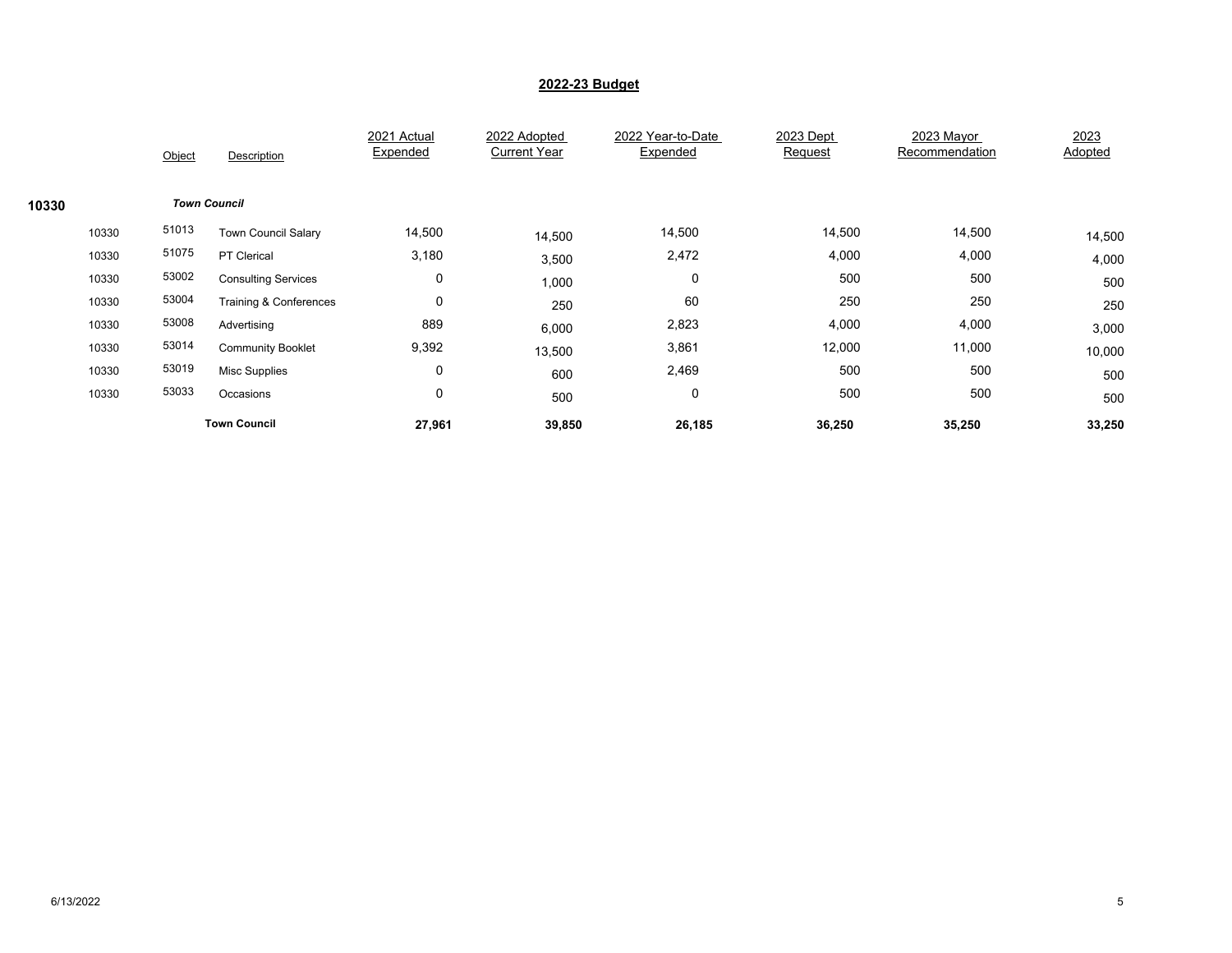|       |       | Object | Description                   | 2021 Actual<br>Expended | 2022 Adopted<br><b>Current Year</b> | 2022 Year-to-Date<br>Expended | 2023 Dept<br>Request | 2023 Mayor<br>Recommendation | 2023<br><b>Adopted</b> |
|-------|-------|--------|-------------------------------|-------------------------|-------------------------------------|-------------------------------|----------------------|------------------------------|------------------------|
| 10340 |       |        | <b>Legal Services</b>         |                         |                                     |                               |                      |                              |                        |
|       | 10340 | 52041  | Legal - General               | 45,437                  | 45,000                              | 19,010                        | 45,000               | 45,000                       | 45,000                 |
|       | 10340 | 52044  | <b>Tax/Assessment Matters</b> | 32,228                  | 65,000                              | 43,429                        | 65,000               | 65,000                       | 65,000                 |
|       | 10340 | 52045  | <b>Land Use Matters</b>       | 296                     | 20,000                              | 4,876                         | 20,000               | 10,000                       | 10,000                 |
|       | 10340 | 52046  | Labor/Employment Matters      | 16,545                  | 40,000                              | 29,786                        | 40,000               | 30,000                       | 30,000                 |
|       |       |        | <b>Legal Services</b>         | 94,505                  | 170,000                             | 97,101                        | 170.000              | 150.000                      | 150,000                |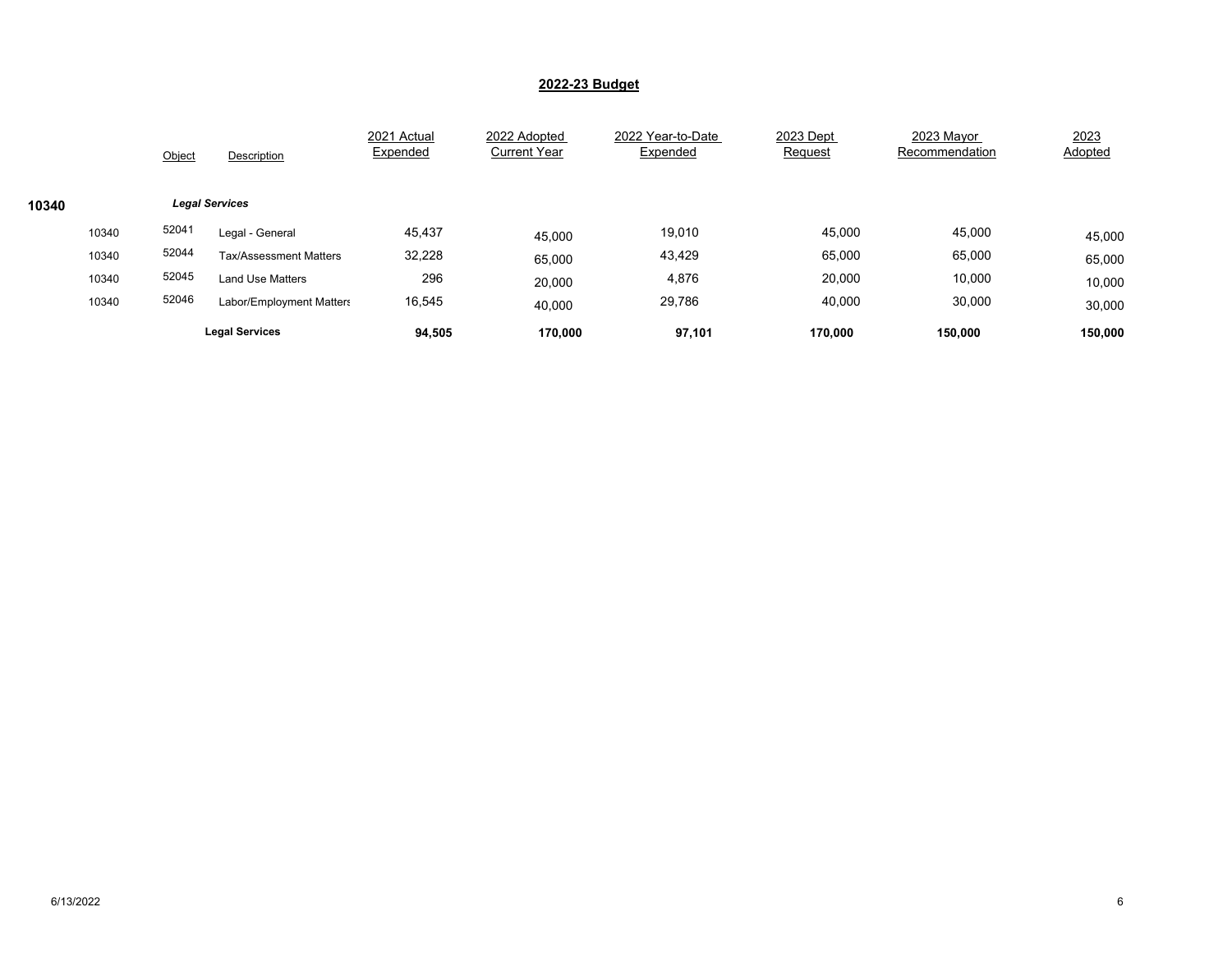|       |       | Object  | Description             | 2021 Actual<br>Expended | 2022 Adopted<br><b>Current Year</b> | 2022 Year-to-Date<br>Expended | 2023 Dept<br><b>Request</b> | 2023 Mayor<br>Recommendation | 2023<br>Adopted |
|-------|-------|---------|-------------------------|-------------------------|-------------------------------------|-------------------------------|-----------------------------|------------------------------|-----------------|
| 10350 |       | Probate |                         |                         |                                     |                               |                             |                              |                 |
|       | 10350 | 52137   | <b>Probate District</b> | 16,775                  | 16,037                              | 16,037                        | 16,674                      | 16,674                       | 16,674          |
|       |       |         | Probate                 | 16,775                  | 16,037                              | 16,037                        | 16,674                      | 16,674                       | 16,674          |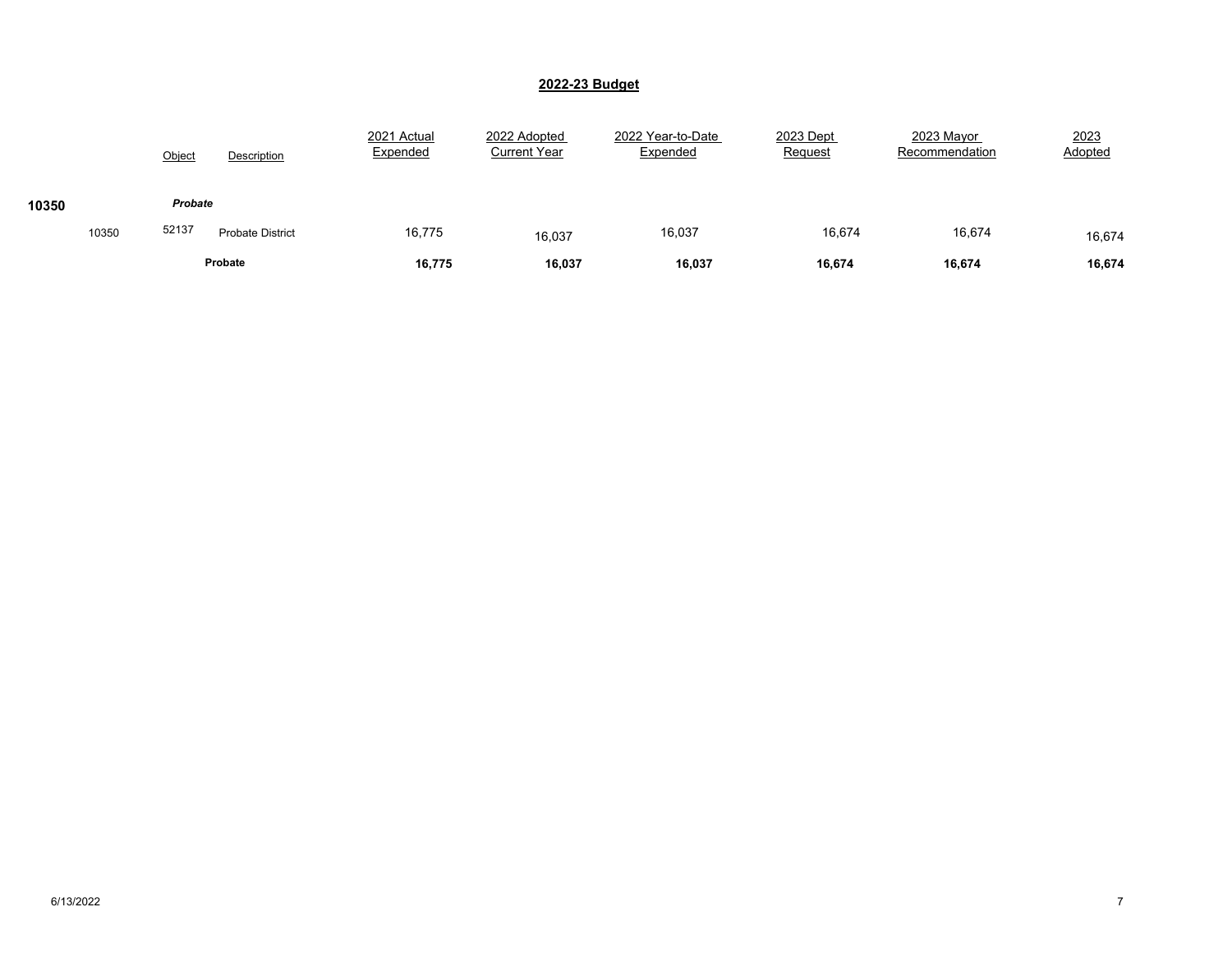|       |       | Object | Description                     | 2021 Actual<br>Expended | 2022 Adopted<br><b>Current Year</b> | 2022 Year-to-Date<br>Expended | 2023 Dept<br>Request | 2023 Mayor<br>Recommendation | 2023<br>Adopted |
|-------|-------|--------|---------------------------------|-------------------------|-------------------------------------|-------------------------------|----------------------|------------------------------|-----------------|
|       |       |        |                                 |                         |                                     |                               |                      |                              |                 |
| 10360 |       |        | <b>Non-Profit Organizations</b> |                         |                                     |                               |                      |                              |                 |
|       | 10360 | 52071  | <b>TVCCA</b>                    | 4,000                   | 4,000                               | 4,000                         | 4,400                | 4,000                        | 4,000           |
|       | 10360 | 52072  | Raymond Comm Library            | 60,000                  | 65,000                              | 65,000                        | 70,000               | 65,000                       | 65,000          |
|       | 10360 | 52077  | East.CT Conserv.Dist.           | 0                       | 1,000                               | 1,000                         | 1,500                | 1,000                        | 1,000           |
|       | 10360 | 52081  | Safe Futures                    | 2,000                   | 2,500                               | 2,500                         | 2,500                | 2,500                        | 2,500           |
|       | 10360 | 52084  | United Com. & Family Sen        | 1,000                   | 1,500                               | 1,500                         | 117,190              | 1,500                        | 1,500           |
|       | 10360 | 52086  | <b>SE Cultural Coalition</b>    | 0                       | 0                                   | 0                             | 500                  | 500                          | 500             |
|       | 10360 | 52090  | <b>DARE Program</b>             | 0                       | 0                                   | 0                             | 0                    | 0                            | 2,500           |
|       | 10360 | 52094  | Montville Little League         | 3,000                   | 3,000                               | 0                             | $\mathbf 0$          | 0                            | 2,000           |
|       | 10360 | 52099  | Montville Youth Football        | 0                       | 0                                   | $\mathbf 0$                   | 2,000                | 0                            | 2,000           |
|       | 10360 | 52100  | Sexual Assault Crisis Ctr       | 300                     | 300                                 | 300                           | 300                  | 300                          | 300             |
|       | 10360 | 52161  | 4-H Contribution                | 1,000                   | 500                                 | $\mathbf 0$                   | $\mathbf 0$          | $\mathbf 0$                  | $\mathbf 0$     |
|       | 10360 | 52177  | NL Homeless Hospitality C       | 3,000                   | 3,000                               | $\mathbf 0$                   | 5,000                | 3,000                        | 3,000           |
|       |       |        | <b>Non-Profit Organizations</b> | 74,300                  | 80,800                              | 74,300                        | 203,390              | 77,800                       | 84,300          |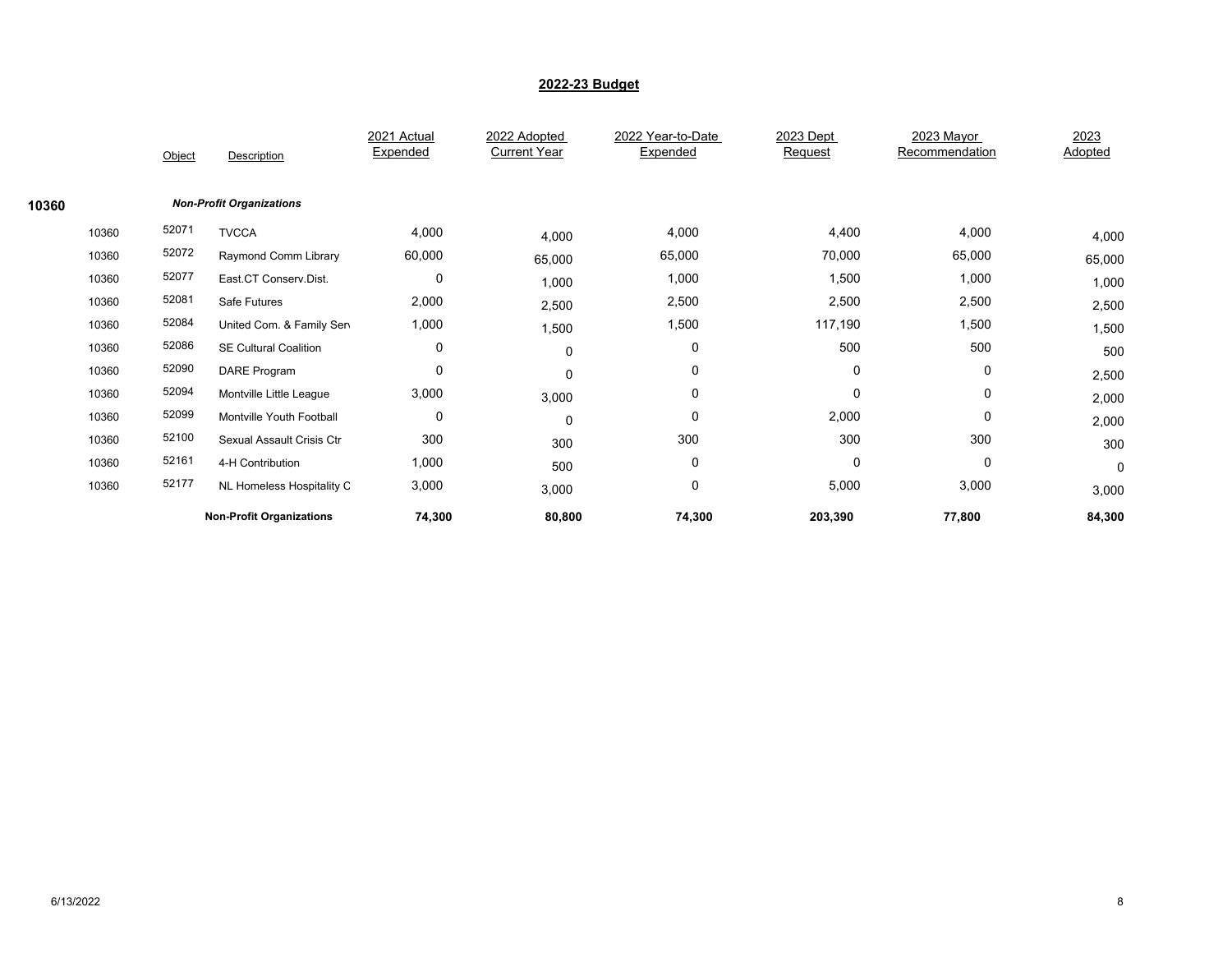|       |       | Object | Description                      | 2021 Actual<br>Expended | 2022 Adopted<br><b>Current Year</b> | 2022 Year-to-Date<br>Expended | 2023 Dept<br>Request | 2023 Mayor<br>Recommendation | 2023<br>Adopted |
|-------|-------|--------|----------------------------------|-------------------------|-------------------------------------|-------------------------------|----------------------|------------------------------|-----------------|
|       |       |        |                                  |                         |                                     |                               |                      |                              |                 |
| 10370 |       |        | <b>Town Hall/Central Service</b> |                         |                                     |                               |                      |                              |                 |
|       | 10370 | 51075  | PT Clerical                      | $\mathbf 0$             | 10,000                              | 6,983                         | 10,000               | 10,000                       | 10,000          |
|       | 10370 | 52000  | Electricity                      | 61,188                  | 63,000                              | 64,044                        | 65,000               | 65,000                       | 65,000          |
|       | 10370 | 52003  | Telephone/Internet               | 33,429                  | 33,000                              | 32,097                        | 34,000               | 34,000                       | 34,000          |
|       | 10370 | 52005  | Fuel Oil/Propane                 | 22,879                  | 20,000                              | 12,940                        | 25,000               | 25,000                       | 25,000          |
|       | 10370 | 52011  | <b>Building Services</b>         | 2,974                   | 3,000                               | 3,170                         | 3,000                | 3,000                        | 3,000           |
|       | 10370 | 52128  | Water & Sewer Charges            | 3,372                   | 3,750                               | 2,369                         | 3,750                | 3,750                        | 3,750           |
|       | 10370 | 52157  | Lease of Equipment               | 53,197                  | 56,500                              | 47,079                        | 56,500               | 56,500                       | 56,500          |
|       | 10370 | 53000  | <b>Office Supplies</b>           | 16,728                  | 20,000                              | 17,247                        | 20,000               | 18,000                       | 18,000          |
|       | 10370 | 53020  | Postage                          | 25,062                  | 30,000                              | 28,313                        | 30,000               | 30,000                       | 26,000          |
|       | 10370 | 53041  | Safety Equipment                 | $\mathbf 0$             | 1,000                               | 0                             | 1,000                | 1,000                        | 1,000           |
|       | 10370 | 54000  | Equipment/Furnishings            | 2,553                   | 1,500                               | 1,299                         | 1,500                | 1,500                        | 1,500           |
|       |       |        | <b>Town Hall/Central Service</b> | 221,382                 | 241,750                             | 215,540                       | 249,750              | 247,750                      | 243,750         |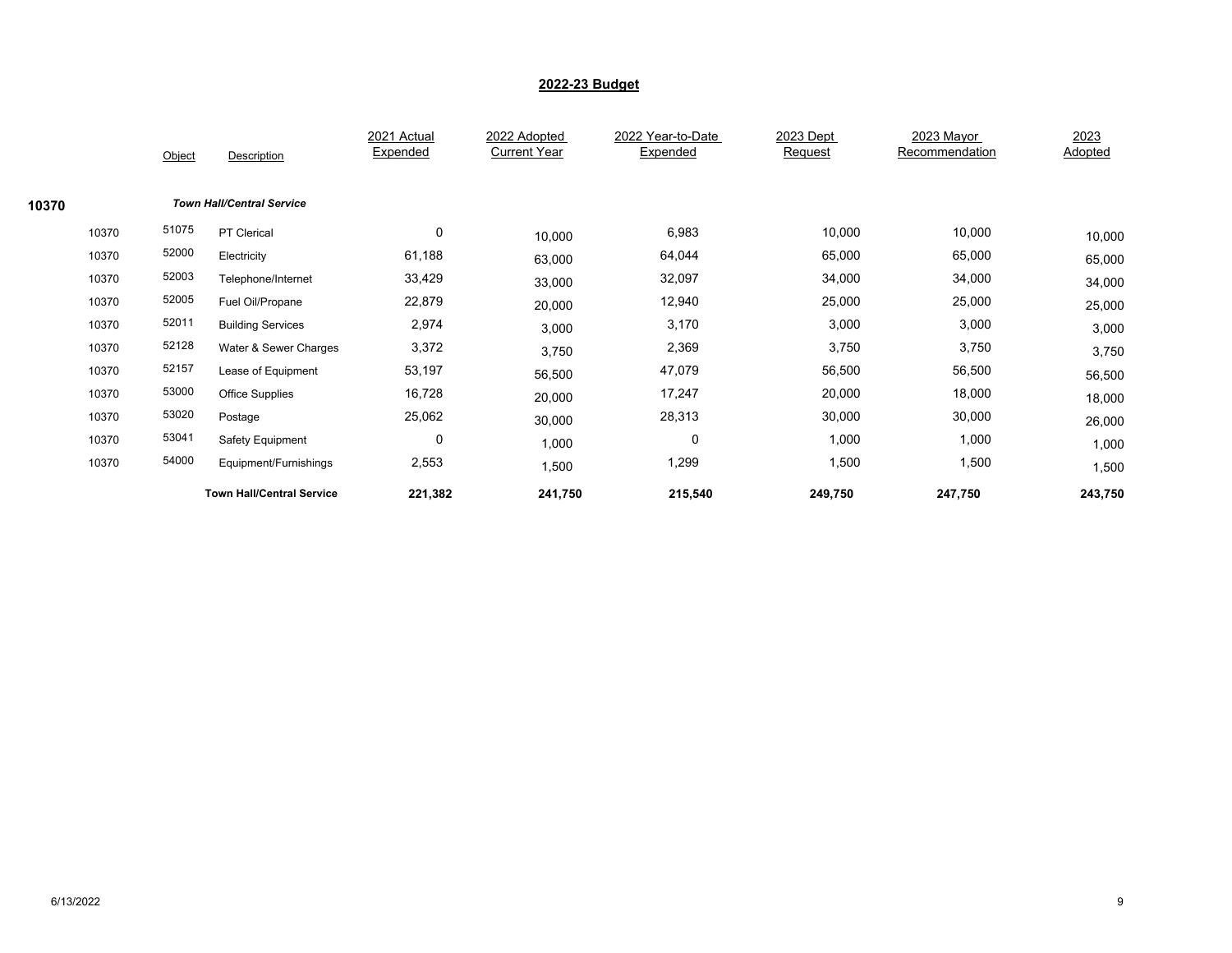|       |       |                |                                  | 2021 Actual | 2022 Adopted        | 2022 Year-to-Date | 2023 Dept | 2023 Mayor     | 2023    |
|-------|-------|----------------|----------------------------------|-------------|---------------------|-------------------|-----------|----------------|---------|
|       |       | Object         | Description                      | Expended    | <b>Current Year</b> | Expended          | Request   | Recommendation | Adopted |
| 10410 |       | <b>Finance</b> |                                  |             |                     |                   |           |                |         |
|       | 10410 | 51002          | <b>Finance Director Salary</b>   | 108,635     | 109,000             | 98,644            | 109,000   | 109,000        | 109,000 |
|       | 10410 | 51052          | <b>Tax Collection Salaries</b>   | 129,048     | 129,600             | 106,324           | 129,000   | 129,000        | 129,000 |
|       | 10410 | 51053          | Assessor Dept.Salaries           | 196,925     | 197,000             | 177,464           | 180,000   | 180,000        | 180,000 |
|       | 10410 | 51054          | Accountants                      | 189,137     | 189,000             | 173,423           | 195,000   | 195,000        | 195,000 |
|       | 10410 | 51100          | Overtime                         | 4,050       | 6,000               | 1,533             | 4,000     | 4,000          | 4,000   |
|       | 10410 | 52026          | <b>Tax Refunds</b>               | 50,443      | 50,000              | 77,799            | 50,000    | 50,000         | 50,000  |
|       | 10410 | 52136          | Fees (Membership)                | 395         | 1,000               | 700               | 1,000     | 1,000          | 1,000   |
|       | 10410 | 52192          | <b>Quality Data/Computer Ser</b> | 13,899      | 20,000              | 10,752            | 20,000    | 20,000         | 15,000  |
|       | 10410 | 53002          | <b>Consulting Services</b>       | 4,850       | 500                 | 0                 | 500       | 500            | 500     |
|       | 10410 | 53004          | Training & Conferences           | 2,592       | 4,000               | 1,957             | 4,000     | 4,000          | 3,000   |
|       | 10410 | 53008          | Advertising                      | 2,848       | 4,000               | 2,901             | 4,000     | 4,000          | 4,000   |
|       | 10410 | 53014          | Printing                         | 777         | 1,500               | 704               | 1,500     | 1,500          | 1,500   |
|       | 10410 | 53019          | Misc Supplies                    | 2,100       | 1,500               | 1,480             | 2,000     | 2,000          | 2,000   |
|       |       |                | Finance                          | 705,699     | 713,100             | 653,681           | 700,000   | 700,000        | 694,000 |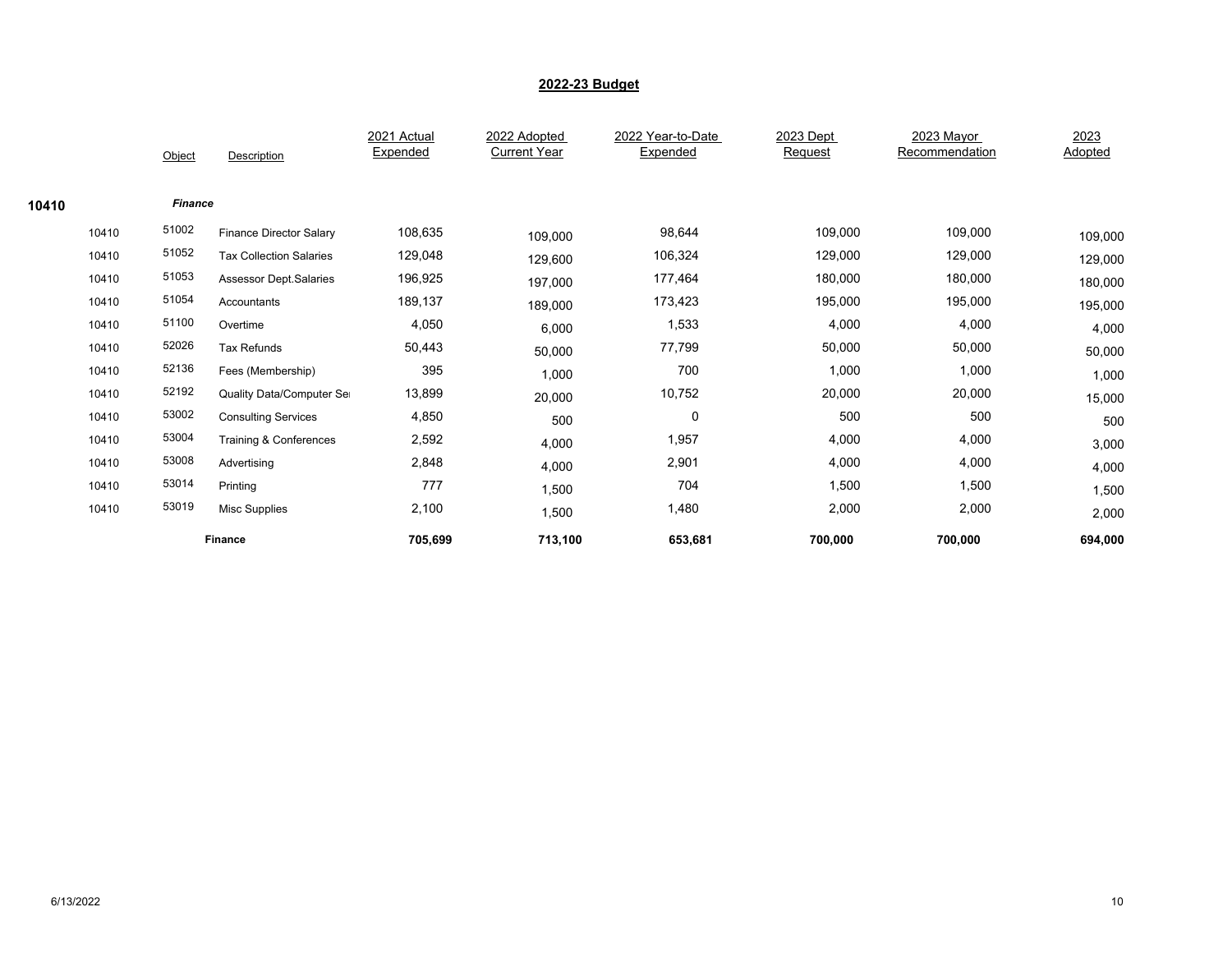|       | Object |         | Description                            | 2021 Actual<br>Expended | 2022 Adopted<br><b>Current Year</b> | 2022 Year-to-Date<br>Expended | 2023 Dept<br>Request | 2023 Mayor<br>Recommendation | 2023<br>Adopted |
|-------|--------|---------|----------------------------------------|-------------------------|-------------------------------------|-------------------------------|----------------------|------------------------------|-----------------|
| 10420 |        |         | <b>Insurance &amp; Fringe Benefits</b> |                         |                                     |                               |                      |                              |                 |
| 10420 | 52017  |         | <b>Holiday Bonus Payments</b>          | 27,915                  | 30,000                              | 25,665                        | 30,000               | 30,000                       | 30,000          |
| 10420 | 52018  |         | Unemployment Compensa                  | 491                     | 3,000                               | 15                            | 3,000                | 3,000                        | 3,000           |
| 10420 | 52019  |         | Social Security Taxes                  | 594,032                 | 650,000                             | 565,567                       | 666,250              | 666,250                      | 666,250         |
| 10420 | 52020  |         | <b>Medical Insurance</b>               | 1,862,141               | 1,915,000                           | 1,728,853                     | 2,135,000            | 2,135,000                    | 2,135,000       |
| 10420 | 52021  |         | Worker's Compensation                  | 538,756                 | 594,000                             | 567,881                       | 653,400              | 653,400                      | 53,400          |
| 10420 | 52023  |         | Life & L.T.D. Insurance                | 33,010                  | 34,000                              | 33,341                        | 34,000               | 34,000                       | 34,000          |
| 10420 | 52024  |         | Insurance Consultant                   | 23,400                  | 24,000                              | 23,400                        | 24,000               | 24,000                       | 24,000          |
| 10420 | 52025  | Pension |                                        | 1,383,969               | 1,500,000                           | 1,411,366                     | 1,665,000            | 1,665,000                    | 1,665,000       |
| 10420 | 52027  |         | Vacation Payout                        | 24,688                  | 20,000                              | 52,121                        | 20,000               | 20,000                       | 20,000          |
| 10420 | 52028  |         | <b>Retirement Payout</b>               | 21,206                  | 20,000                              | 119,090                       | 20,000               | 20,000                       | 20,000          |
| 10420 | 53004  |         | <b>Continued Education</b>             | $\mathbf 0$             | 7,000                               | $\mathbf 0$                   | 7,000                | 7,000                        | 2,000           |
| 10420 | 53050  |         | Physicals                              | 3,996                   | 4,000                               | 4,546                         | 4,000                | 4,000                        | 4,000           |
|       |        |         | <b>Insurance &amp; Fringe Benefits</b> | 4,513,603               | 4,801,000                           | 4,531,845                     | 5,261,650            | 5,261,650                    | 4,656,650       |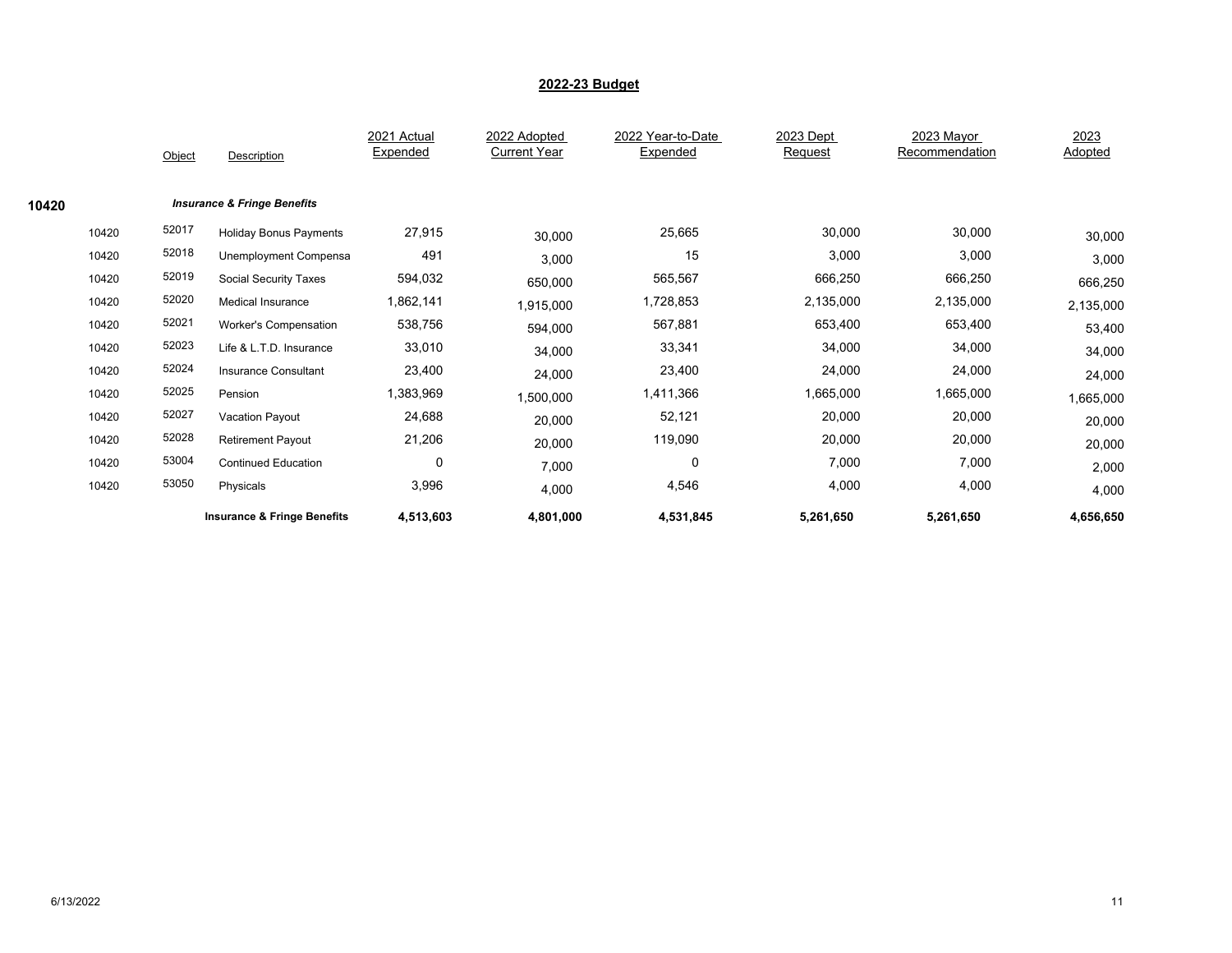|       |       | Object | Description                | 2021 Actual<br>Expended | 2022 Adopted<br><b>Current Year</b> | 2022 Year-to-Date<br>Expended | 2023 Dept<br><b>Request</b> | 2023 Mayor<br>Recommendation | 2023<br>Adopted |
|-------|-------|--------|----------------------------|-------------------------|-------------------------------------|-------------------------------|-----------------------------|------------------------------|-----------------|
| 10425 |       |        | <b>Municipal Insurance</b> |                         |                                     |                               |                             |                              |                 |
|       | 10425 | 52024  | Other Insurance            | 245.978                 | 275,000                             | 316,884                       | 340,000                     | 340,000                      | 340,000         |
|       | 10425 | 52143  | Insurance Reimbursement    | 21,995                  | 30.000                              | 127,925                       | 30,000                      | 30,000                       | 30,000          |
|       |       |        | <b>Municipal Insurance</b> | 267,973                 | 305,000                             | 444,809                       | 370.000                     | 370,000                      | 370,000         |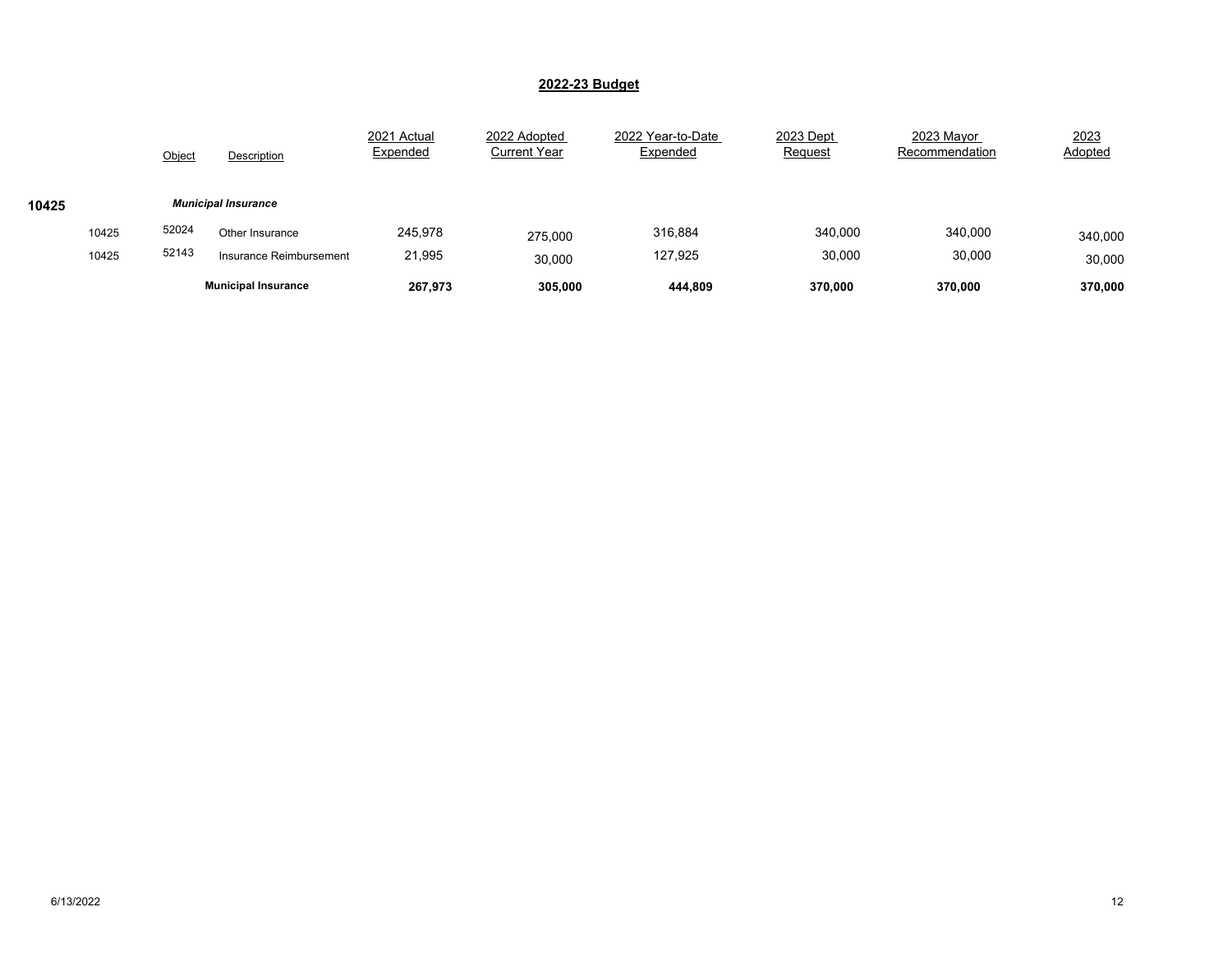|       |       | Object | Description                       | 2021 Actual<br>Expended | 2022 Adopted<br><b>Current Year</b> | 2022 Year-to-Date<br>Expended | 2023 Dept<br>Request | 2023 Mayor<br>Recommendation | 2023<br>Adopted |
|-------|-------|--------|-----------------------------------|-------------------------|-------------------------------------|-------------------------------|----------------------|------------------------------|-----------------|
| 10430 |       |        | <b>Board of Assessment Appeal</b> |                         |                                     |                               |                      |                              |                 |
|       | 10430 | 51075  | <b>PT Clerical</b>                |                         | 200                                 | 0                             | 200                  | 200                          | 200             |
|       | 10430 | 53019  | <b>Misc Supplies</b>              | υ                       | 50                                  | 0                             | 50                   | 50                           | 50              |
|       |       |        | <b>Board of Assessment Appea</b>  | 0                       | 250                                 |                               | 250                  | 250                          | 250             |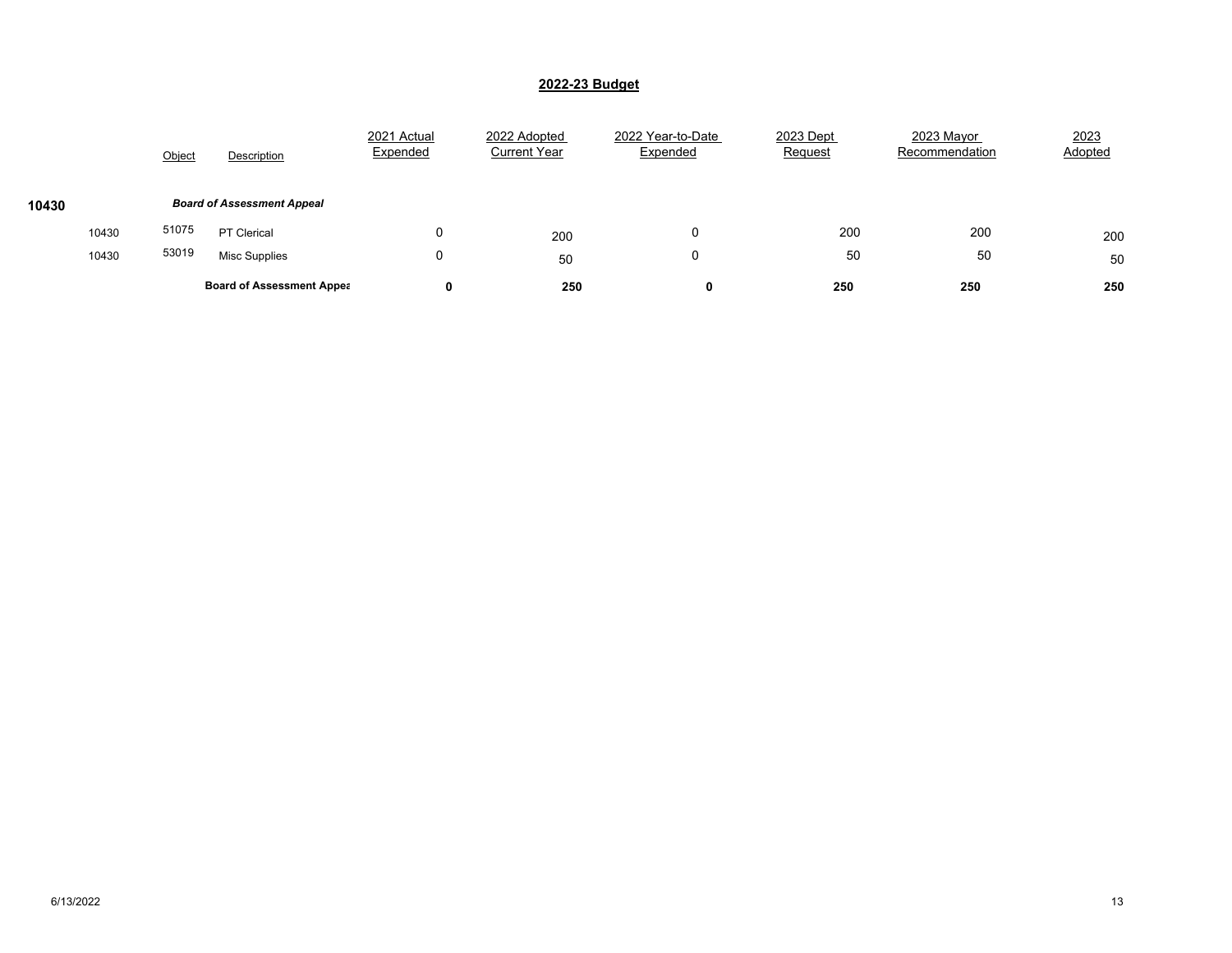|       |       | Object | Description                   | 2021 Actual<br>Expended | 2022 Adopted<br><b>Current Year</b> | 2022 Year-to-Date<br>Expended | 2023 Dept<br>Request | 2023 Mayor<br>Recommendation | 2023<br>Adopted |
|-------|-------|--------|-------------------------------|-------------------------|-------------------------------------|-------------------------------|----------------------|------------------------------|-----------------|
| 10440 |       |        | <b>Information Technology</b> |                         |                                     |                               |                      |                              |                 |
|       | 10440 | 51023  | Director of Information Sys   | 88,813                  | 88,740                              | 80,631                        | 88,740               | 88,740                       | 88,740          |
|       | 10440 | 51075  | PT Clerical                   | $\mathbf 0$             | 15,000                              | 0                             | 15,000               | 15,000                       | 0               |
|       | 10440 | 51078  | Asst IT                       | 54,044                  | 54,060                              | 50,165                        | 56,500               | 56,500                       | 56,500          |
|       | 10440 | 52036  | Support/Access Fees           | 116,584                 | 141,200                             | 104,599                       | 152,500              | 152,500                      | 152,000         |
|       | 10440 | 52054  | Hardware                      | 59,529                  | 59,000                              | 24,132                        | 59,000               | 59,000                       | 59,000          |
|       | 10440 | 52055  | Maint Agreements              | 29,401                  | 37,600                              | 31,320                        | 39,000               | 39,000                       | 38,500          |
|       | 10440 | 52056  | Int/Cable Services            | 22,035                  | 20,800                              | 16,694                        | 20,000               | 20,000                       | 20,000          |
|       | 10440 | 52057  | Software/Licensing            | 39,651                  | 23,000                              | 17,135                        | 37,000               | 37,000                       | 37,000          |
|       | 10440 | 52058  | <b>Hosting Fees</b>           | 1,135                   | 1,200                               | 1,322                         | 1,200                | 1,200                        | 1,200           |
|       | 10440 | 53004  | Training & Conferences        | 7,117                   | 3,000                               | 1,200                         | 3,000                | 3,000                        | 3,000           |
|       | 10440 | 53060  | <b>Cellular Phone</b>         | 1,001                   | 1,160                               | 534                           | 1,160                | 1,160                        | 1,160           |
|       |       |        | <b>Information Technology</b> | 419,310                 | 444,760                             | 327,735                       | 473,100              | 473,100                      | 457,100         |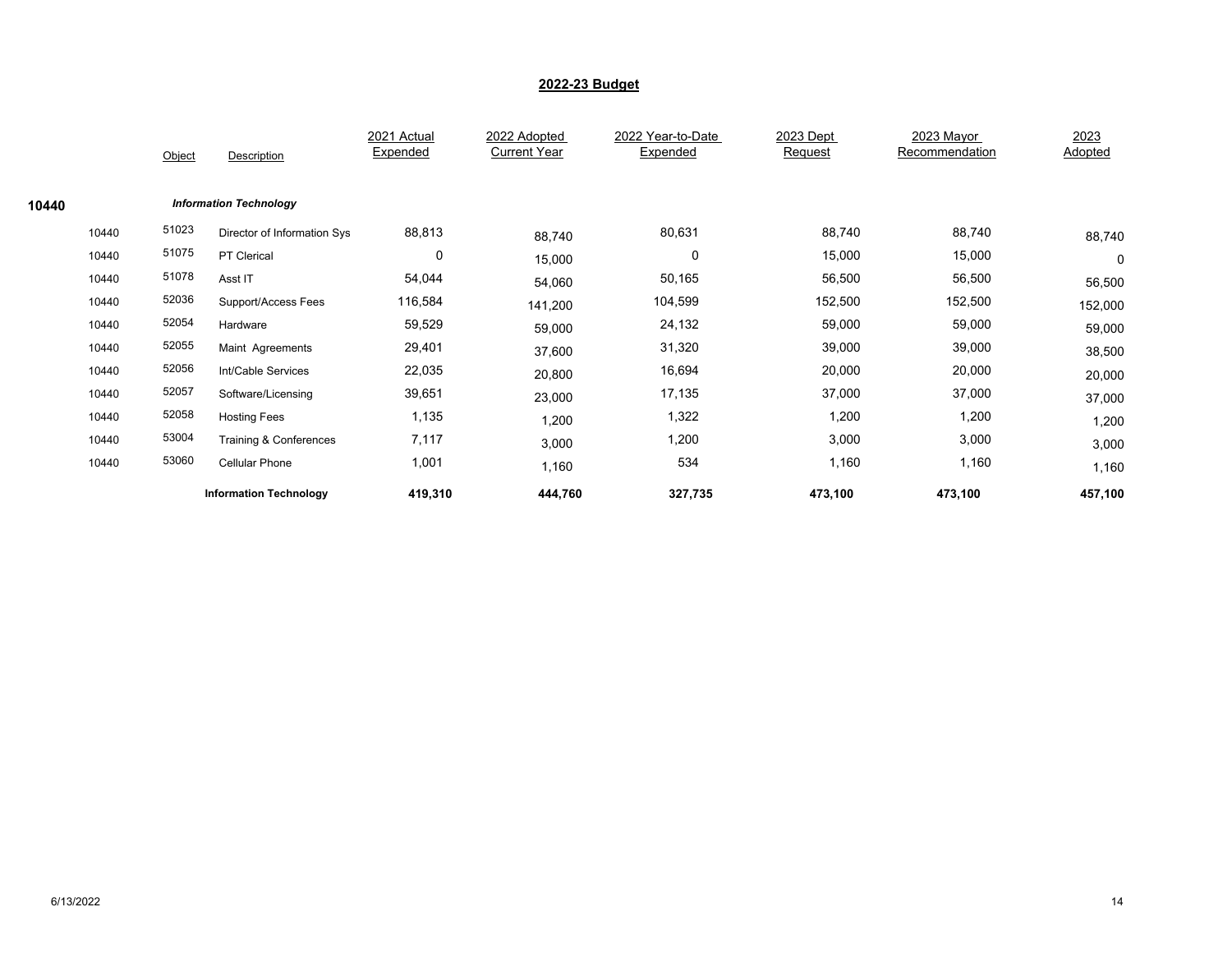|       |       | Object | Description                   | 2021 Actual<br>Expended | 2022 Adopted<br><b>Current Year</b> | 2022 Year-to-Date<br>Expended | 2023 Dept<br>Request | 2023 Mayor<br>Recommendation | 2023<br>Adopted |
|-------|-------|--------|-------------------------------|-------------------------|-------------------------------------|-------------------------------|----------------------|------------------------------|-----------------|
| 10450 |       |        | <b>Debt - Principal</b>       |                         |                                     |                               |                      |                              |                 |
|       | 10450 | 52109  | Lease Purchase Agreemer       | 68,156                  | 68,157                              | 68,156                        | 68,157               | 68,157                       | 68,157          |
|       | 10450 | 52110  | 2019 Road Bonding             | 250,000                 | 250,000                             | 250,000                       | 250,000              | 250,000                      | 250,000         |
|       | 10450 | 52111  | 2017 Lease Purchase           | 81,801                  | 105,061                             | 105,061                       | 105,061              | 105,061                      | 105,061         |
|       | 10450 | 52112  | 2020 Equipment Lease          | 0                       | 316,500                             | 316,500                       | 316,500              | 316,500                      | 316,500         |
|       | 10450 | 52113  | <b>Bus Leasing</b>            | 135,666                 | 141,209                             | 141,208                       | 162,942              | 275,942                      | 275,942         |
|       | 10450 | 52118  | 2013 Restructuring            | 1,035,000               | 1,120,000                           | 1,120,000                     | 2,115,000            | 2,115,000                    | 2,115,000       |
|       | 10450 | 52119  | 2021 Road Bonding             | $\mathbf 0$             | 330,000                             | 330,000                       | 330,000              | 330,000                      | 330,000         |
|       | 10450 | 52152  | 2015 Refunding Bond           | 1,064,000               | 1,360,000                           | 1,360,000                     | 347,000              | 347,000                      | 347,000         |
|       | 10450 | 52182  | 2012 GO Bond                  | 660,000                 | 660,000                             | 660,000                       | 660,000              | 660,000                      | 660,000         |
|       | 10450 | 53208  | <b>SERIES A &amp; B BONDS</b> | 1,095,000               | 220,000                             | 220,000                       | 0                    | 0                            | 0               |
|       |       |        | Debt - Principal              | 4,389,623               | 4,570,927                           | 4,570,925                     | 4,354,660            | 4,467,660                    | 4,467,660       |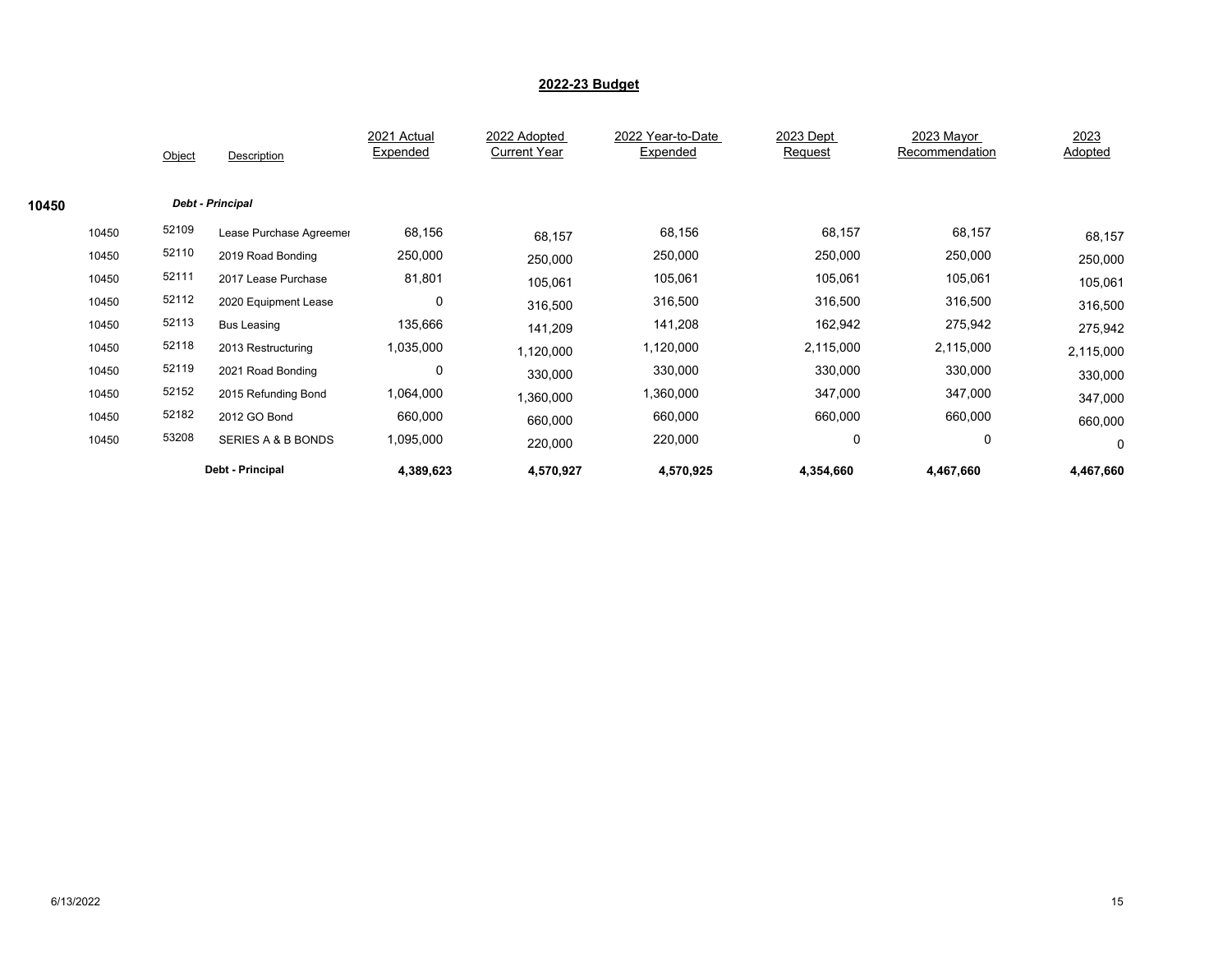|       |       | Object          | Description                   | 2021 Actual<br>Expended | 2022 Adopted<br><b>Current Year</b> | 2022 Year-to-Date<br>Expended | 2023 Dept<br>Request | 2023 Mayor<br>Recommendation | 2023<br>Adopted |
|-------|-------|-----------------|-------------------------------|-------------------------|-------------------------------------|-------------------------------|----------------------|------------------------------|-----------------|
| 10460 |       | Debt - Interest |                               |                         |                                     |                               |                      |                              |                 |
|       | 10460 | 52110           | 2019 Road Bonding             | 92,500                  | 80,000                              | 80,000                        | 67,500               | 67,500                       | 67,500          |
|       | 10460 | 52111           | 2017 Lease Purchase           | 10,444                  | 8,217                               | 8,217                         | 5,990                | 5,990                        | 5,990           |
|       | 10460 | 52112           | 2020 Equipment Lease          | 5,240                   | 8,275                               | 8,274                         | 4,967                | 4,967                        | 4,967           |
|       | 10460 | 52113           | <b>Bus Leasing</b>            | 17,314                  | 11,772                              | 11,772                        | 7,566                | 7,566                        | 7,566           |
|       | 10460 | 52118           | 2013 Restructuring            | 228,356                 | 5,900                               | 5,900                         | 146,413              | 146,413                      | 146,413         |
|       | 10460 | 52119           | 2021 Road Bonding             | $\mathbf 0$             | 99,812                              | 99,811                        | 87,450               | 87,450                       | 87,450          |
|       | 10460 | 52152           | 2015 Refunding Bond           | 78,001                  | 53,738                              | 53,738                        | 36,551               | 36,551                       | 36,551          |
|       | 10460 | 52182           | 2012 GO Bond                  | 199,500                 | 173.100                             | 173,100                       | 146,700              | 146,700                      | 146,700         |
|       | 10460 | 53208           | <b>SERIES A &amp; B BONDS</b> | 57,441                  | 27,775                              | 27,775                        | 23,376               | 23,376                       | 23,376          |
|       |       |                 | Debt - Interest               | 688,796                 | 468,589                             | 468,587                       | 526,513              | 526,513                      | 526,513         |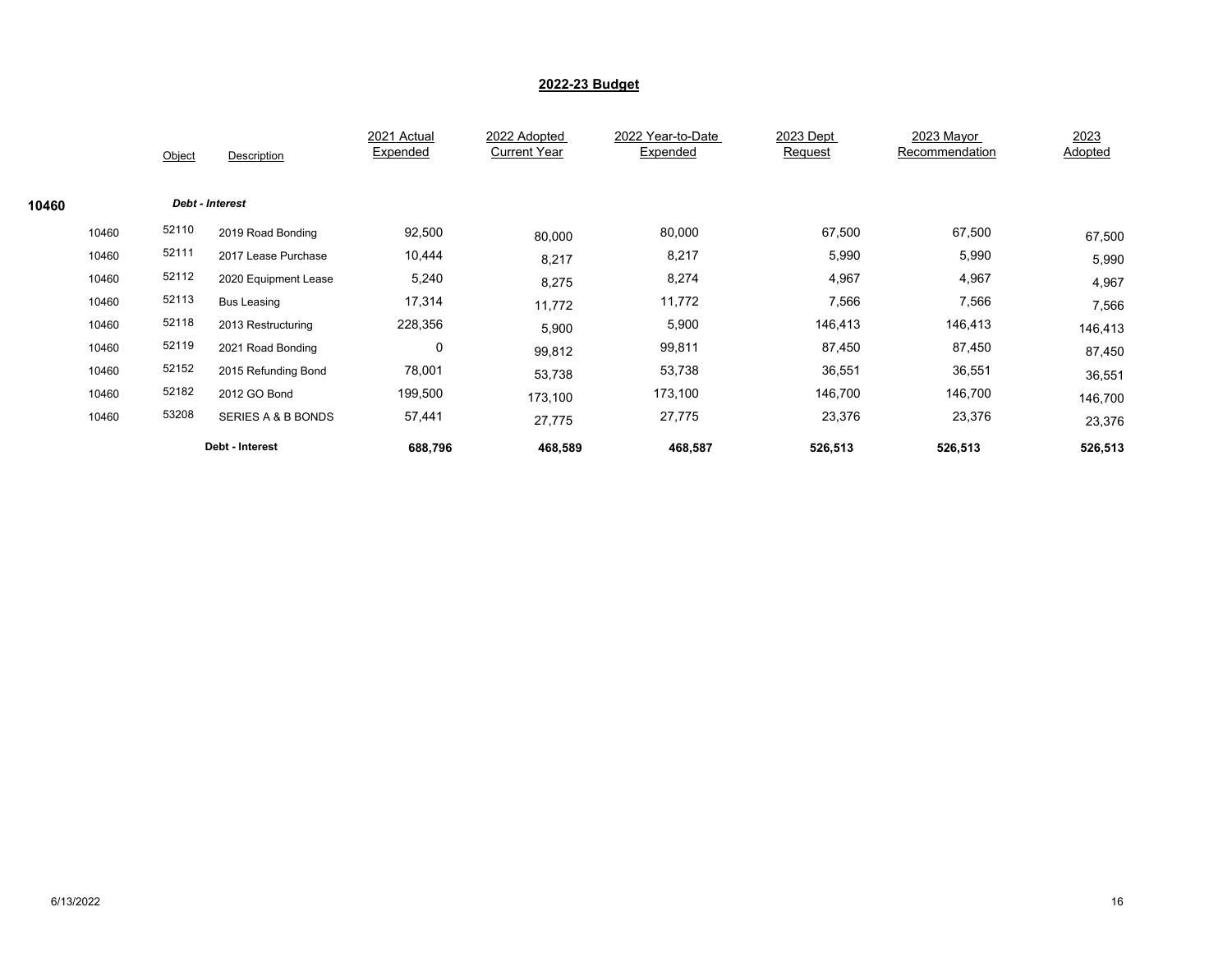|       |                                              | Object         | Description          | 2021 Actual<br>Expended | 2022 Adopted<br><b>Current Year</b> | 2022 Year-to-Date<br>Expended | 2023 Dept<br>Request | 2023 Mayor<br>Recommendation | 2023<br>Adopted |
|-------|----------------------------------------------|----------------|----------------------|-------------------------|-------------------------------------|-------------------------------|----------------------|------------------------------|-----------------|
| 10470 |                                              | <b>Auditor</b> |                      |                         |                                     |                               |                      |                              |                 |
|       | 10470                                        | 52040          | Auditor & Accounting | 20,100                  | 25,000                              | 20,350                        | 25,000               | 25,000                       | 25,000          |
|       | 53002<br>10470<br><b>Consulting Services</b> |                |                      | 4,905                   | 5,000                               | 0                             | 5,000                | 5,000                        | 5,000           |
|       | <b>Auditor</b>                               |                | 25,005               | 30,000                  | 20,350                              | 30,000                        | 30,000               | 30,000                       |                 |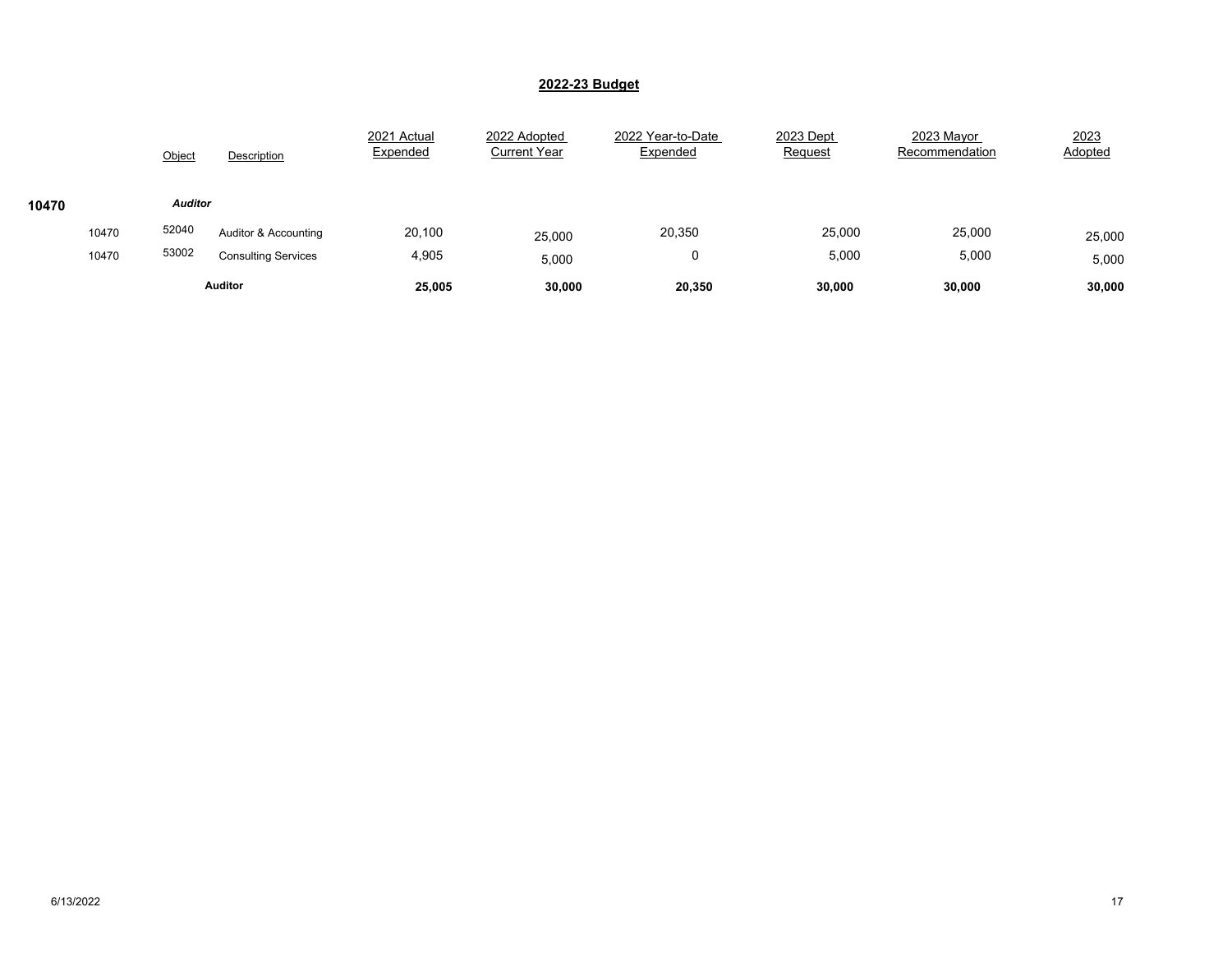|       |       | Object       | Description               | 2021 Actual<br>Expended | 2022 Adopted<br><b>Current Year</b> | 2022 Year-to-Date<br>Expended | 2023 Dept<br>Request | 2023 Mayor<br>Recommendation | 2023<br>Adopted |
|-------|-------|--------------|---------------------------|-------------------------|-------------------------------------|-------------------------------|----------------------|------------------------------|-----------------|
| 10480 |       | <b>Other</b> |                           |                         |                                     |                               |                      |                              |                 |
|       | 10480 | 52047        | Litigation/Settlements    | υ                       | 20,000                              |                               | 20,000               | 20,000                       | 20,000          |
|       | 10480 | 52164        | Contingency               | υ                       | 150,000                             | 0                             | 150,000              | 150,000                      | 150,000         |
|       | 10480 | 52176        | Fire Fighters Relief Fund | 73,400                  | 50,000                              | 43,509                        | 50,000               | 50,000                       | 50,000          |
|       |       |              | Other                     | 73,400                  | 220,000                             | 43,510                        | 220.000              | 220,000                      | 220,000         |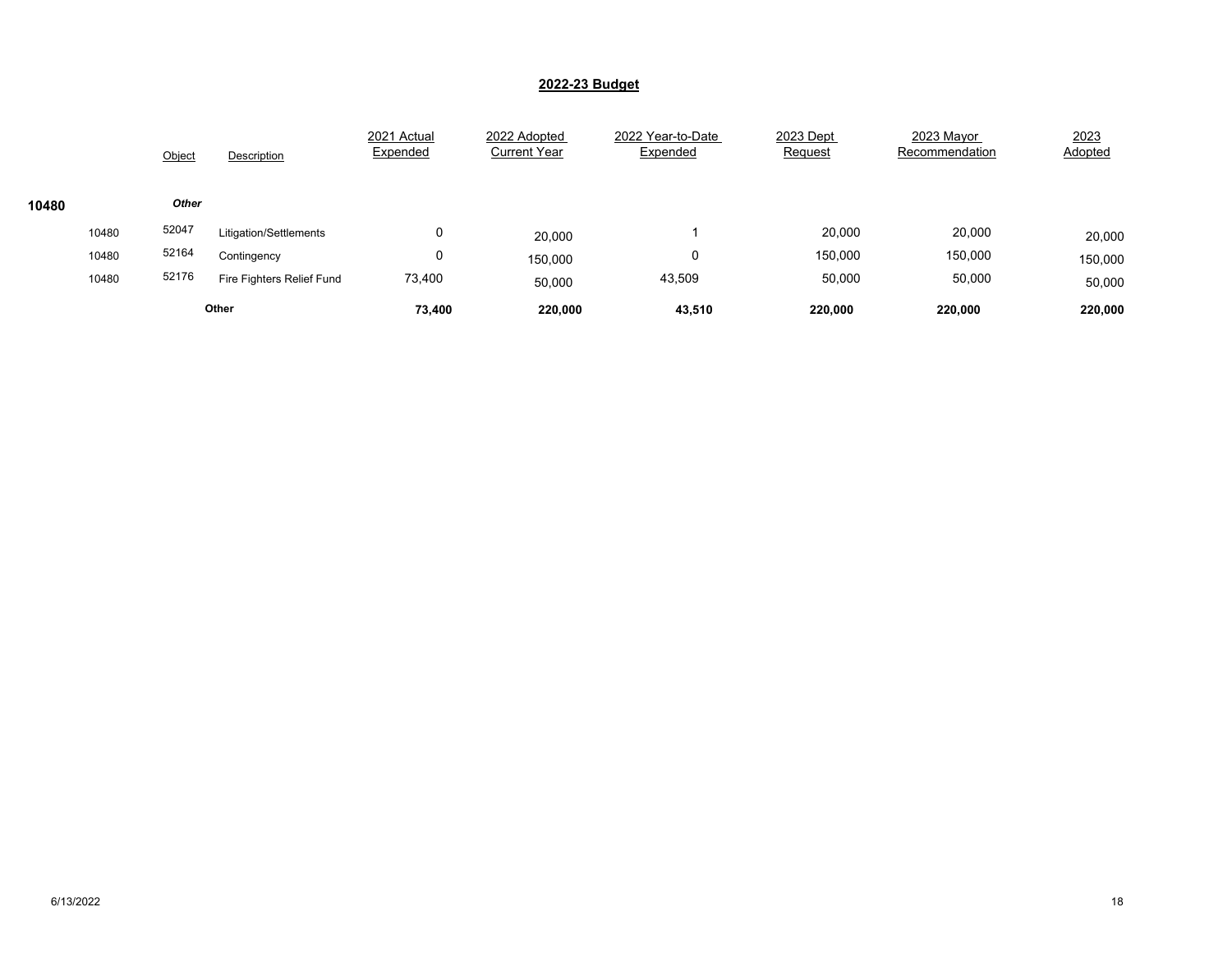|       |       | Object            | Description                 | 2021 Actual<br>Expended | 2022 Adopted<br><b>Current Year</b> | 2022 Year-to-Date<br>Expended | 2023 Dept<br>Request | 2023 Mayor<br>Recommendation | 2023<br>Adopted |
|-------|-------|-------------------|-----------------------------|-------------------------|-------------------------------------|-------------------------------|----------------------|------------------------------|-----------------|
|       |       |                   |                             |                         |                                     |                               |                      |                              |                 |
| 10560 |       | <b>Town Clerk</b> |                             |                         |                                     |                               |                      |                              |                 |
|       | 10560 | 51055             | <b>Town Clerk</b>           | 144,150                 | 144,100                             | 132,612                       | 147,100              | 147,100                      | 147,100         |
|       | 10560 | 51100             | Overtime                    | $\mathbf 0$             | 900                                 | 898                           | 900                  | 900                          | 900             |
|       | 10560 | 52136             | Fees (Membership)           | 225                     | 275                                 | 241                           | 275                  | 275                          | 275             |
|       | 10560 | 53001             | <b>Computer Supplies</b>    | 410                     | 500                                 | 103                           | 500                  | 500                          | 500             |
|       | 10560 | 53002             | <b>Consulting Services</b>  | $\mathbf 0$             | 100                                 | 0                             | 100                  | 0                            | 0               |
|       | 10560 | 53004             | Training & Conferences      | 960                     | 1,300                               | 1,423                         | 1,300                | 1,300                        | 1,300           |
|       | 10560 | 53008             | Advertising                 | $\mathbf 0$             | 250                                 | 0                             | 250                  | 250                          | 250             |
|       | 10560 | 53014             | Printing                    | 233                     | 300                                 | 96                            | 300                  | 300                          | 300             |
|       | 10560 | 53019             | <b>Misc Supplies</b>        | 5,303                   | 200                                 | 192                           | 200                  | 300                          | 300             |
|       | 10560 | 53021             | Equipment Maint & Repair    | $\mathbf 0$             | 100                                 | 349                           | 100                  | 100                          | 100             |
|       | 10560 | 53022             | Computer Indexing           | 9,710                   | 7,000                               | 6,433                         | 7,000                | 7,000                        | 7,000           |
|       | 10560 | 53023             | <b>Land Records Expense</b> | 1,957                   | 4,000                               | 2,871                         | 4,000                | 4,000                        | 4,000           |
|       | 10560 | 53029             | Maintenance & Upkeep        | 185                     | 250                                 | 225                           | 250                  | 250                          | 250             |
|       |       |                   | <b>Town Clerk</b>           | 163,133                 | 159,275                             | 145,443                       | 162,275              | 162,275                      | 162,275         |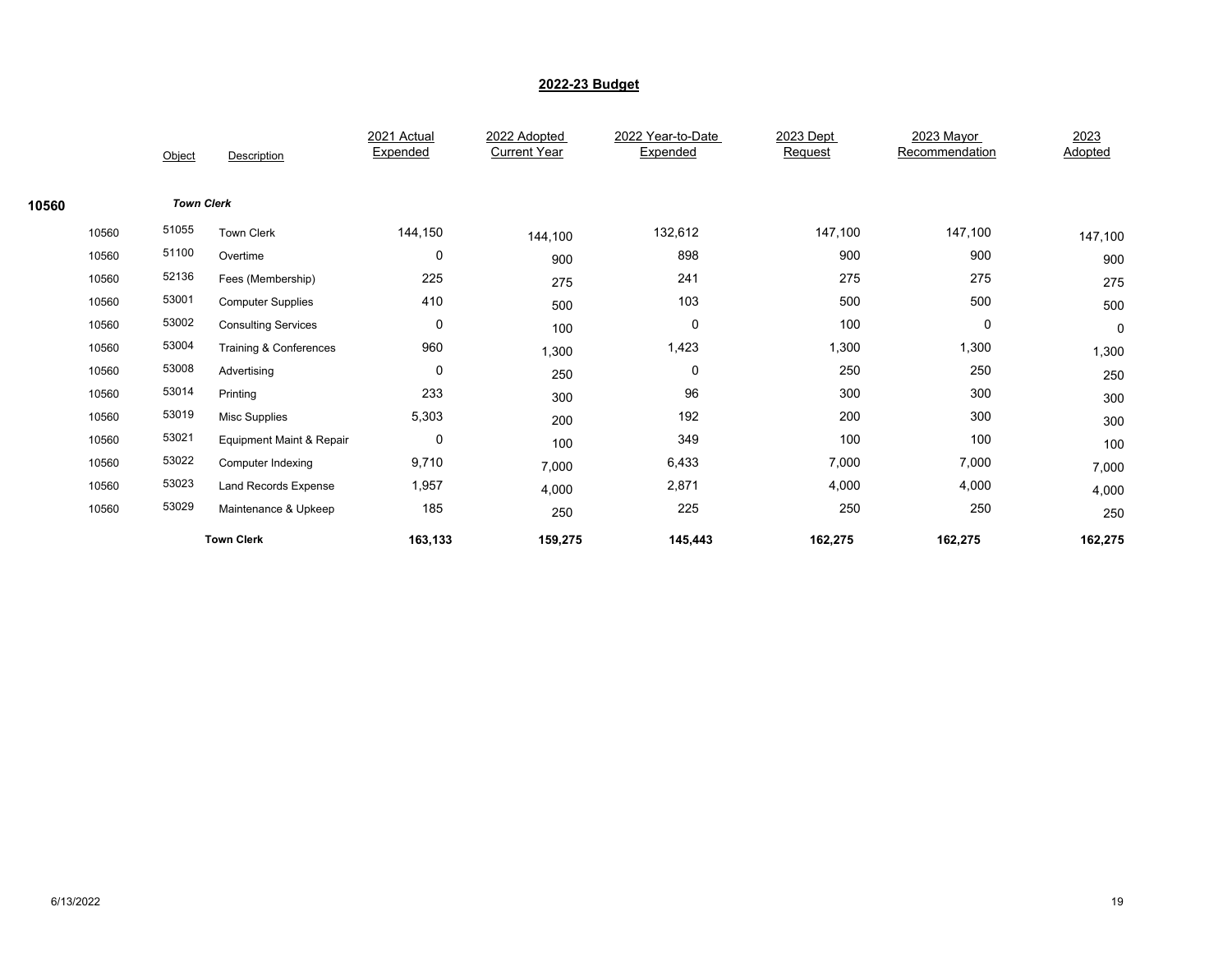|       |       | Object            | Description            | 2021 Actual<br>Expended | 2022 Adopted<br><b>Current Year</b> | 2022 Year-to-Date<br>Expended | 2023 Dept<br>Request | 2023 Mayor<br>Recommendation | 2023<br>Adopted |
|-------|-------|-------------------|------------------------|-------------------------|-------------------------------------|-------------------------------|----------------------|------------------------------|-----------------|
| 10570 |       | <b>Registrars</b> |                        |                         |                                     |                               |                      |                              |                 |
|       | 10570 | 51014             | Registrar Salary       | 39,974                  | 39,536                              | 35,827                        | 44,000               | 44,000                       | 44,000          |
|       | 10570 | 52136             | Fees (Membership)      | 140                     | 150                                 | 160                           | 160                  | 160                          | 160             |
|       | 10570 | 52169             | <b>Annual Canvas</b>   | 212                     | 100                                 | 0                             | 250                  | 250                          | 250             |
|       | 10570 | 53004             | Training & Conferences | 2,345                   | 2,500                               | 2,296                         | 2,500                | 2,500                        | 2,000           |
|       | 10570 | 53014             | Printing               | 37                      | 200                                 | 0                             | 200                  | 200                          | 200             |
|       |       |                   | <b>Registrars</b>      | 42,708                  | 42,486                              | 38,283                        | 47,110               | 47,110                       | 46,610          |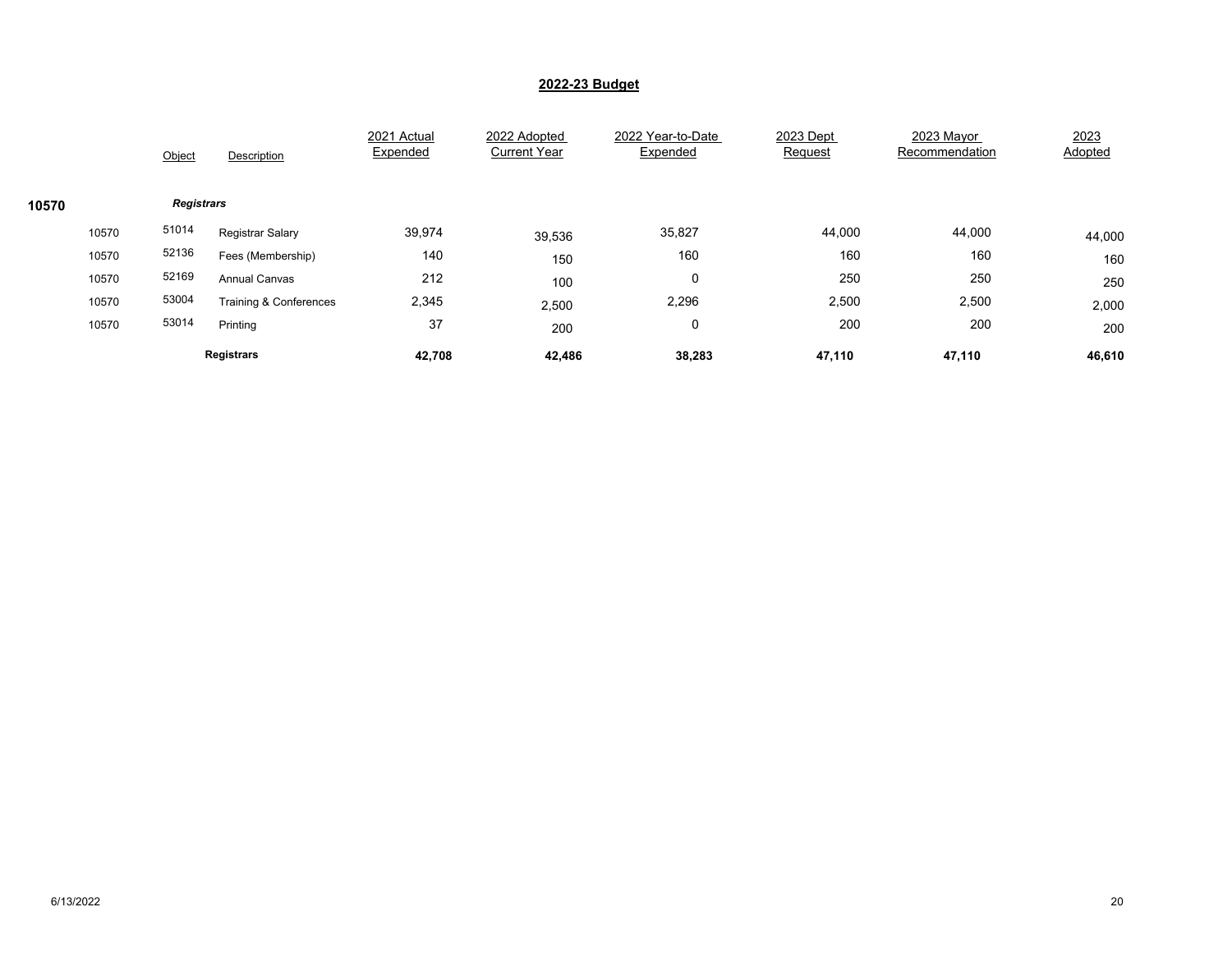|       | Object | Description                 | 2021 Actual<br>Expended | 2022 Adopted<br><b>Current Year</b> | 2022 Year-to-Date<br>Expended | 2023 Dept<br>Request | 2023 Mayor<br>Recommendation | 2023<br>Adopted |
|-------|--------|-----------------------------|-------------------------|-------------------------------------|-------------------------------|----------------------|------------------------------|-----------------|
| 10580 |        | <b>Elections/Referendum</b> |                         |                                     |                               |                      |                              |                 |
| 10580 | 52037  | Poll Workers                | 23,044                  | 17,000                              | 10,725                        | 25,000               | 25,000                       | 25,000          |
| 10580 | 53014  | Printing                    | 8,481                   | 6,000                               | 3,645                         | 8,600                | 8,600                        | 8,600           |
| 10580 | 53021  | Equipment Maint & Repair    | 2,886                   | 3,000                               | 0                             | 3,200                | 3,200                        | 3,200           |
| 10580 | 53052  | <b>Office Equipment</b>     | 0                       | 1,500                               | 118                           | 1,500                | 1,500                        | 1,500           |
| 10580 | 53087  | Food/Meals                  | 1,379                   | 1,600                               | 1,093                         | 1,750                | 1,750                        | 1,600           |
| 10580 | 53207  | Programming                 | 2,758                   | 4,000                               | 4,561                         | 3,500                | 3,500                        | 3,500           |
|       |        | <b>Elections/Referendum</b> | 38,548                  | 33,100                              | 20,142                        | 43,550               | 43,550                       | 43,400          |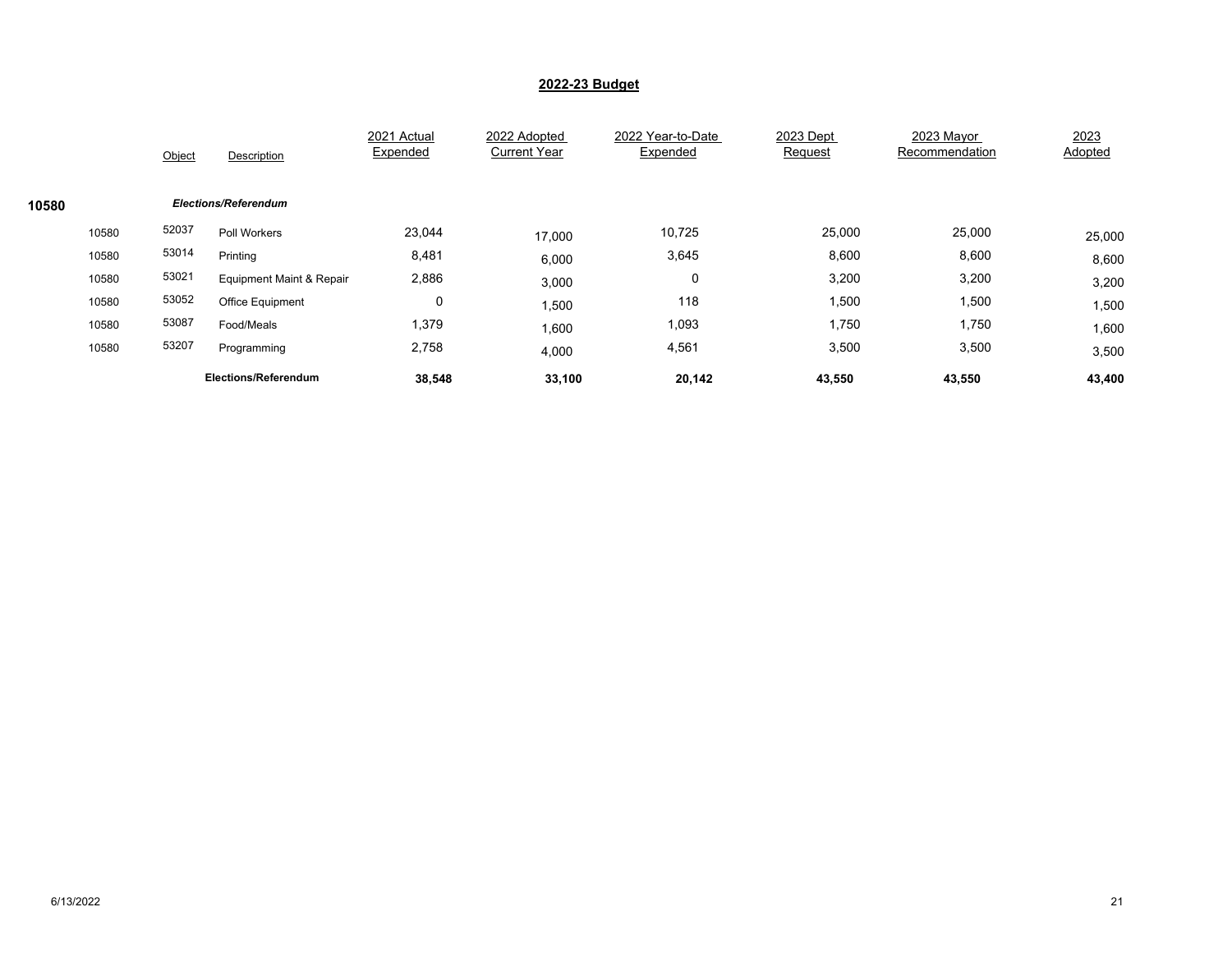|       |       |                 |                            | 2021 Actual<br>Expended | 2022 Adopted<br><b>Current Year</b> | 2022 Year-to-Date<br>Expended | 2023 Dept<br>Request | 2023 Mayor<br>Recommendation | 2023<br>Adopted |
|-------|-------|-----------------|----------------------------|-------------------------|-------------------------------------|-------------------------------|----------------------|------------------------------|-----------------|
|       |       | Object          | Description                |                         |                                     |                               |                      |                              |                 |
| 10610 |       | <b>Land Use</b> |                            |                         |                                     |                               |                      |                              |                 |
|       | 10610 | 51003           | <b>Town Planner Salary</b> | 97,032                  | 97,104                              | 66,038                        | 92,000               | 92,000                       | 92,000          |
|       | 10610 | 51016           | Secretary Salary           | 37,276                  | 47,872                              | 44,056                        | 50,500               | 50,500                       | 50,500          |
|       | 10610 | 51017           | ZEO/WEO                    | 38,697                  | 55,590                              | 51,470                        | 59,500               | 59,500                       | 59,500          |
|       | 10610 | 51075           | PT Clerical                | $\mathbf 0$             | 5,400                               | 0                             | 0                    | $\mathbf 0$                  | 0               |
|       | 10610 | 51100           | Overtime                   | 3,110                   | 3,000                               | 4,312                         | 3,000                | 3,000                        | 3,000           |
|       | 10610 | 51136           | <b>Assistant Planner</b>   | 70,193                  | 69,863                              | 65,190                        | 73,500               | 73,500                       | 73,500          |
|       | 10610 | 52136           | Fees (Membership)          | 0                       | 600                                 | 1,133                         | 1,000                | 1,000                        | 1,000           |
|       | 10610 | 53002           | <b>Consulting Services</b> | 0                       | 3,500                               | 0                             | 2,500                | 2,500                        | 2,500           |
|       | 10610 | 53004           | Training & Conferences     | 40                      | 1,500                               | 2,470                         | 2,000                | 2,000                        | 2,000           |
|       | 10610 | 53008           | Advertising                | 2,819                   | 6,500                               | 4,916                         | 6,500                | 6,500                        | 6,500           |
|       | 10610 | 53019           | <b>Misc Supplies</b>       | $\mathbf 0$             | 250                                 | 0                             | 250                  | 250                          | 250             |
|       | 10610 | 53024           | <b>Reference Materials</b> | 0                       | 250                                 | $\mathbf 0$                   | 250                  | 250                          | 250             |
|       | 10610 | 54000           | Equipment                  | 1,103                   | 800                                 | 409                           | 1,000                | 1,000                        | 1,000           |
|       |       |                 | <b>Land Use</b>            | 250,269                 | 292,229                             | 239,993                       | 292,000              | 292,000                      | 292,000         |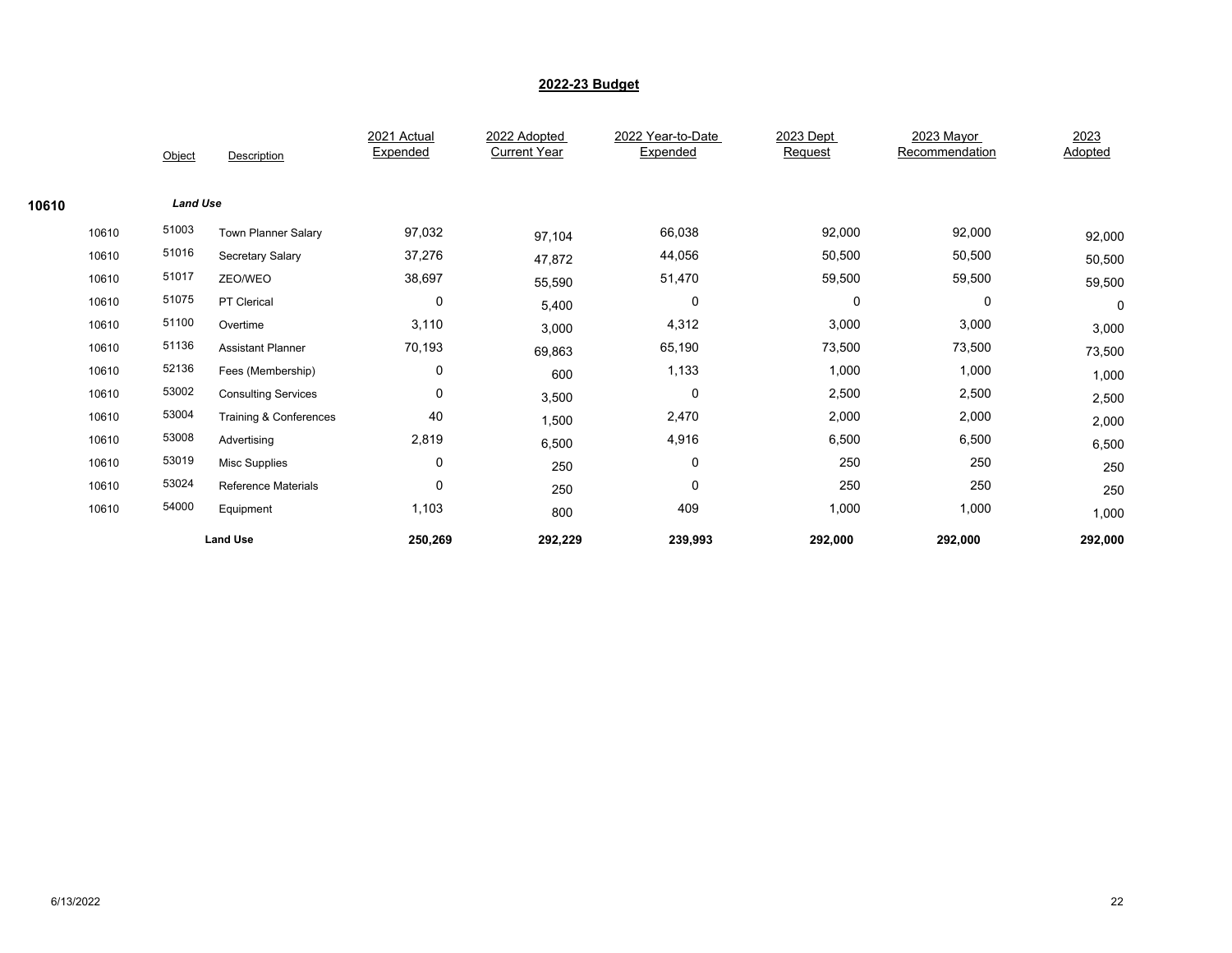|       |       | Object | Description                     | 2021 Actual<br>Expended | 2022 Adopted<br><b>Current Year</b> | 2022 Year-to-Date<br>Expended | 2023 Dept<br>Request | 2023 Mayor<br>Recommendation | 2023<br>Adopted |
|-------|-------|--------|---------------------------------|-------------------------|-------------------------------------|-------------------------------|----------------------|------------------------------|-----------------|
| 10620 |       |        | <b>Engineering Services</b>     |                         |                                     |                               |                      |                              |                 |
|       | 10620 | 52123  | <b>Engineering Land Use</b>     | 28,100                  | 40,000                              | 16,255                        | 40,000               | 40,000                       | 40,000          |
|       | 10620 | 52148  | Engineering-Other               | 46,080                  | 50,000                              | 5,825                         | 50,000               | 50,000                       | 50,000          |
|       | 10620 | 52184  | <b>Engineering Public Works</b> | 39,564                  | 80,000                              | 34,663                        | 80,000               | 80,000                       | 60,000          |
|       |       |        | <b>Engineering Services</b>     | 113.744                 | 170,000                             | 56,743                        | 170.000              | 170.000                      | 150,000         |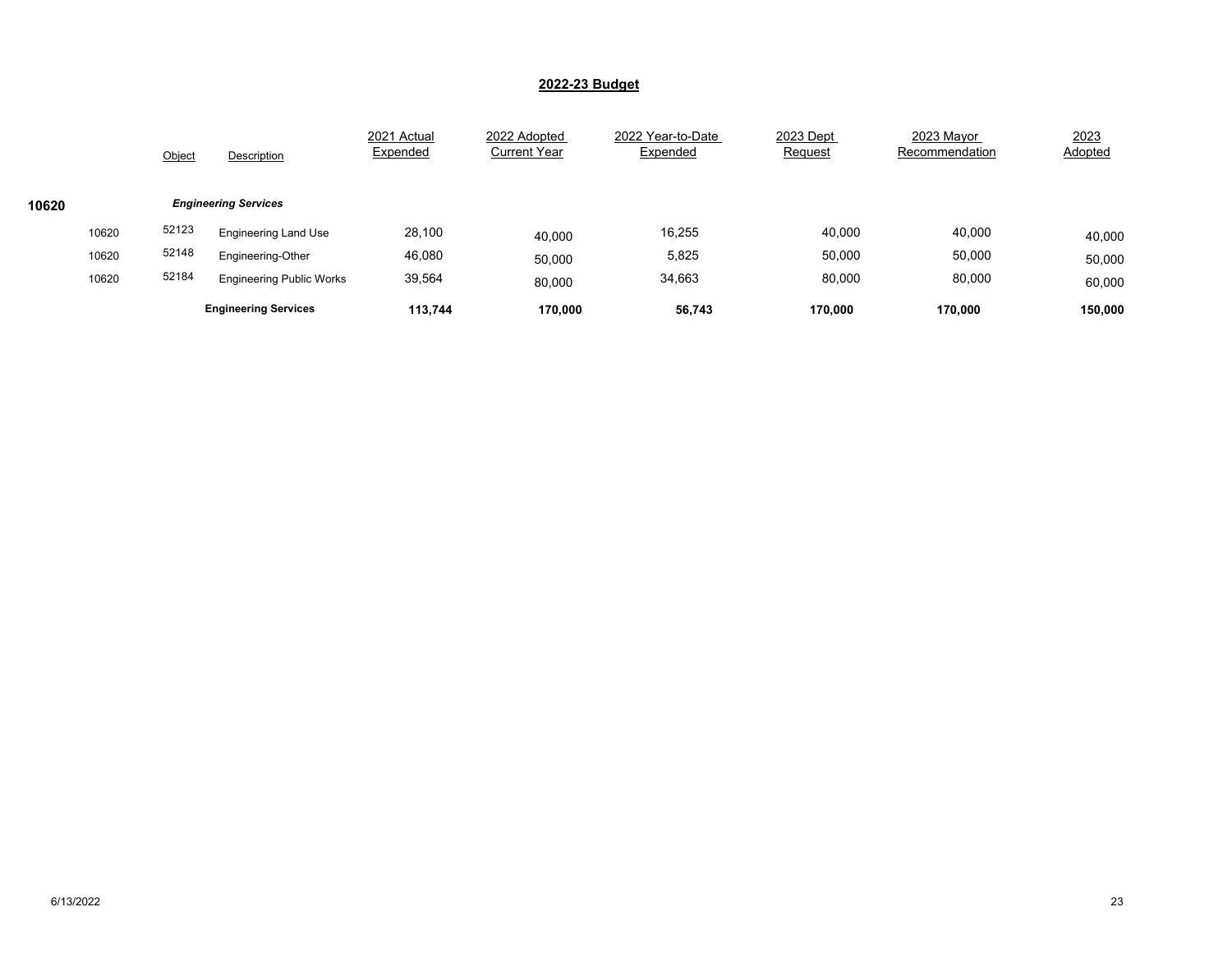|       |       | Object | Description                       | 2021 Actual<br>Expended | 2022 Adopted<br><b>Current Year</b> | 2022 Year-to-Date<br>Expended | 2023 Dept<br>Request | 2023 Mayor<br>Recommendation | 2023<br>Adopted |
|-------|-------|--------|-----------------------------------|-------------------------|-------------------------------------|-------------------------------|----------------------|------------------------------|-----------------|
| 10630 |       |        | <b>Conservation Comm</b>          |                         |                                     |                               |                      |                              |                 |
|       | 10630 | 52136  | Fees (Membership)                 | 0                       | 65                                  | 0                             | 65                   | 65                           | 65              |
|       | 10630 | 53004  | <b>Training &amp; Conferences</b> | 0                       | 325                                 | 0                             | 325                  | 325                          | 200             |
|       | 10630 | 53014  | Printing                          | 0                       | 125                                 | 0                             | 125                  | 125                          | 125             |
|       | 10630 | 53019  | Misc Supplies                     | 0                       | 185                                 | 0                             | 185                  | 185                          | 100             |
|       |       |        | <b>Conservation Comm</b>          | 0                       | 700                                 | 0                             | 700                  | 700                          | 490             |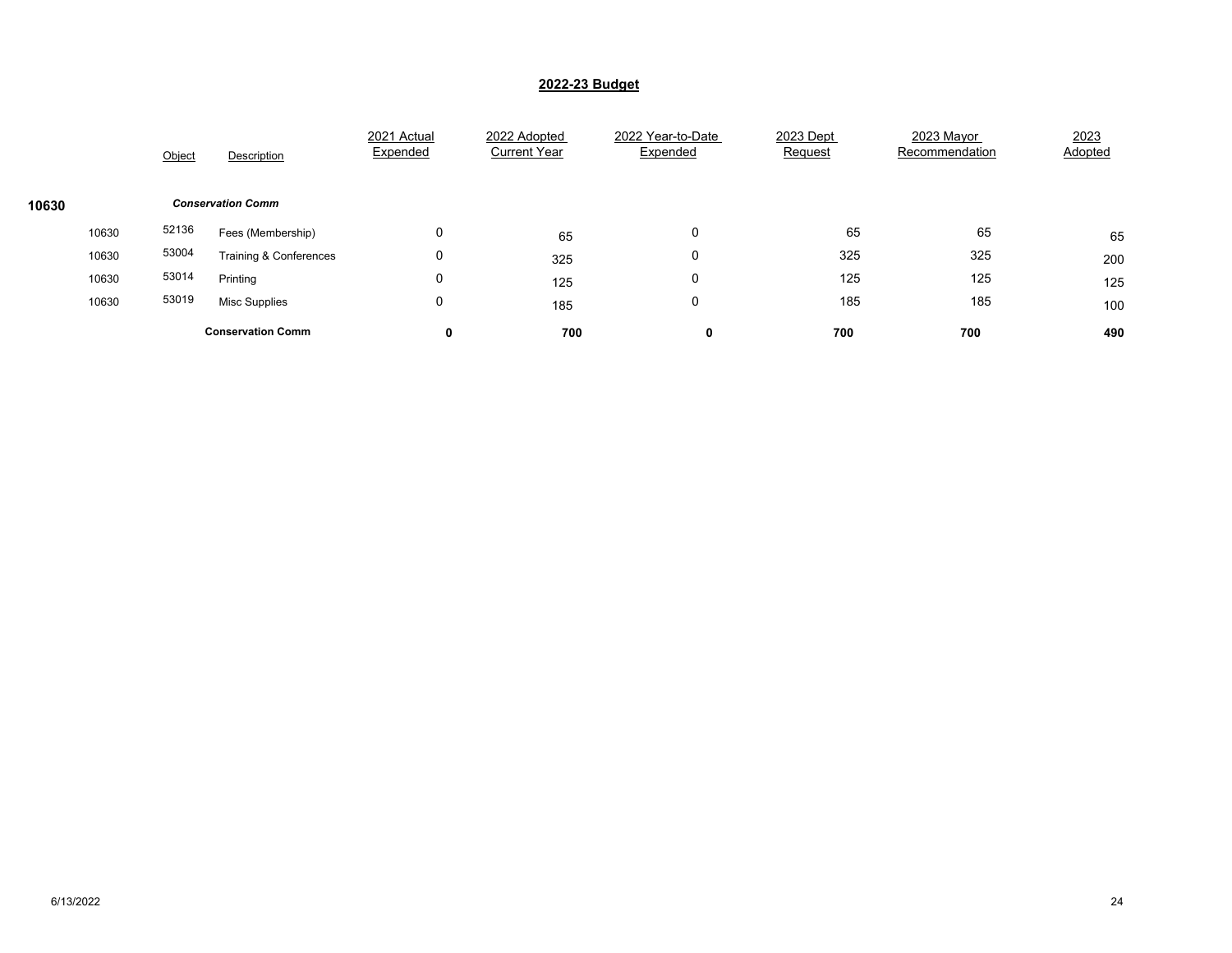|       |       | Object | Description            | 2021 Actual<br>Expended | 2022 Adopted<br><b>Current Year</b> | 2022 Year-to-Date<br>Expended | 2023 Dept<br>Request | 2023 Mayor<br>Recommendation | 2023<br>Adopted |
|-------|-------|--------|------------------------|-------------------------|-------------------------------------|-------------------------------|----------------------|------------------------------|-----------------|
| 10640 |       |        | <b>Inland Wetlands</b> |                         |                                     |                               |                      |                              |                 |
|       | 10640 | 51016  | Secretary Salary       | 1,058                   | 800                                 | 213                           | 1,400                | 1,000                        | 1,000           |
|       | 10640 | 53004  | Training & Conferences | U                       | 200                                 | 65                            | 200                  | 200                          | 200             |
|       |       |        | <b>Inland Wetlands</b> | 1,058                   | 1,000                               | 278                           | 1,600                | 1,200                        | 1,200           |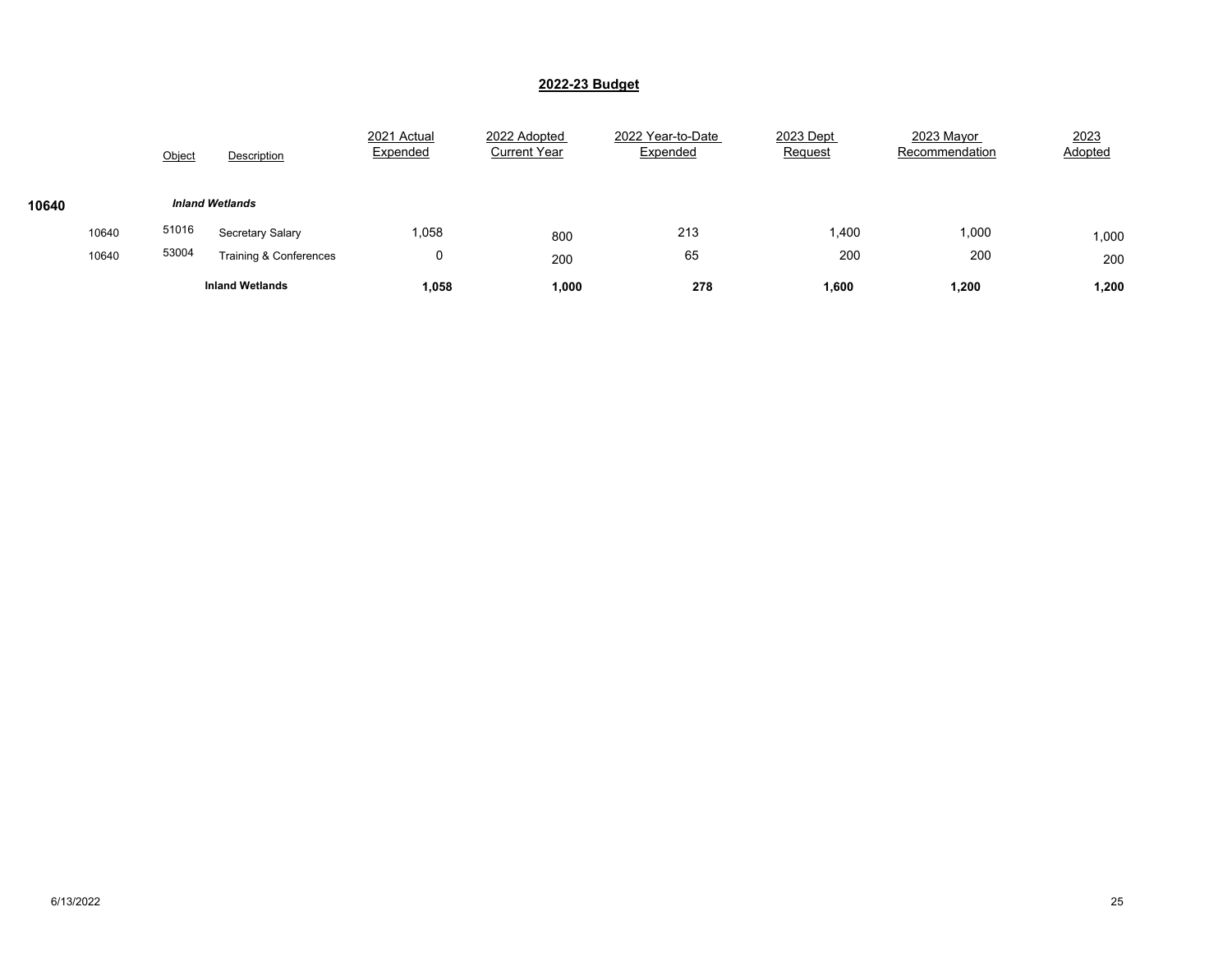|       |       | Object | Description                      | 2021 Actual<br>Expended | 2022 Adopted<br><b>Current Year</b> | 2022 Year-to-Date<br>Expended | 2023 Dept<br>Request | 2023 Mayor<br>Recommendation | 2023<br>Adopted |
|-------|-------|--------|----------------------------------|-------------------------|-------------------------------------|-------------------------------|----------------------|------------------------------|-----------------|
| 10650 |       |        | <b>Economic Development Comm</b> |                         |                                     |                               |                      |                              |                 |
|       | 10650 | 51016  | Secretary Salary                 | 1,230                   | 1,000                               | 590                           | 1,200                | 1,200                        | 1,200           |
|       | 10650 | 53004  | Training & Conferences           | 0                       | 200                                 | 0                             | 200                  | 200                          | 200             |
|       | 10650 | 53014  | Printing                         | 0                       | 600                                 | 0                             | 600                  | 600                          | 400             |
|       | 10650 | 53019  | <b>Business Resource Forum</b>   | 0                       | 400                                 | 0                             | 400                  | 400                          | 400             |
|       | 10650 | 53024  | <b>Reference Materials</b>       | 0                       | 300                                 | 0                             | 300                  | 300                          | 200             |
|       |       |        | <b>Economic Development Con</b>  | 1,230                   | 2,500                               | 590                           | 2,700                | 2,700                        | 2,400           |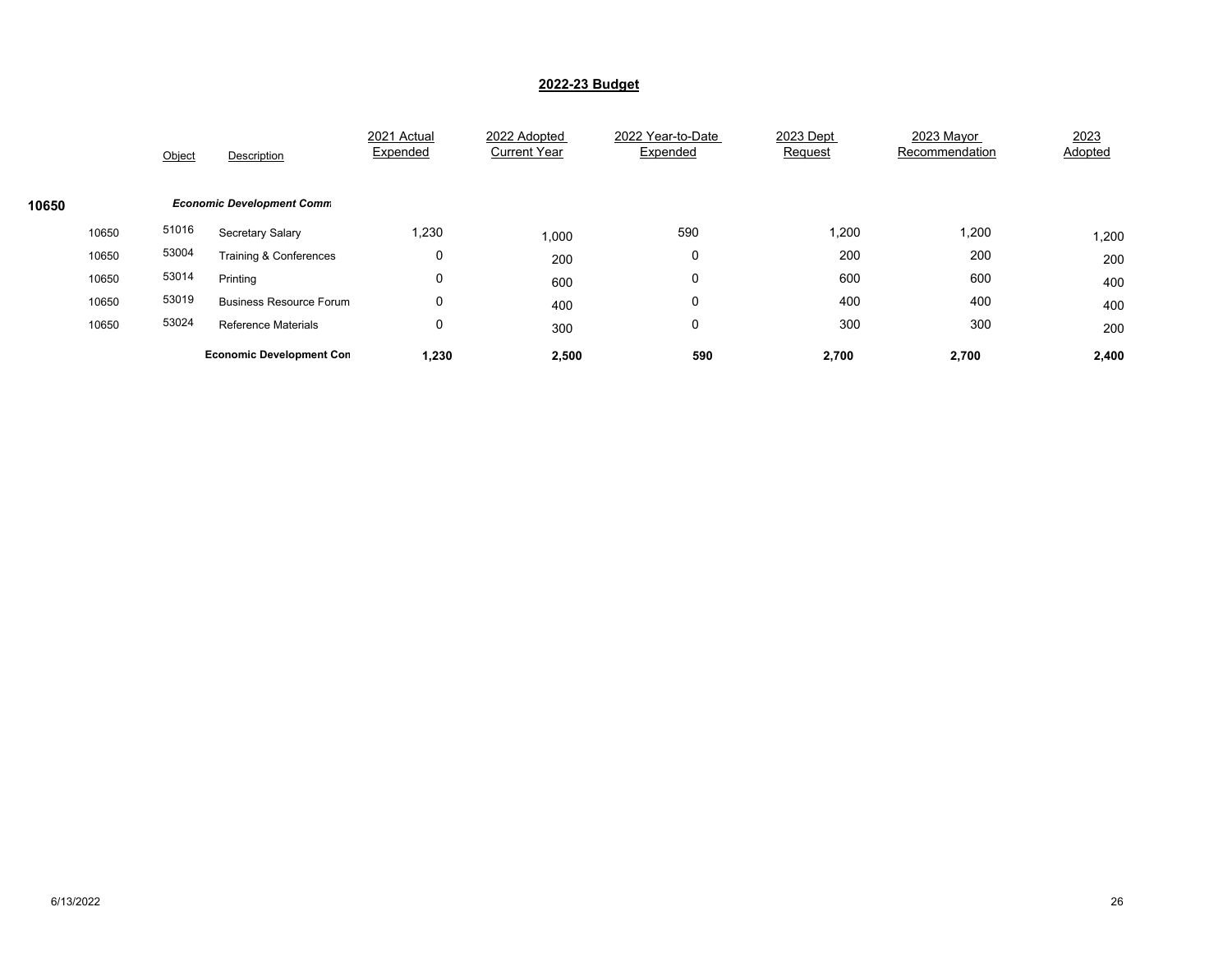|       |       | Object | Description                    | 2021 Actual<br>Expended | 2022 Adopted<br><b>Current Year</b> | 2022 Year-to-Date<br>Expended | 2023 Dept<br>Request | 2023 Mayor<br>Recommendation | 2023<br>Adopted |
|-------|-------|--------|--------------------------------|-------------------------|-------------------------------------|-------------------------------|----------------------|------------------------------|-----------------|
| 10670 |       |        | <b>Zoning Board of Appeals</b> |                         |                                     |                               |                      |                              |                 |
|       | 10670 | 51016  | Secretary Salary               | 266                     | 600                                 | 104                           | 600                  | 400                          | 400             |
|       | 10670 | 53004  | Training & Conferences         | υ                       |                                     | 0                             | 250                  | 250                          | 250             |
|       |       |        | <b>Zoning Board of Appeals</b> | 266                     | 600                                 | 104                           | 850                  | 650                          | 650             |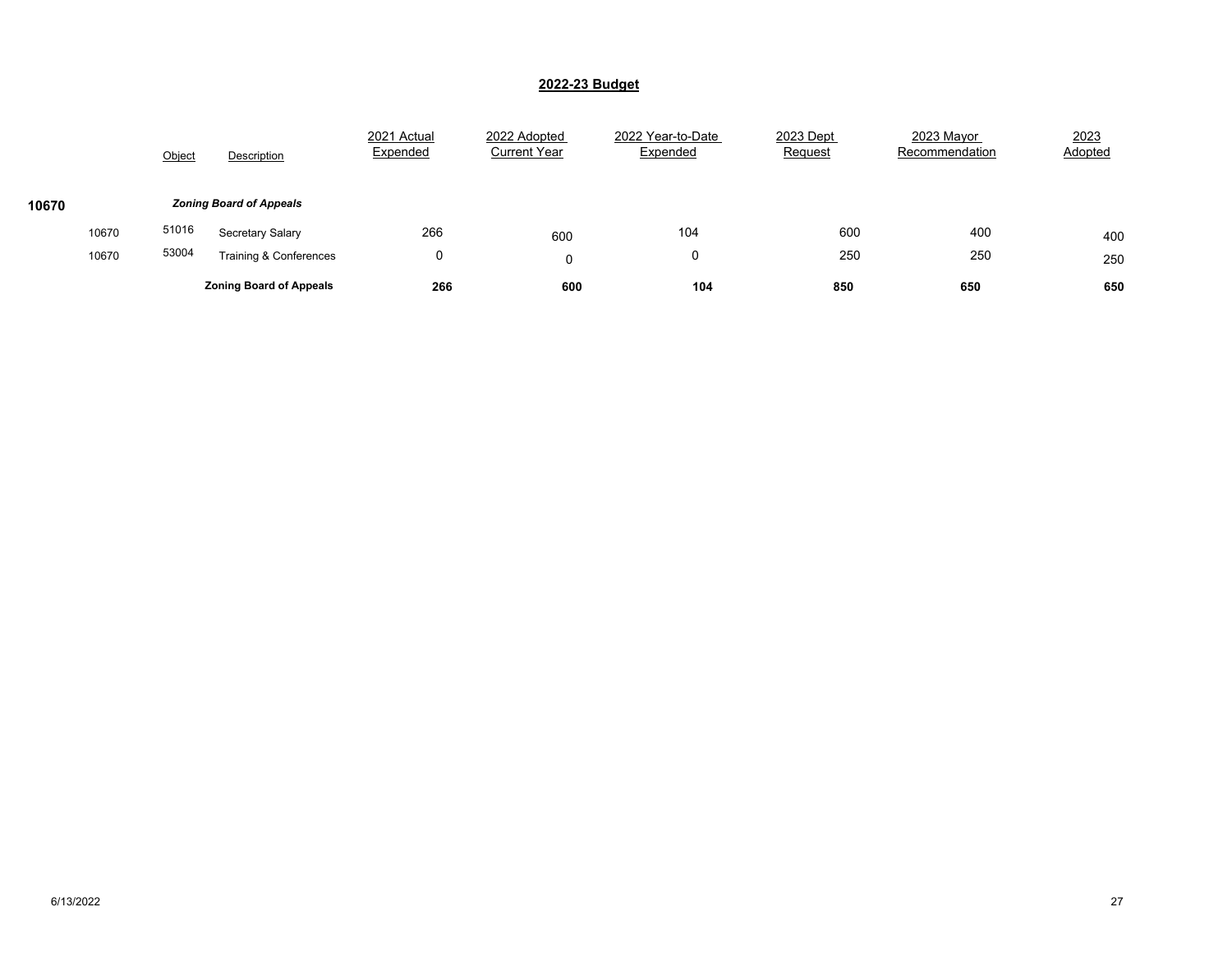|       |       | Object | Description                | 2021 Actual<br>Expended | 2022 Adopted<br><b>Current Year</b> | 2022 Year-to-Date<br>Expended | 2023 Dept<br>Request | 2023 Mayor<br>Recommendation | 2023<br>Adopted |
|-------|-------|--------|----------------------------|-------------------------|-------------------------------------|-------------------------------|----------------------|------------------------------|-----------------|
| 10710 |       | Health |                            |                         |                                     |                               |                      |                              |                 |
|       | 10710 | 52091  | St Bernard Health Service  | 50,029                  | 65,000                              | 0                             | 65,000               | 65,000                       | 65,000          |
|       | 10710 | 52125  | <b>Uncas Health Center</b> | 127,456                 | 129,186                             | 129,186                       | 129,186              | 129,186                      | 129,186         |
|       | 10710 | 53010  | <b>Vital Statistics</b>    | 124                     | 700                                 | 86                            | 700                  | 700                          | 500             |
|       |       |        | Health                     | 177,609                 | 194,886                             | 129,272                       | 194.886              | 194,886                      | 194,686         |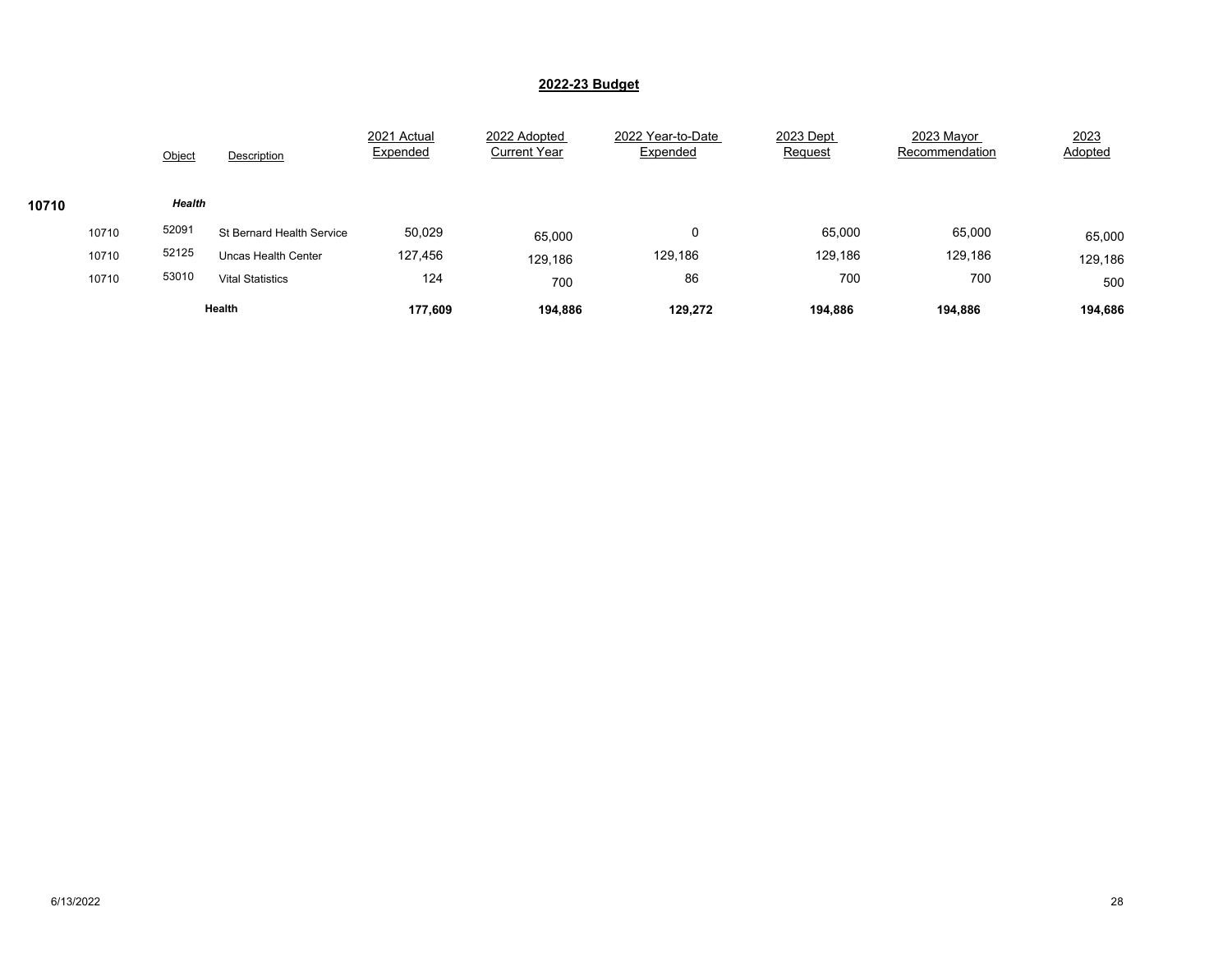|       |       | Object                 | Description            | 2021 Actual<br>Expended | 2022 Adopted<br><b>Current Year</b> | 2022 Year-to-Date<br>Expended | 2023 Dept<br>Request | 2023 Mayor<br>Recommendation | 2023<br>Adopted |
|-------|-------|------------------------|------------------------|-------------------------|-------------------------------------|-------------------------------|----------------------|------------------------------|-----------------|
| 10720 |       | <b>Social Services</b> |                        |                         |                                     |                               |                      |                              |                 |
|       | 10720 | 51057                  | Soc.Serv. Secr/Clerk   | 35,093                  | 43,264                              | 40,377                        | 46,800               | 46,800                       | 46,800          |
|       | 10720 | 51075                  | PT Clerical            | 6,875                   | 5,000                               | 0                             | 5,000                | 5,000                        | 5,000           |
|       | 10720 | 51100                  | Overtime               | 192                     | 0                                   | 1,499                         | 2,000                | 2,000                        | 2,000           |
|       | 10720 | 53004                  | Training & Conferences | $\mathbf 0$             | 100                                 | 40                            | 100                  | 100                          | 100             |
|       | 10720 | 53005                  | Mileage                | 207                     | 75                                  | 0                             | 500                  | 100                          | 100             |
|       | 10720 | 53019                  | <b>Misc Supplies</b>   | $\mathbf 0$             | 100                                 | 94                            | 500                  | 500                          | 500             |
|       |       |                        | <b>Social Services</b> | 42,367                  | 48,539                              | 42,009                        | 54,900               | 54,500                       | 54,500          |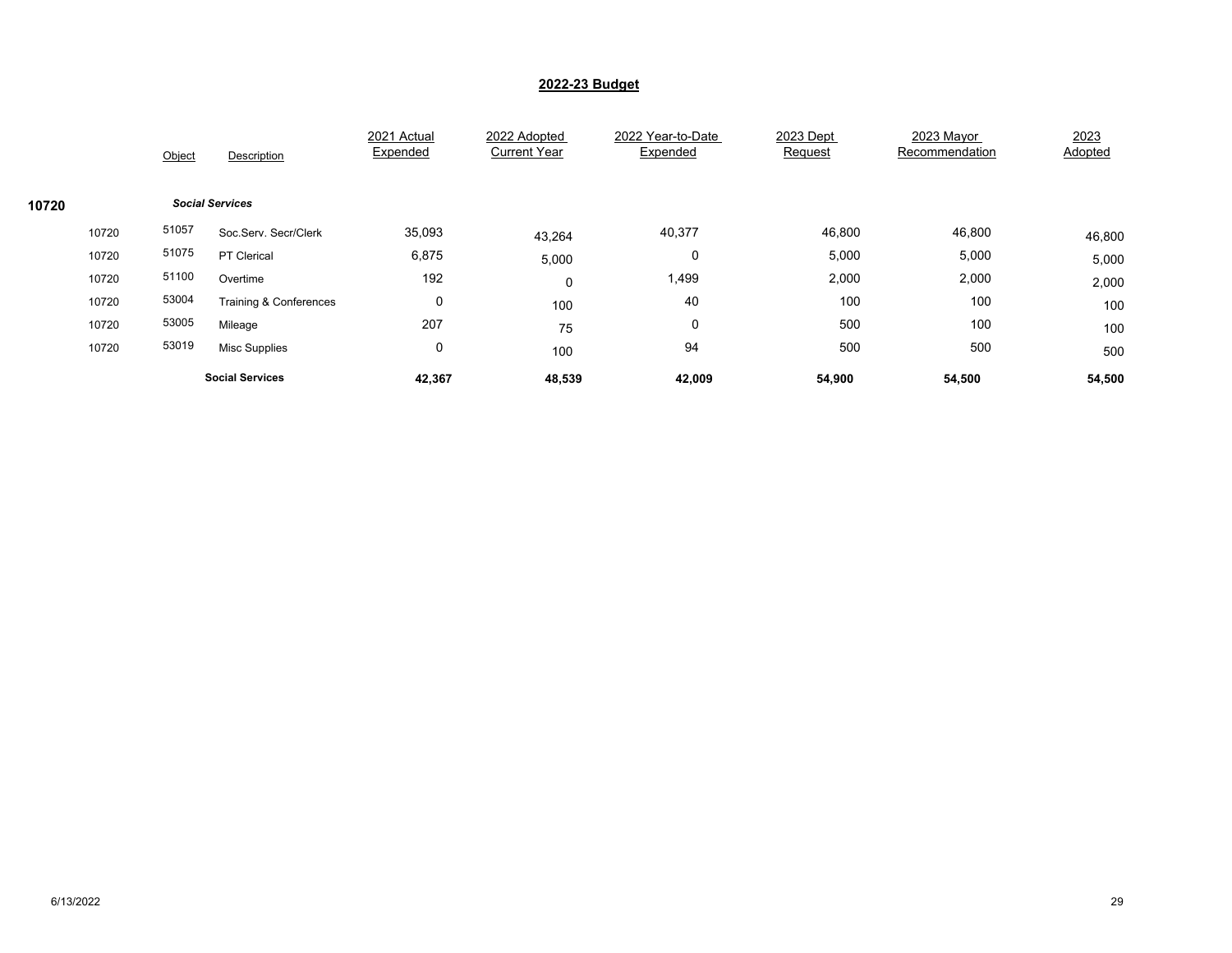|       |       |                   |                             | 2021 Actual | 2022 Adopted        | 2022 Year-to-Date | 2023 Dept | 2023 Mayor     | 2023    |
|-------|-------|-------------------|-----------------------------|-------------|---------------------|-------------------|-----------|----------------|---------|
|       |       | Object            | Description                 | Expended    | <b>Current Year</b> | Expended          | Request   | Recommendation | Adopted |
|       |       |                   |                             |             |                     |                   |           |                |         |
| 10730 |       | <b>Recreation</b> |                             |             |                     |                   |           |                |         |
|       | 10730 | 51016             | Secretary Salary            | 49,790      | 49,900              | 46,295            | 52,500    | 52,500         | 52,500  |
|       | 10730 | 51058             | <b>Recreation Director</b>  | 82,272      | 82,315              | 74,692            | 82,315    | 82,315         | 82,315  |
|       | 10730 | 51073             | PT Recreation Programs      | 744         | 14,600              | 4,261             | 13,000    | 13,000         | 13,000  |
|       | 10730 | 51074             | PT Camp Oakdale             | 66,612      | 105,000             | 58,287            | 100,000   | 100,000        | 100,000 |
|       | 10730 | 51100             | Overtime                    | 18          | 75                  | 0                 | 75        | 75             | 75      |
|       | 10730 | 52007             | Rec Holiday Parade          | 0           | 1,000               | 666               | 1,400     | 1,100          | 1,100   |
|       | 10730 | 52136             | Fees (Membership)           | 105         | 280                 | 105               | 280       | 280            | 280     |
|       | 10730 | 53004             | Training & Conferences      | 410         | 475                 | 0                 | 475       | 475            | 475     |
|       | 10730 | 53008             | Advertising                 | 223         | 2,000               | 1,108             | 2,500     | 2,500          | 2,000   |
|       | 10730 | 53014             | Printing                    | 0           | 600                 | 264               | 600       | 600            | 500     |
|       | 10730 | 53033             | Signage/Banners             | $\mathbf 0$ | 2,000               | 320               | 2,000     | 1,000          | 1,000   |
|       | 10730 | 53038             | Programs                    | 6,728       | 8,200               | 7,167             | 8,200     | 8,200          | 8,200   |
|       | 10730 | 53041             | Safety Equipment            | 353         | 500                 | 10                | 500       | 500            | 500     |
|       | 10730 | 53053             | Fair Oaks/Camp Oak Refu     | 1,863       | 1,500               | 1,845             | 1,500     | 1,500          | 1,500   |
|       | 10730 | 53070             | <b>Summer Camp Programs</b> | 7,932       | 15,400              | 10,290            | 14,000    | 14,000         | 14,000  |
|       | 10730 | 53085             | Summer Program Transpo      | 0           | 7,500               | 6,885             | 7,500     | 7,500          | 7,500   |
|       | 10730 | 53114             | <b>BASKETBALL REFEREES</b>  | 0           | 5,100               | 3,948             | 4,800     | 4,800          | 4,800   |
|       | 10730 | 54000             | Equipment                   | 13,621      | 3,000               | 526               | 4,200     | 4,200          | 4,200   |
|       |       |                   | Recreation                  | 230,670     | 299,445             | 216,670           | 295,845   | 294,545        | 293,945 |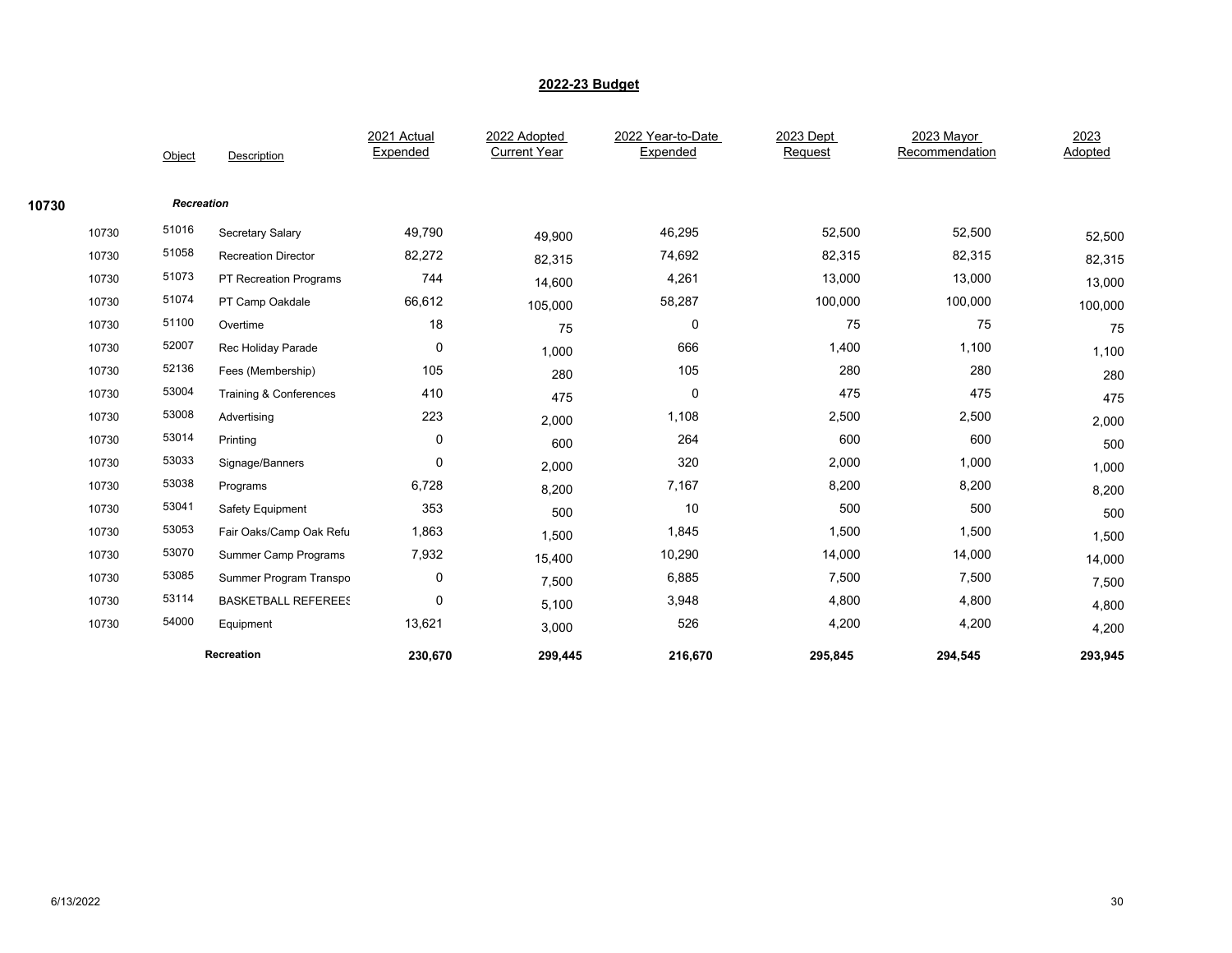|       |        |                             | 2021 Actual | 2022 Adopted        | 2022 Year-to-Date | 2023 Dept | 2023 Mayor     | 2023    |
|-------|--------|-----------------------------|-------------|---------------------|-------------------|-----------|----------------|---------|
|       | Object | Description                 | Expended    | <b>Current Year</b> | Expended          | Request   | Recommendation | Adopted |
|       |        |                             |             |                     |                   |           |                |         |
| 10740 |        | <b>Senior Center</b>        |             |                     |                   |           |                |         |
| 10740 | 51015  | Sr. Center Director Salary  | 79,190      | 78,887              | 71,903            | 78,887    | 78,887         | 78,887  |
| 10740 | 51016  | Secretary Salary            | 40,841      | 40,685              | 40,323            | 45,500    | 45,500         | 45,500  |
| 10740 | 51019  | <b>Bus Driver Salary</b>    | 49,509      | 50,852              | 46,151            | 52,300    | 52,300         | 52,300  |
| 10740 | 51024  | Kitchen Site Server         | 774         | 9,000               | 137               | 9,000     | 9,000          | 9,000   |
| 10740 | 51075  | Sr. Center Programmer       | $\mathbf 0$ | 0                   | 0                 | 31,200    | $\mathbf 0$    | 0       |
| 10740 | 51100  | Overtime                    | 7,192       | 2,500               | 692               | 2,500     | 2,500          | 2,500   |
| 10740 | 52000  | Electricity                 | 17,246      | 25,000              | 18,663            | 25,000    | 20,000         | 20,000  |
| 10740 | 52011  | <b>Building Maintenance</b> | 0           | 1,000               | 0                 | 1,000     | 1,000          | 1,000   |
| 10740 | 52013  | Propane                     | 4,125       | 4,800               | 6,570             | 4,800     | 4,800          | 4,800   |
| 10740 | 52128  | Water & Sewer Assessmer     | 1,359       | 2,000               | 1,037             | 2,000     | 2,000          | 2,000   |
| 10740 | 52131  | Massage Therapy             | 0           | 5,000               | 4,485             | 5,000     | 5,000          | 5,000   |
| 10740 | 52136  | Fees (Membership)           | 374         | 400                 | 474               | 400       | 400            | 400     |
| 10740 | 53004  | Training & Conferences      | 0           | 100                 | 0                 | 100       | 100            | 100     |
| 10740 | 53005  | Mileage                     | 656         | 650                 | 403               | 650       | 650            | 650     |
| 10740 | 53008  | Advertising                 | $\mathbf 0$ | 200                 | 0                 | 200       | 200            | 200     |
| 10740 | 53014  | Printing                    | $\mathbf 0$ | 250                 | 0                 | 250       | 250            | 250     |
| 10740 | 53015  | Uniforms                    | 420         | 500                 | 130               | 500       | 500            | 500     |
| 10740 | 53019  | <b>Misc Supplies</b>        | 9,453       | 1,200               | 1,894             | 1,200     | 1,200          | 1,200   |
| 10740 | 53029  | Maintenance & Upkeep        | 3,546       | 2,000               | 2,097             | 2,000     | 2,000          | 2,000   |
| 10740 | 53038  | Programs                    | 15,744      | 12,000              | 16,043            | 12,000    | 12,000         | 12,000  |
|       |        | <b>Senior Center</b>        | 230,428     | 237,024             | 211,002           | 274,487   | 238,287        | 238,287 |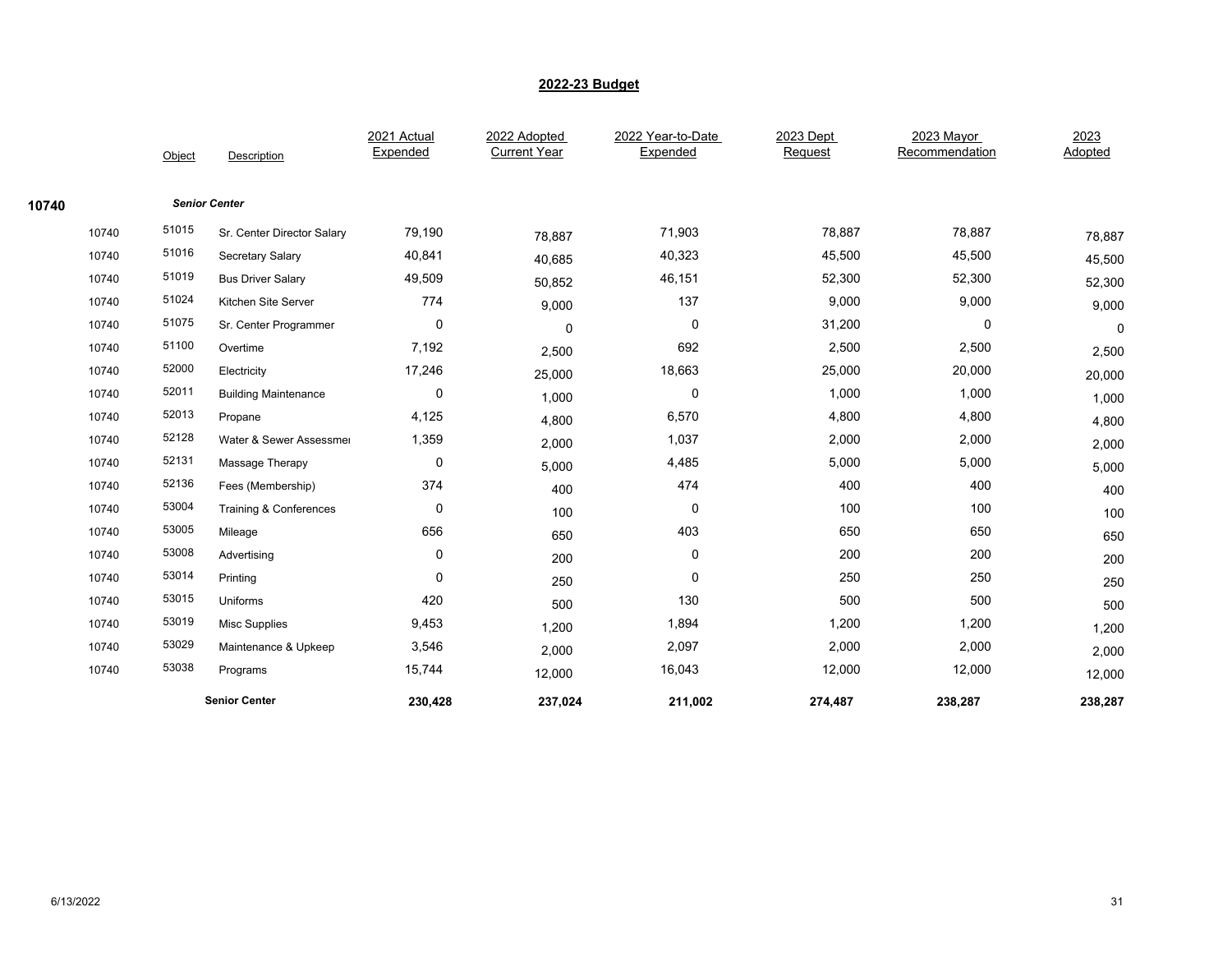|       |       | Object | Description              | 2021 Actual<br>Expended | 2022 Adopted<br><b>Current Year</b> | 2022 Year-to-Date<br>Expended | 2023 Dept<br>Request | 2023 Mayor<br>Recommendation | 2023<br>Adopted |
|-------|-------|--------|--------------------------|-------------------------|-------------------------------------|-------------------------------|----------------------|------------------------------|-----------------|
| 10750 |       |        | <b>Youth Services</b>    |                         |                                     |                               |                      |                              |                 |
|       | 10750 | 51005  | Youth Svcs Coord Salary  | 68,366                  | 68,850                              | 60,930                        | 66,850               | 66,850                       | 66,850          |
|       | 10750 | 51016  | Secretary Salary         | 31,407                  | 31,775                              | 29,510                        | 52,062               | 52,062                       | 52,062          |
|       | 10750 | 51073  | Part time Youth Workers  | 24,048                  | 35,000                              | 27,624                        | 35,000               | 35,000                       | 35,000          |
|       | 10750 | 51077  | Program Developer        | 47,535                  | 47,350                              | 45,597                        | 53,000               | 53,000                       | 53,000          |
|       | 10750 | 51100  | Overtime                 | 569                     | 2,500                               | 871                           | 2,500                | 2,500                        | 1,500           |
|       | 10750 | 52136  | Fees (Membership)        | 575                     | 575                                 | 575                           | 575                  | 575                          | 575             |
|       | 10750 | 52146  | <b>DMHAS Expense</b>     | 4,076                   | 4,138                               | 3,410                         | 7,103                | 7,103                        | 7,103           |
|       | 10750 | 52159  | <b>Family Counseling</b> | 15,166                  | 14,000                              | 9,713                         | 14,000               | 14,000                       | 14,000          |
|       | 10750 | 53004  | Training & Conferences   | 0                       | 500                                 | 250                           | 500                  | 500                          | 500             |
|       | 10750 | 53019  | <b>Misc Supplies</b>     | $\mathbf 0$             | 1,000                               | 0                             | 1,000                | 1,000                        | 1,000           |
|       | 10750 | 53038  | Programs                 | 2,177                   | 4,400                               | 12,963                        | 15,600               | 12,600                       | 12,600          |
|       |       |        | <b>Youth Services</b>    | 193,920                 | 210,088                             | 191,441                       | 248,190              | 245,190                      | 244,190         |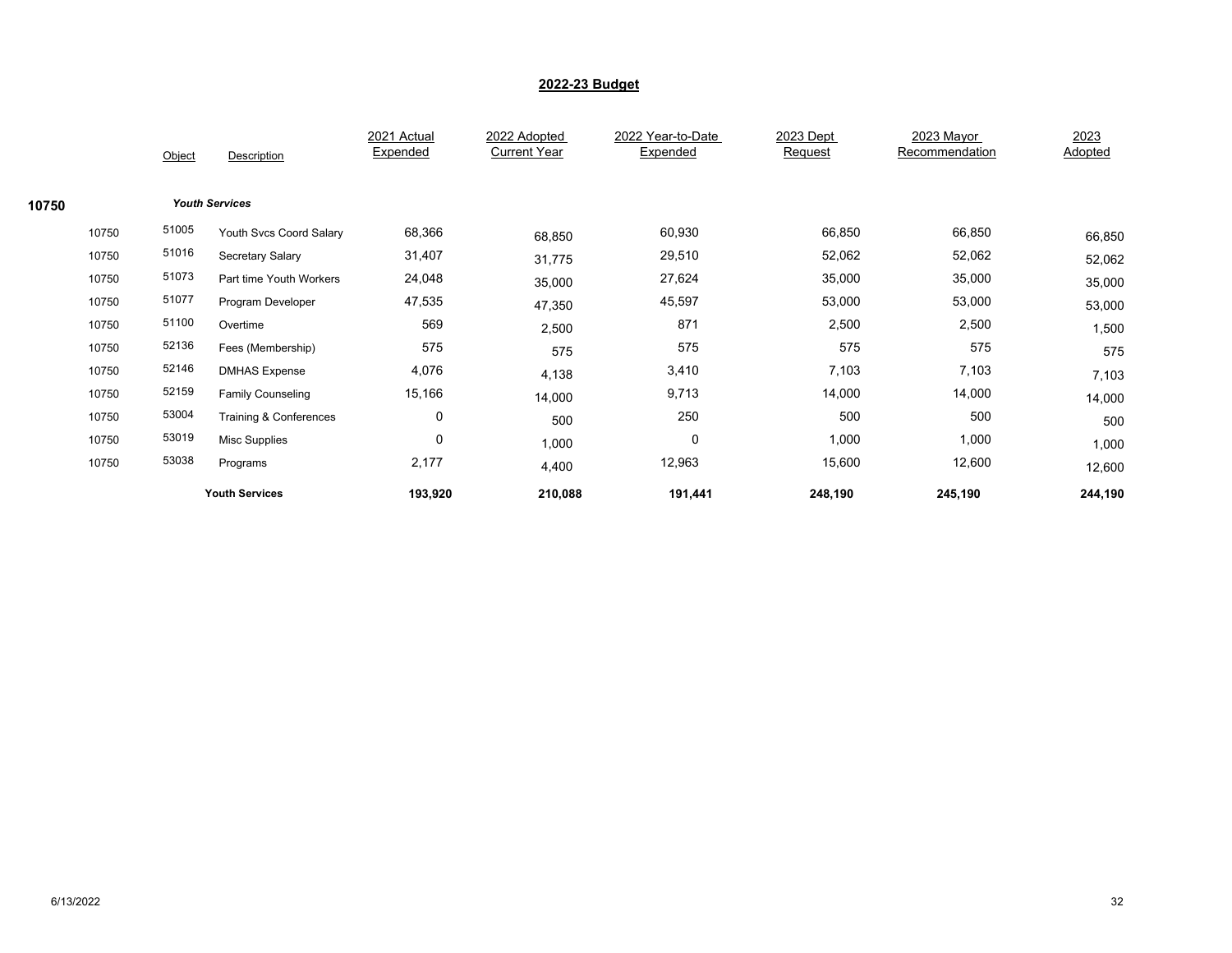|       |       | Object | Description                        | 2021 Actual<br>Expended | 2022 Adopted<br><b>Current Year</b> | 2022 Year-to-Date<br>Expended | 2023 Dept<br>Request | 2023 Mayor<br>Recommendation | 2023<br>Adopted |
|-------|-------|--------|------------------------------------|-------------------------|-------------------------------------|-------------------------------|----------------------|------------------------------|-----------------|
| 10760 |       |        | <b>Parks &amp; Recreation Comm</b> |                         |                                     |                               |                      |                              |                 |
|       | 10760 | 51016  | Secretary Salary                   | 1,510                   | ,200                                | 1,275                         | 2,000                | 1,700                        | 1,700           |
|       |       |        | <b>Parks &amp; Recreation Comm</b> | 1,510                   | 1,200                               | 1,275                         | 2,000                | 1,700                        | 1,700           |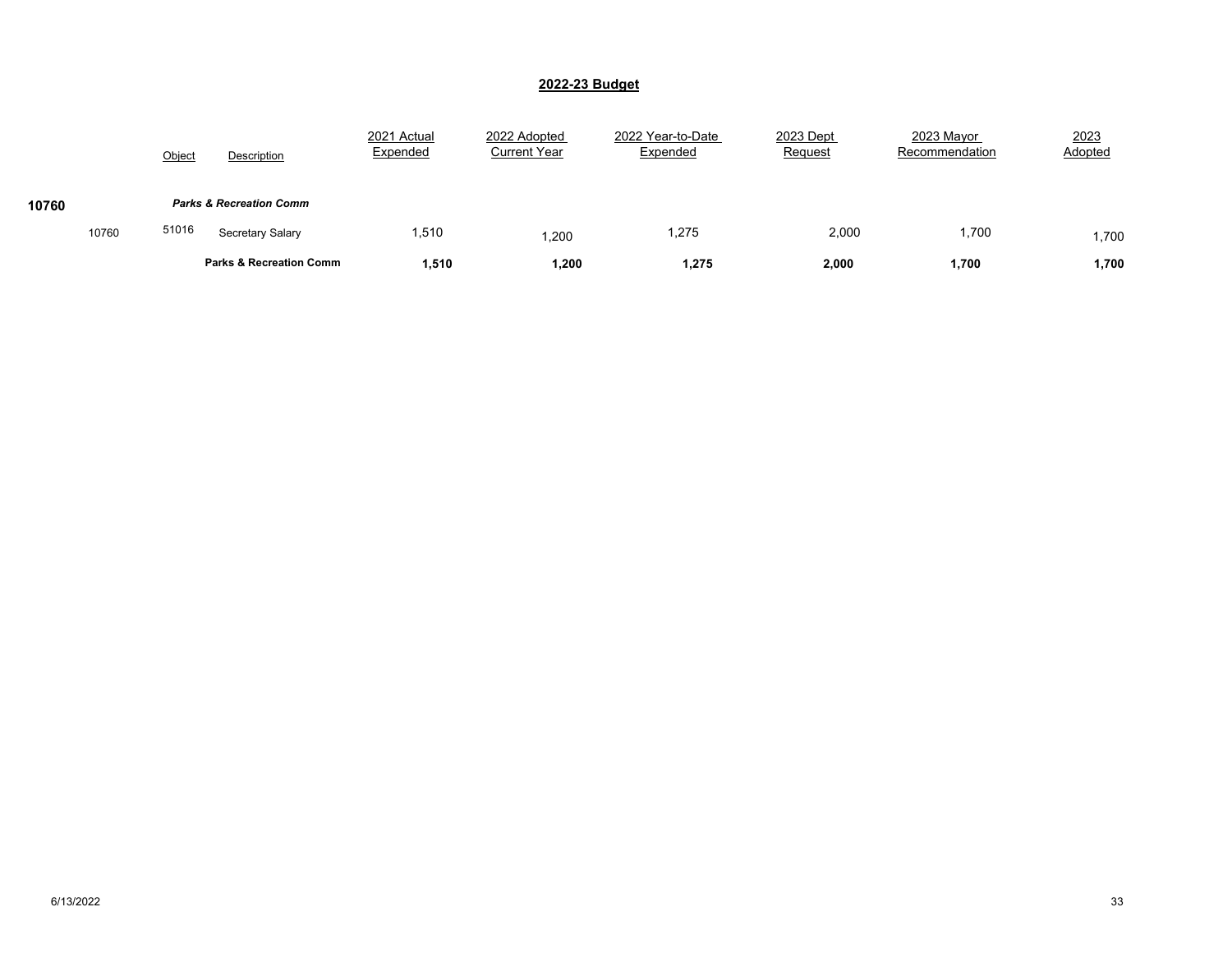|       |       | Object | Description                 | 2021 Actual<br>Expended | 2022 Adopted<br><b>Current Year</b> | 2022 Year-to-Date<br>Expended | 2023 Dept<br>Request | 2023 Mayor<br>Recommendation | 2023<br>Adopted |
|-------|-------|--------|-----------------------------|-------------------------|-------------------------------------|-------------------------------|----------------------|------------------------------|-----------------|
| 10770 |       |        | <b>Mtv Community Center</b> |                         |                                     |                               |                      |                              |                 |
|       | 10770 | 52000  | Electricity                 | 7,673                   | 9,500                               | 7,381                         | 9,500                | 10,000                       | 10,000          |
|       | 10770 | 52005  | Fuel Oil                    | 11,243                  | 15,000                              | 12,955                        | 15,000               | 18,750                       | 18,750          |
|       | 10770 | 52011  | <b>Building Maintenance</b> | 684                     | 1,400                               | 715                           | 1,400                | 1,400                        | 1,400           |
|       | 10770 | 52128  | Water & Sewer Charges       | 958                     | 1,400                               | 1,001                         | 1,400                | 1,400                        | 1,400           |
|       |       |        | <b>Mtv Community Center</b> | 20,558                  | 27,300                              | 22,053                        | 27,300               | 31,550                       | 31,550          |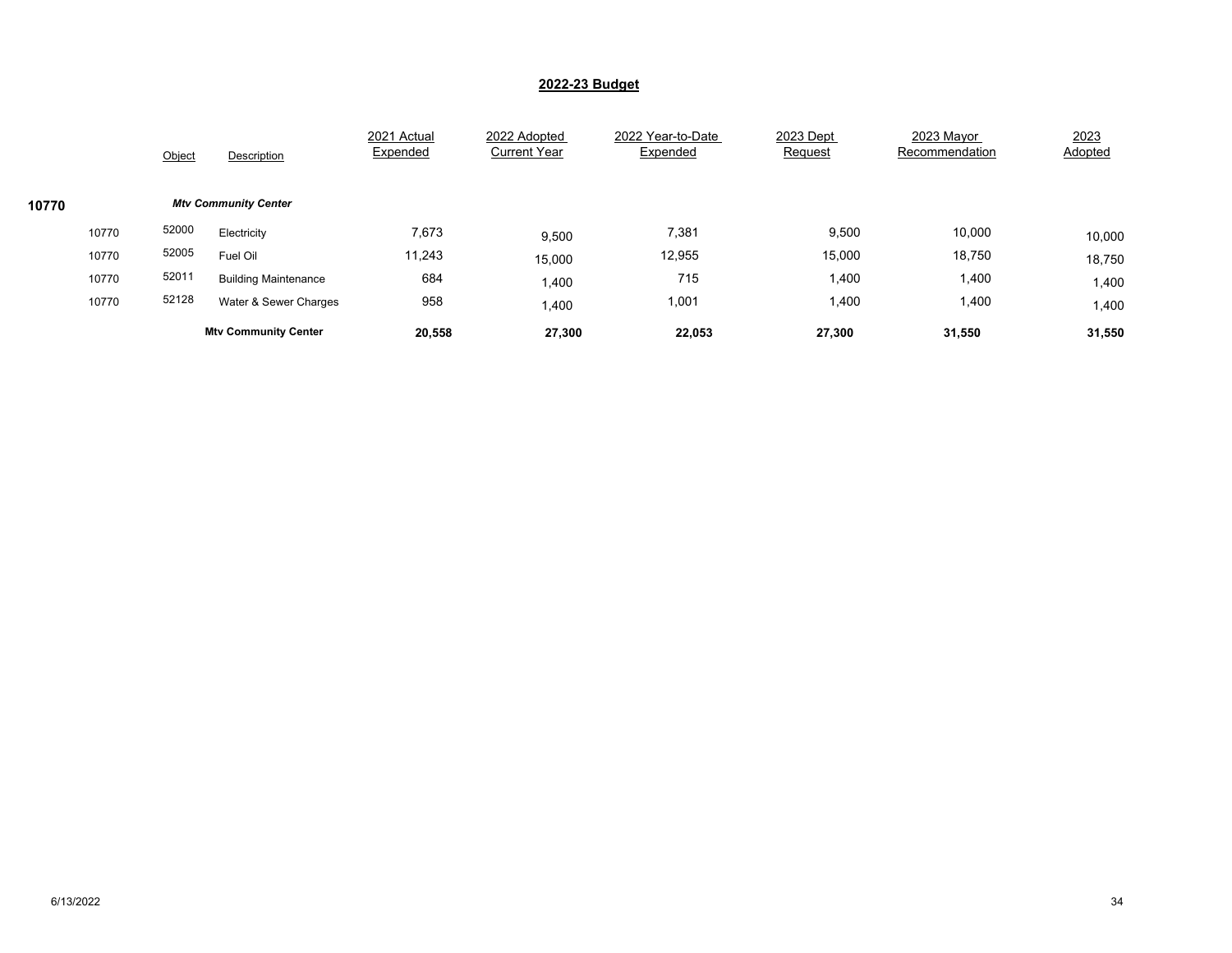|       |       | Object | Description                 | 2021 Actual<br>Expended | 2022 Adopted<br><b>Current Year</b> | 2022 Year-to-Date<br>Expended | 2023 Dept<br>Request | 2023 Mayor<br>Recommendation | 2023<br>Adopted |
|-------|-------|--------|-----------------------------|-------------------------|-------------------------------------|-------------------------------|----------------------|------------------------------|-----------------|
| 10810 |       |        | <b>Emergency Management</b> |                         |                                     |                               |                      |                              |                 |
|       | 10810 | 51006  | Fire Marshal Salary         | 30,725                  | 41,700                              | 33,983                        | 39,700               | 39,700                       | 39,700          |
|       | 10810 | 51016  | Secretary Salary            | 25,002                  | 24,900                              | 23,260                        | 26,100               | 26,100                       | 26,100          |
|       | 10810 | 51134  | Deputy Fire Marshal         | 22,132                  | 34,300                              | 9,850                         | 34,300               | 34,300                       | 34,300          |
|       | 10810 | 52120  | Millstone Drill Expenses    | 13,884                  | 15,000                              | 7,640                         | 15,000               | 15,000                       | 15,000          |
|       | 10810 | 53004  | Training & Conferences      | $\mathbf 0$             | 1,000                               | 881                           | 1,000                | 1,000                        | 1,000           |
|       | 10810 | 53015  | Uniforms                    | 468                     | 500                                 | 420                           | 500                  | 500                          | 500             |
|       | 10810 | 53019  | <b>Misc Supplies</b>        | 404                     | 200                                 | 98                            | 200                  | 200                          | 200             |
|       | 10810 | 53021  | Equipment Maint & Repair    | $\mathbf 0$             | 500                                 | 0                             | 500                  | 500                          | 500             |
|       | 10810 | 53024  | <b>Reference Materials</b>  | 400                     | 500                                 | 0                             | 500                  | 500                          | 500             |
|       | 10810 | 53052  | Office Equipment            | 287                     | 500                                 | 0                             | 500                  | 500                          | 500             |
|       | 10810 | 54028  | Everbridge                  | 13,511                  | 0                                   | 0                             | 10,288               | 10,288                       | 10,288          |
|       |       |        | <b>Emergency Management</b> | 106,813                 | 119,100                             | 76,130                        | 128,588              | 128,588                      | 128,588         |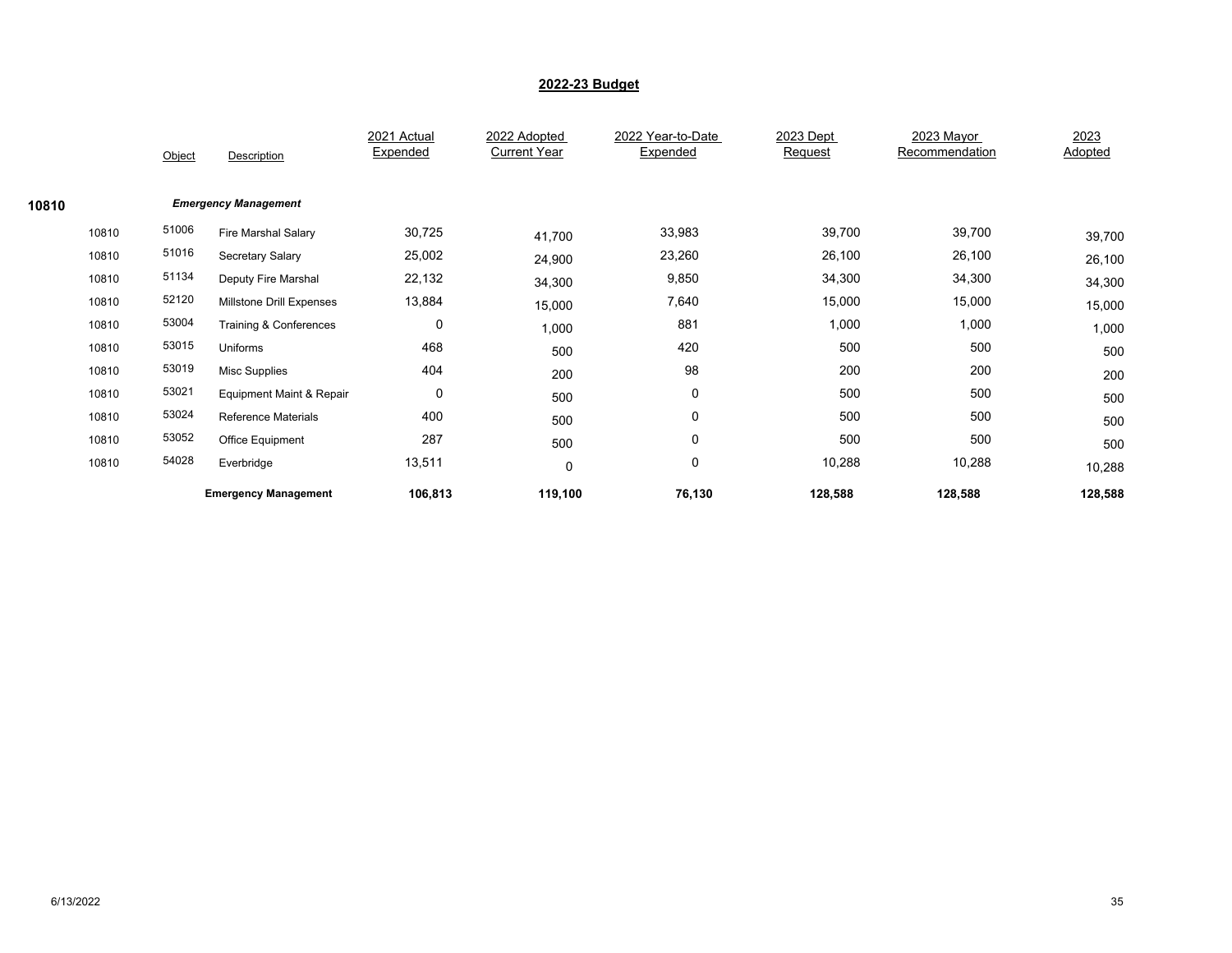|       |       |        |                                     | 2021 Actual | 2022 Adopted        | 2022 Year-to-Date | 2023 Dept | 2023 Mayor     | 2023      |
|-------|-------|--------|-------------------------------------|-------------|---------------------|-------------------|-----------|----------------|-----------|
|       |       | Object | Description                         | Expended    | <b>Current Year</b> | Expended          | Request   | Recommendation | Adopted   |
| 10820 |       |        | <b>Police Protection</b>            |             |                     |                   |           |                |           |
|       | 10820 | 51016  | Secretary Salary                    | 50,264      | 49,670              | 46,434            | 52,000    | 52,000         | 52,000    |
|       | 10820 | 51040  | <b>Police Salaries</b>              | 1,865,146   | 2,000,000           | 1,714,537         | 2,050,000 | 2,050,000      | 2,050,000 |
|       | 10820 | 51075  | PT Clerical                         | 341         | 11,810              | 9,519             | 14,500    | 14,500         | 14,500    |
|       | 10820 | 51100  | Overtime                            | 302,552     | 300,000             | 369,227           | 350,000   | 350,000        | 350,000   |
|       | 10820 | 51105  | <b>Special Events</b>               | 21,969      | 18,000              | 21,624            | 22,000    | 22,000         | 22,000    |
|       | 10820 | 51106  | Overtime-Grants                     | 41,281      | 50,000              | 34,772            | 50,000    | 50,000         | 50,000    |
|       | 10820 | 52132  | <b>Resident Trooper</b>             | 187,962     | 225,722             | 0                 | 240,238   | 240,238        | 240,238   |
|       | 10820 | 52138  | Resident Trooper Overtime           | 3,017       | 5,000               | 1,141             | 3,000     | 3,000          | 3,000     |
|       | 10820 | 52183  | K-9 Expense                         | 546         | 500                 | 766               | 500       | 500            | 500       |
|       | 10820 | 53004  | Training & Conferences              | 31,974      | 35,000              | 30,857            | 35,000    | 35,000         | 35,000    |
|       | 10820 | 53015  | Uniforms                            | 61,502      | 20,000              | 8,955             | 20,000    | 20,000         | 20,000    |
|       | 10820 | 53019  | <b>Misc Supplies</b>                | 1,109       | 2,000               | 1,754             | 2,000     | 2,000          | 2,000     |
|       | 10820 | 53021  | <b>Equipment Maint &amp; Repair</b> | 5,776       | 4,500               | 3,044             | 4,500     | 4,500          | 4,500     |
|       | 10820 | 53024  | <b>Reference Materials</b>          | 3,211       | 4,000               | 1,714             | 4,000     | 4,000          | 4,000     |
|       | 10820 | 53028  | Law Enforcement Program             | 250         | 1,300               | 936               | 1,300     | 1,300          | 1,300     |
|       | 10820 | 53030  | <b>Radio Repairs</b>                | 596         | 2,000               | 1,005             | 2,000     | 2,000          | 2,000     |
|       | 10820 | 53032  | Weapons & Ammunition                | 17,917      | 18,000              | 17,529            | 18,000    | 18,000         | 18,000    |
|       | 10820 | 53041  | Safety Equipment                    | 354         | 1,000               | 0                 | 1,000     | 1,000          | 1,000     |
|       | 10820 | 53043  | <b>Vehicle Supplies</b>             | 704         | 1,000               | 405               | 1,000     | 1,000          | 1,000     |
|       | 10820 | 53050  | Physicals                           | 6,033       | 11,000              | 4,978             | 11,000    | 9,000          | 5,000     |
|       | 10820 | 53059  | <b>Digital Supplies</b>             | 485         | 500                 | 868               | 500       | 500            | 500       |
|       | 10820 | 53060  | <b>Cellular Phone</b>               | 3,746       | 4,150               | 3,242             | 4,150     | 4,150          | 4,150     |
|       | 10820 | 53088  | <b>Boat Maintenance</b>             | $\Omega$    | 1,000               | 383               | 1,000     | 1,000          | 1,000     |
|       | 10820 | 54000  | Equipment                           | 18,565      | 18,000              | 7,114             | 18,000    | 18,000         | 18,000    |
|       | 10820 | 54039  | Equipment - Grant funding           | 0           | 500                 | 0                 | 500       | 500            | 500       |
|       |       |        | <b>Police Protection</b>            | 2,625,300   | 2,784,652           | 2,280,804         | 2,906,188 | 2,904,188      | 2,900,188 |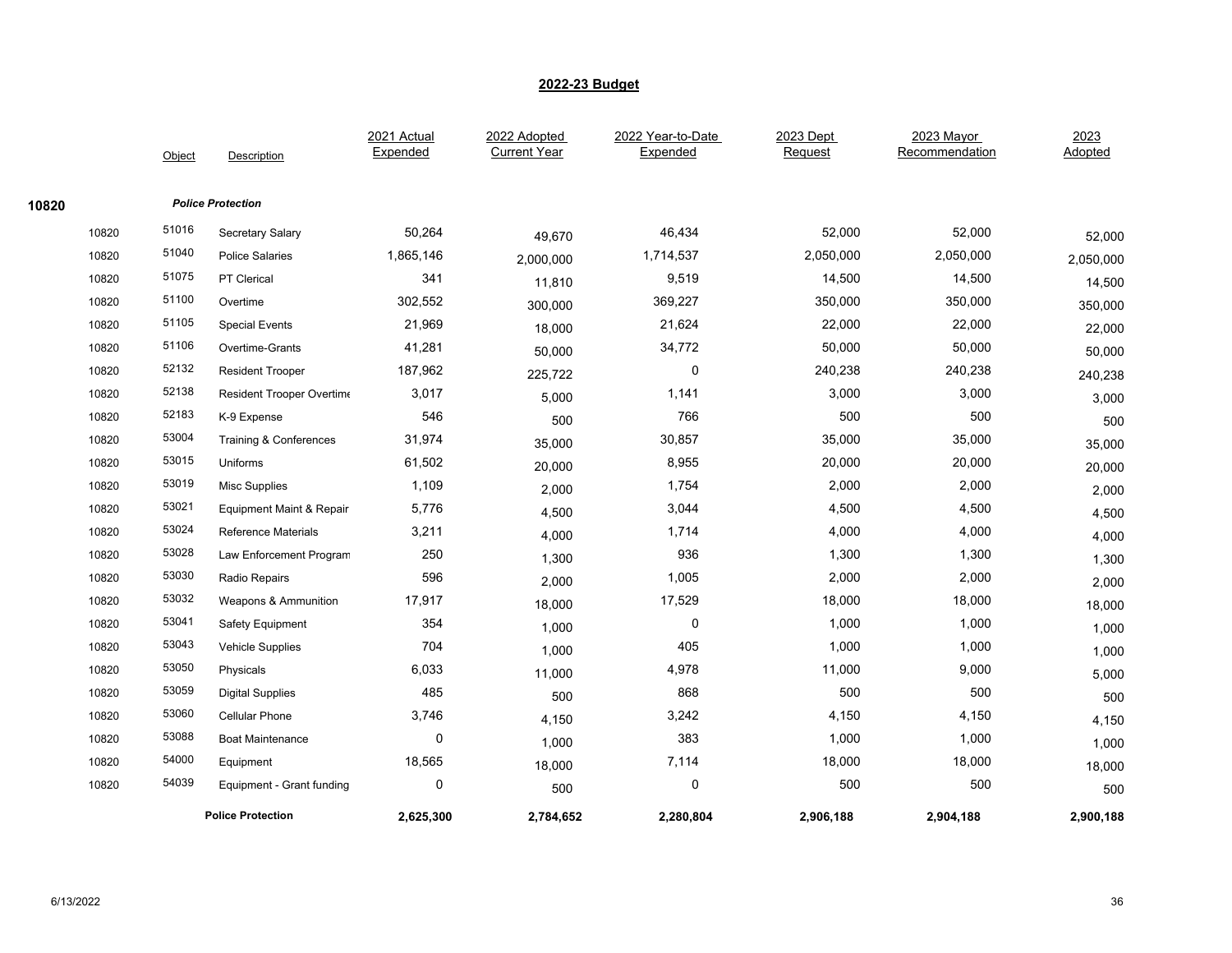|       |       | Object              | Description                | 2021 Actual<br>Expended | 2022 Adopted<br><b>Current Year</b> | 2022 Year-to-Date<br>Expended | 2023 Dept<br>Request | 2023 Mayor<br>Recommendation | 2023<br>Adopted |
|-------|-------|---------------------|----------------------------|-------------------------|-------------------------------------|-------------------------------|----------------------|------------------------------|-----------------|
| 10830 |       | <b>Fire Marshal</b> |                            |                         |                                     |                               |                      |                              |                 |
|       | 10830 | 51006               | Fire Marshal Salary        | 33,273                  | 41,700                              | 34,983                        | 39,700               | 39,700                       | 39,700          |
|       | 10830 | 51016               | Secretary Salary           | 25,002                  | 24,900                              | 23,451                        | 26,100               | 26,100                       | 26,100          |
|       | 10830 | 51134               | Deputy Fire Marshal        | 31,755                  | 34,300                              | 9,850                         | 34,300               | 34,300                       | 34,300          |
|       | 10830 | 53004               | Training & Conferences     | 400                     | 500                                 | 65                            | 500                  | 500                          | 500             |
|       | 10830 | 53015               | Uniforms                   | 1,315                   | 500                                 | 388                           | 750                  | 750                          | 750             |
|       | 10830 | 53019               | <b>Misc Supplies</b>       | 561                     | 500                                 | 191                           | 500                  | 500                          | 500             |
|       | 10830 | 53021               | Equipment Maint & Repair   | $\mathbf 0$             | 550                                 | 0                             | 550                  | 550                          | 550             |
|       | 10830 | 53024               | <b>Reference Materials</b> | 206                     | 600                                 | 0                             | 600                  | 600                          | 600             |
|       | 10830 | 53025               | <b>Inspection Supplies</b> | 196                     | 700                                 | 461                           | 500                  | 500                          | 500             |
|       | 10830 | 53038               | Fire Prev.Program Supplie  | 0                       | 600                                 | 0                             | 500                  | 500                          | 500             |
|       | 10830 | 53052               | Office Equipment           | $\mathbf 0$             | 250                                 | $\mathbf 0$                   | 250                  | 250                          | 250             |
|       | 10830 | 53060               | <b>Cellular Phone</b>      | 570                     | 840                                 | 420                           | 840                  | 840                          | 840             |
|       |       |                     | <b>Fire Marshal</b>        | 93,278                  | 105,940                             | 69,809                        | 105,090              | 105,090                      | 105,090         |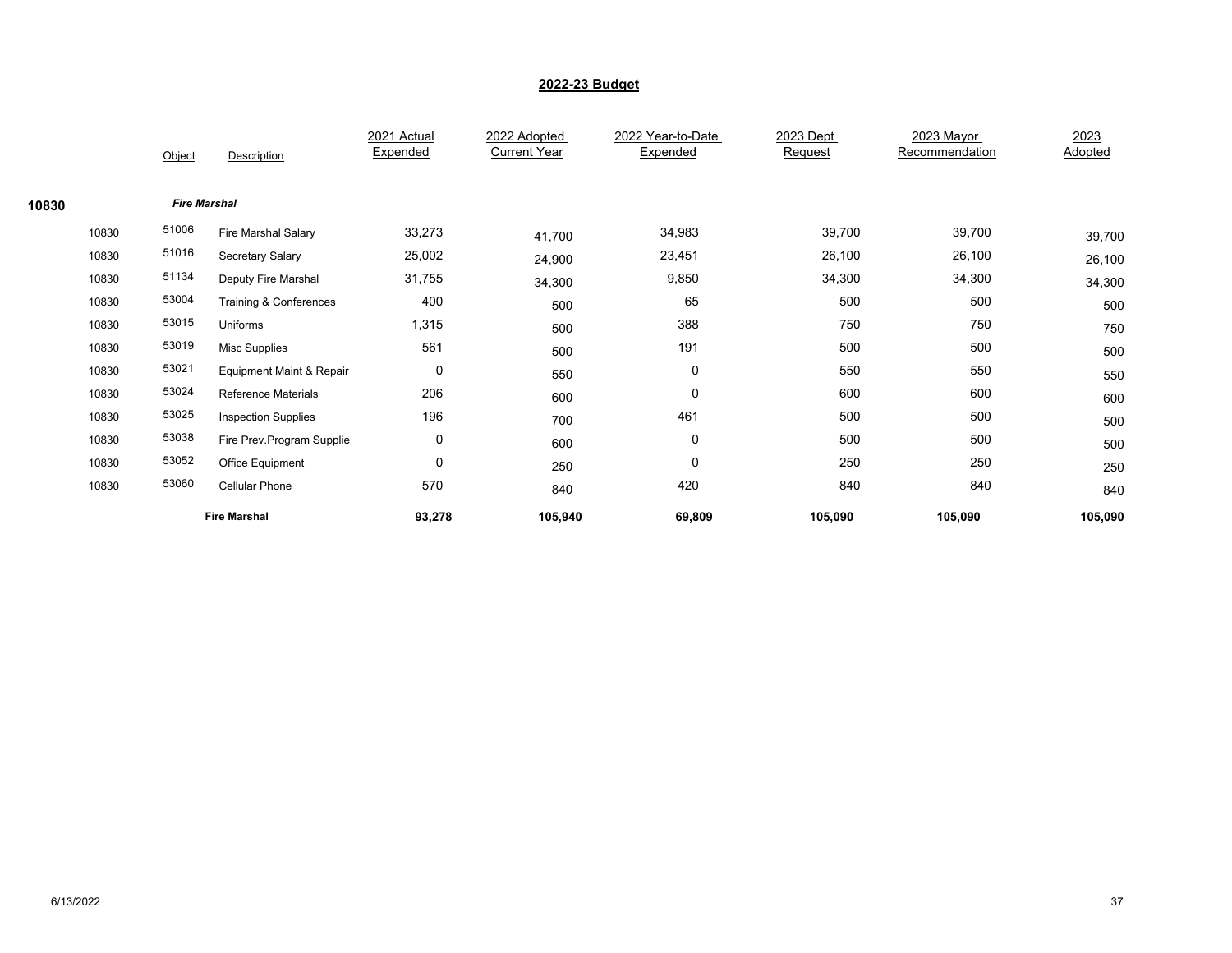|       |       | Object | Description              | 2021 Actual<br>Expended | 2022 Adopted<br><b>Current Year</b> | 2022 Year-to-Date<br>Expended | 2023 Dept<br>Request | 2023 Mayor<br>Recommendation | 2023<br>Adopted |  |  |  |
|-------|-------|--------|--------------------------|-------------------------|-------------------------------------|-------------------------------|----------------------|------------------------------|-----------------|--|--|--|
| 10840 |       |        | <b>Private Duty</b>      |                         |                                     |                               |                      |                              |                 |  |  |  |
|       | 10840 | 51041  | Police Private Duty      | 250,292                 | 100,000                             | 251,127                       | 100,000              | 100,000                      | 200,000         |  |  |  |
|       | 10840 | 51042  | Fire Marshal Private Dty | 1,552                   | 5,000                               | 360                           | 5,000                | 5,000                        | 5,000           |  |  |  |
|       |       |        | <b>Private Duty</b>      | 251,844                 | 105,000                             | 251,487                       | 105,000              | 105,000                      | 205,000         |  |  |  |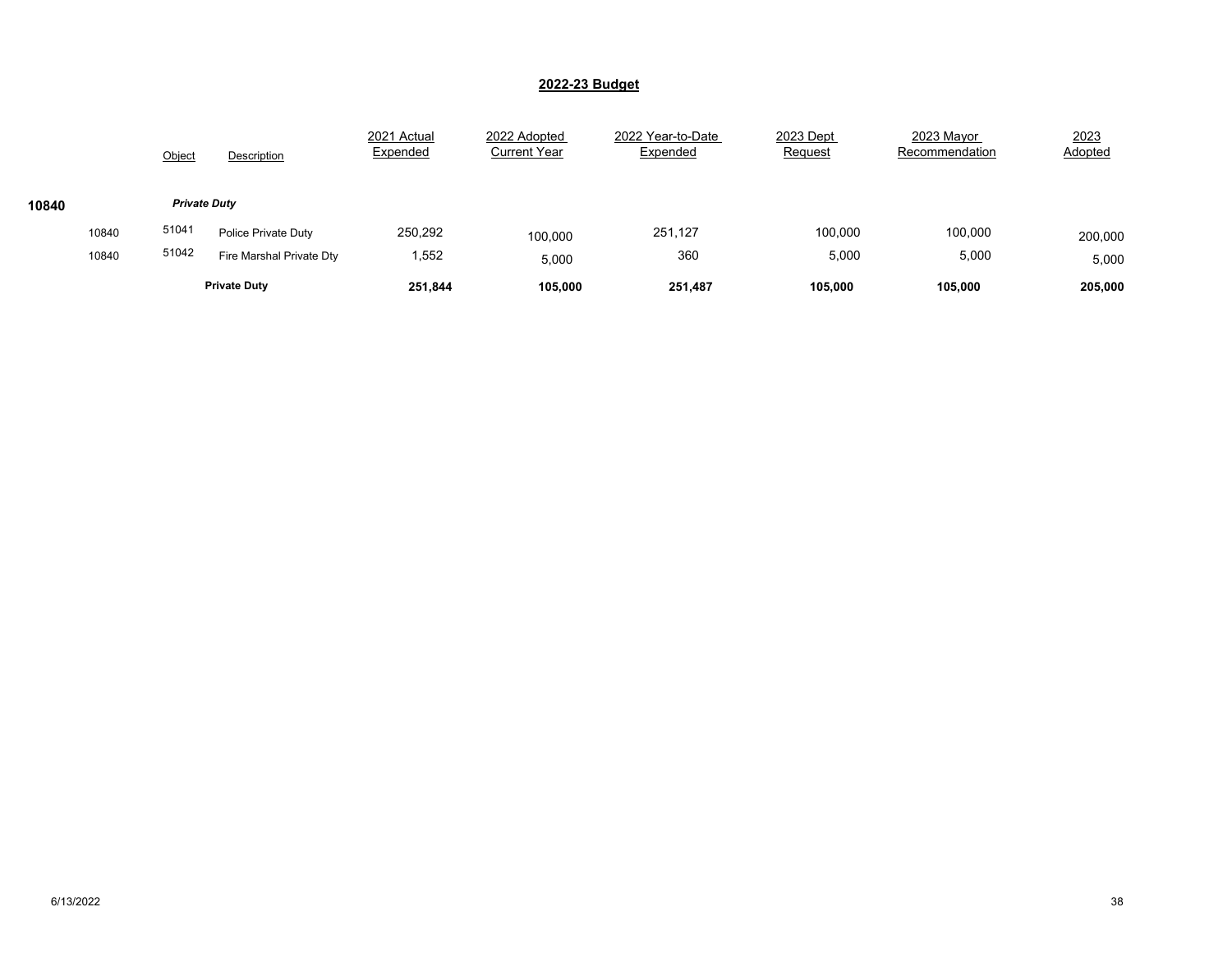|       |       | Object | Description                        | 2021 Actual<br>Expended | 2022 Adopted<br><b>Current Year</b> | 2022 Year-to-Date<br>Expended | 2023 Dept<br>Request | 2023 Mayor<br>Recommendation | 2023<br>Adopted |
|-------|-------|--------|------------------------------------|-------------------------|-------------------------------------|-------------------------------|----------------------|------------------------------|-----------------|
| 10850 |       |        | <b>Animal Control</b>              |                         |                                     |                               |                      |                              |                 |
|       | 10850 | 51012  | <b>Animal Control Officer Sala</b> | 53,891                  | 53,055                              | 48,352                        | 53,500               | 53,500                       | 53,500          |
|       | 10850 | 51017  | <b>Assistant's Salary</b>          | 24,188                  | 23,028                              | 21,770                        | 30,000               | 30,000                       | 30,000          |
|       | 10850 | 52011  | <b>Building Maintenance</b>        | 65                      | 400                                 | 25                            | 400                  | 400                          | 400             |
|       | 10850 | 52013  | Propane                            | 261                     | 1,700                               | 59                            | 1,700                | 1,700                        | 1,700           |
|       | 10850 | 52128  | Water & Sewer Assessmer            | 352                     | 352                                 | 264                           | 352                  | 352                          | 352             |
|       | 10850 | 53004  | Training & Conferences             | 0                       | 800                                 | 0                             | 800                  | 800                          | 500             |
|       | 10850 | 53008  | Advertising                        | 21                      | 400                                 | 0                             | 400                  | 400                          | 300             |
|       | 10850 | 53015  | Uniforms                           | 522                     | 800                                 | 0                             | 800                  | 800                          | 600             |
|       | 10850 | 53019  | <b>Misc Supplies</b>               | 105                     | 500                                 | 108                           | 500                  | 500                          | 500             |
|       | 10850 | 53041  | Safety Equipment                   | $\mathbf 0$             | 500                                 | 0                             | 500                  | 500                          | 500             |
|       | 10850 | 53060  | <b>Cellular Phone</b>              | 1,034                   | 1,000                               | 835                           | 1,050                | 1,050                        | 1,050           |
|       | 10850 | 53061  | <b>State Licences</b>              | 157                     | 350                                 | 350                           | 350                  | 350                          | 350             |
|       | 10850 | 53062  | Vet Fees                           | 4,592                   | 3,500                               | 4,279                         | 5,000                | 5,000                        | 5,000           |
|       |       |        | <b>Animal Control</b>              | 85,188                  | 86,385                              | 76,041                        | 95,352               | 95,352                       | 94,752          |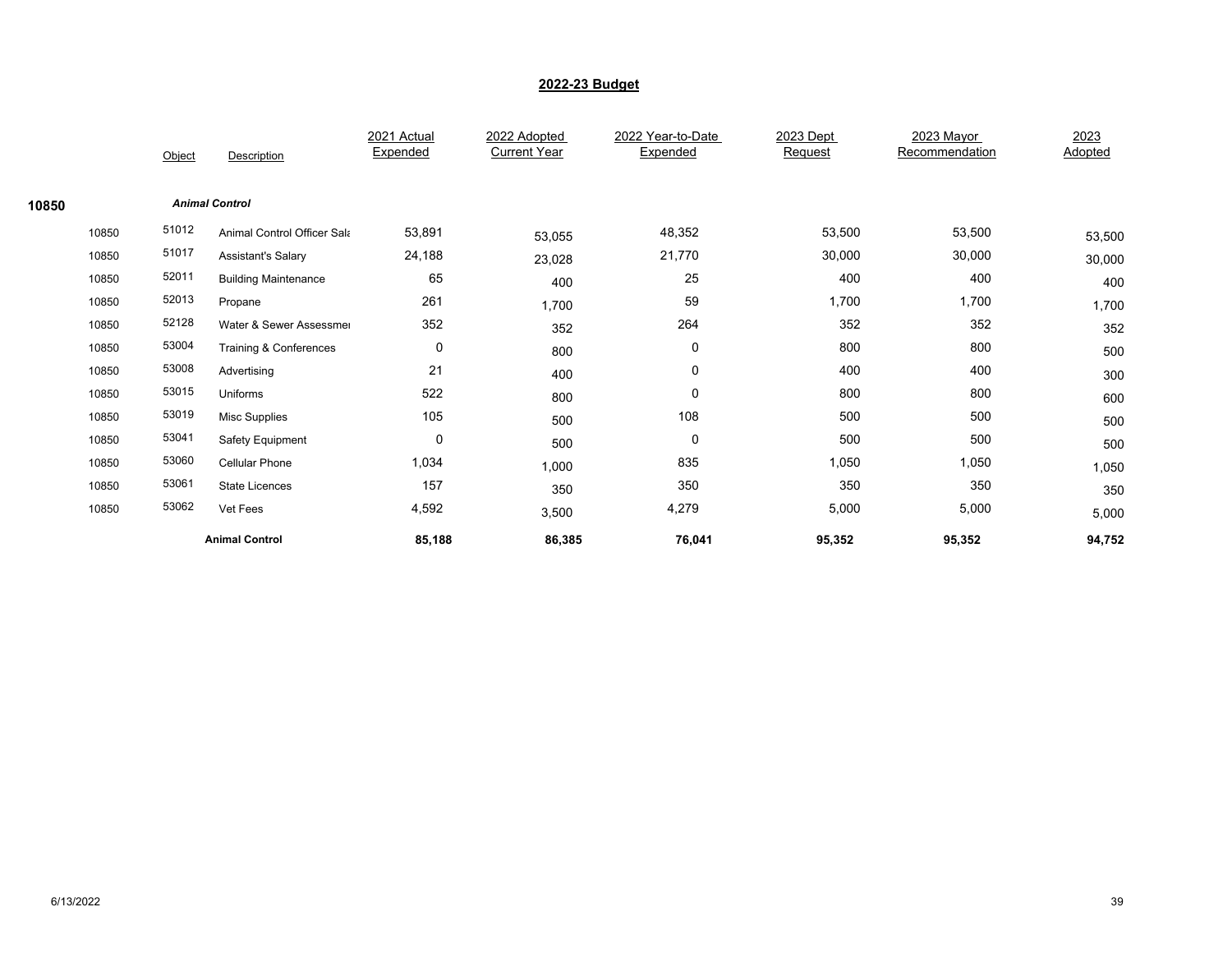|       |       | Object | Description               | 2021 Actual<br>Expended | 2022 Adopted<br><b>Current Year</b> | 2022 Year-to-Date<br>Expended | 2023 Dept<br>Request | 2023 Mayor<br>Recommendation | 2023<br>Adopted |
|-------|-------|--------|---------------------------|-------------------------|-------------------------------------|-------------------------------|----------------------|------------------------------|-----------------|
| 10860 |       |        | <b>Public Safety Comm</b> |                         |                                     |                               |                      |                              |                 |
|       | 10860 | 51016  | Secretary Salary          | 923                     | 1,000                               | 947                           | 1,250                | 1,000                        | 1,000           |
|       |       |        | <b>Public Safety Comm</b> | 923                     | 1,000                               | 947                           | 1,250                | 1,000                        | 1,000           |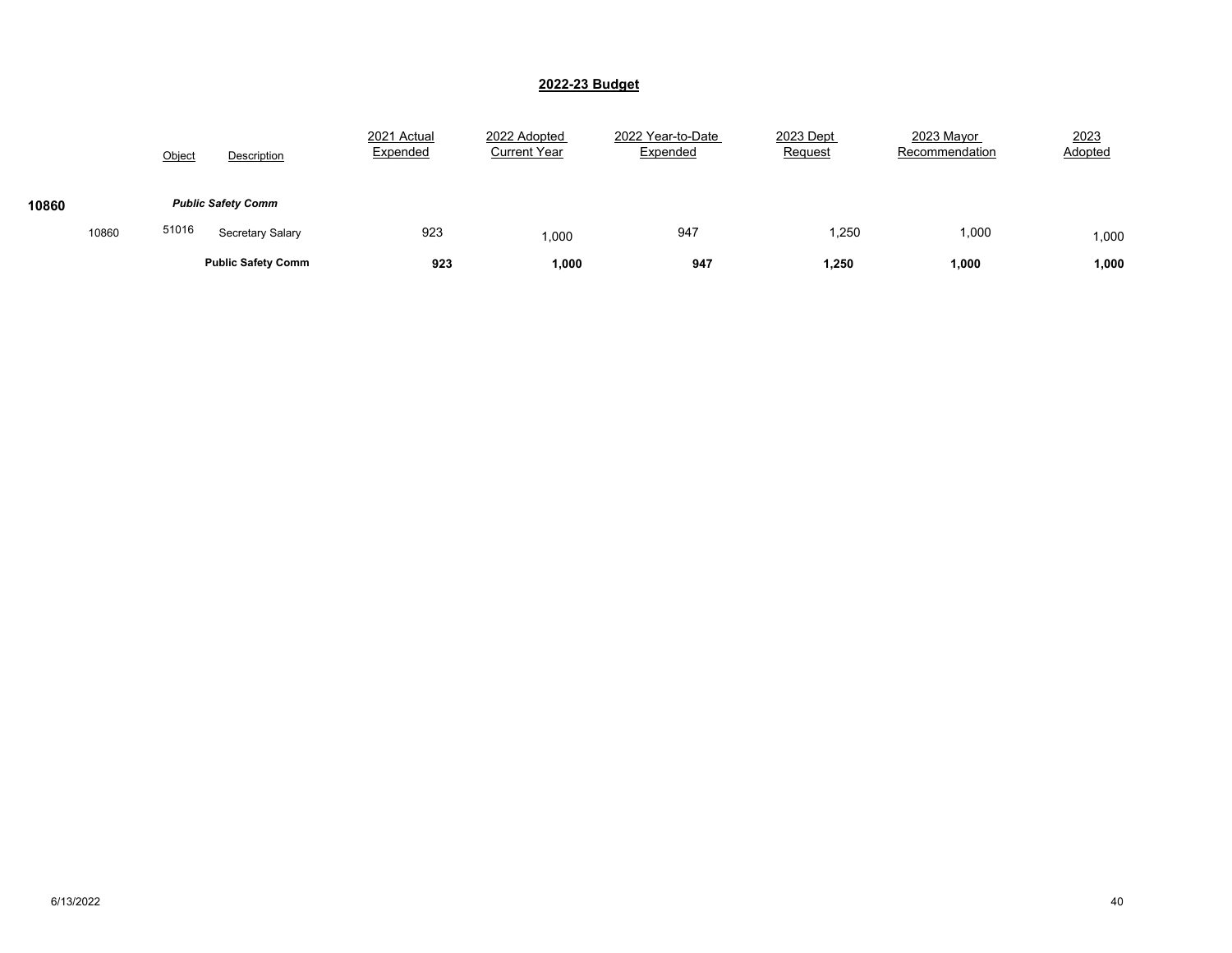|       |       | Object          | Description                  | 2021 Actual<br>Expended | 2022 Adopted<br><b>Current Year</b> | 2022 Year-to-Date<br>Expended | 2023 Dept<br>Request | 2023 Mayor<br>Recommendation | 2023<br>Adopted |
|-------|-------|-----------------|------------------------------|-------------------------|-------------------------------------|-------------------------------|----------------------|------------------------------|-----------------|
| 10870 |       | <b>Dispatch</b> |                              |                         |                                     |                               |                      |                              |                 |
|       | 10870 | 51044           | <b>Dispatchers' Salaries</b> | 261,911                 | 268,522                             | 228,152                       | 275,000              | 275,000                      | 275,000         |
|       | 10870 | 51070           | PT Dispatchers' Salaries     | 28,959                  | 30,000                              | 24,253                        | 30,000               | 30,000                       | 30,000          |
|       | 10870 | 51100           | Overtime                     | 148,623                 | 150,000                             | 123,586                       | 156,000              | 140,000                      | 140,000         |
|       | 10870 | 53004           | Training & Conferences       | 258                     | 1,000                               | 958                           | 1,000                | 1,000                        | 800             |
|       | 10870 | 53015           | Uniforms                     | 572                     | 1,000                               | 512                           | 1,000                | 1,000                        | 800             |
|       | 10870 | 53019           | <b>Misc Supplies</b>         | 99                      | 250                                 | 0                             | 250                  | 250                          | 250             |
|       | 10870 | 53029           | Maintenance & Upkeep         | 1,804                   | 500                                 | 0                             | 500                  | 500                          | 500             |
|       | 10870 | 53030           | Radio Repairs                | 4,000                   | 4,000                               | 12,240                        | 4,000                | 4,000                        | 4,000           |
|       | 10870 | 53052           | Office Equipment             | 500                     | 500                                 | 0                             | 500                  | 500                          | 500             |
|       |       |                 | <b>Dispatch</b>              | 446,725                 | 455,772                             | 389,701                       | 468,250              | 452,250                      | 451,850         |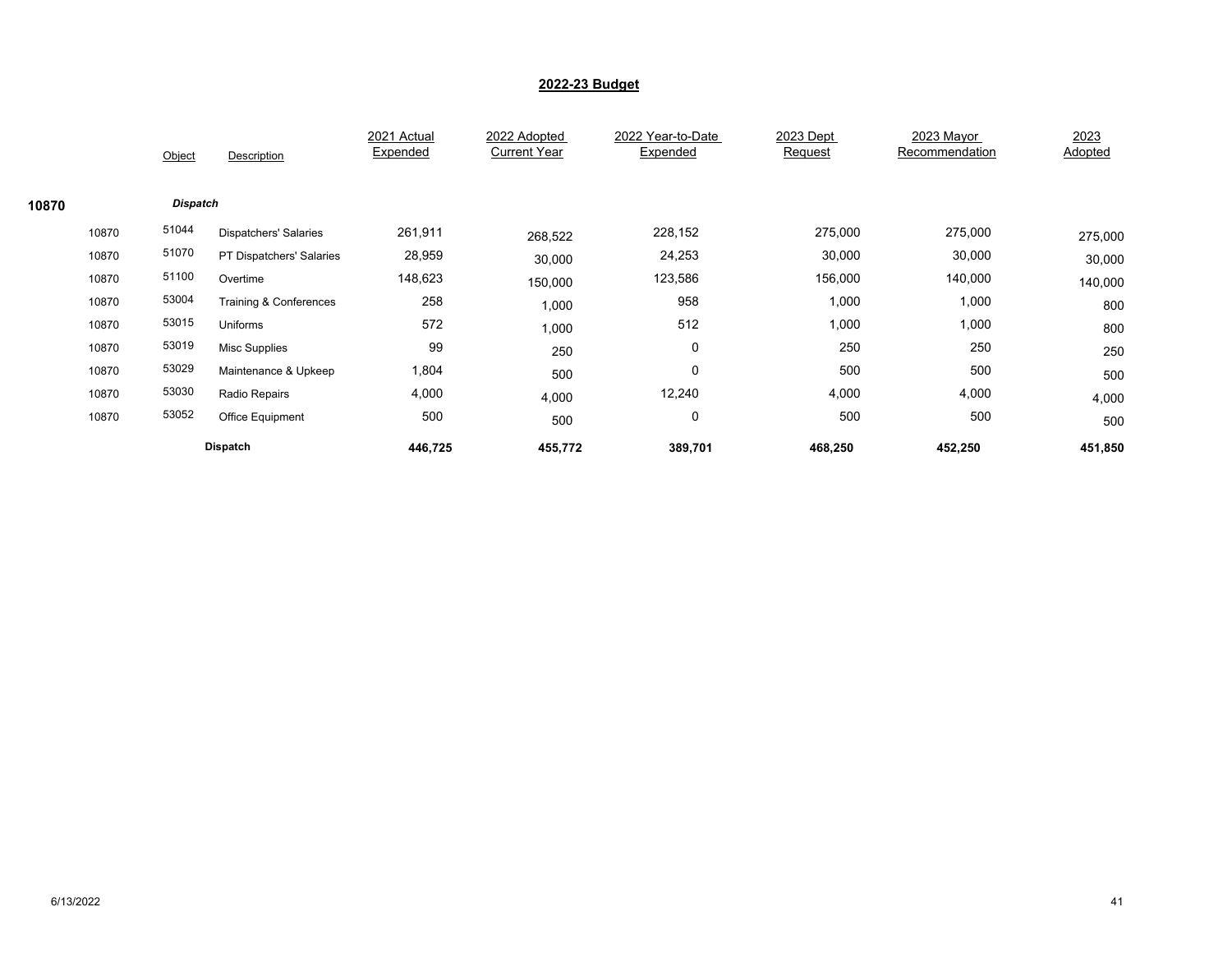|       |       | Object                 | Description                      | 2021 Actual<br>Expended | 2022 Adopted<br><b>Current Year</b> | 2022 Year-to-Date<br>Expended | 2023 Dept<br>Request | 2023 Mayor<br>Recommendation | 2023<br>Adopted |
|-------|-------|------------------------|----------------------------------|-------------------------|-------------------------------------|-------------------------------|----------------------|------------------------------|-----------------|
|       |       |                        |                                  |                         |                                     |                               |                      |                              |                 |
| 10880 |       | <b>Fire Protection</b> |                                  |                         |                                     |                               |                      |                              |                 |
|       | 10880 | 51045                  | <b>Firemen Salaries</b>          | 848,065                 | 871,625                             | 801,446                       | 880,000              | 880,000                      | 880,000         |
|       | 10880 | 51100                  | Overtime                         | 136,997                 | 140,000                             | 168,299                       | 150,000              | 150,000                      | 140,000         |
|       | 10880 | 51133                  | Weekend/PT Firefighters          | 30                      | 10,000                              | 0                             | 5,000                | 5,000                        | 0               |
|       | 10880 | 52060                  | <b>Chesterfield Firehouse</b>    | 91,000                  | 91,000                              | 91,000                        | 93,730               | 93,730                       | 93,730          |
|       | 10880 | 52061                  | Mohegan Firehouse                | 91,000                  | 91,000                              | 83,417                        | 93,730               | 93,730                       | 93,730          |
|       | 10880 | 52062                  | Montville Firehouse              | 91,000                  | 91,000                              | 83,417                        | 93,730               | 93,730                       | 93,730          |
|       | 10880 | 52063                  | Oakdale Firehouse                | 91,000                  | 91,000                              | 91,000                        | 93,730               | 93,730                       | 93,730          |
|       | 10880 | 53004                  | Training & Conferences           | 2,185                   | 1,500                               | 1,500                         | 1,500                | 1,500                        | 1,500           |
|       | 10880 | 53015                  | Uniforms                         | 8,526                   | 6,000                               | 5,916                         | 6,000                | 6,000                        | 6,000           |
|       | 10880 | 53016                  | <b>Contract Uniform Allowanc</b> | 3,180                   | 2,350                               | 720                           | 3,000                | 3,000                        | 3,000           |
|       | 10880 | 53019                  | <b>Misc Supplies</b>             | 534                     | 1,000                               | $\mathbf 0$                   | 1,000                | 1,000                        | 1,000           |
|       | 10880 | 53021                  | Equipment Maint & Repair         | 82,241                  | 70,000                              | 34,902                        | 70,000               | 70,000                       | 70,000          |
|       | 10880 | 53050                  | Physicals                        | 12,577                  | 8,500                               | 9,063                         | 10,000               | 9,000                        | 10,000          |
|       | 10880 | 53069                  | <b>Medical Waste Removal</b>     | 320                     | 500                                 | 401                           | 500                  | 500                          | 500             |
|       | 10880 | 53086                  | Equipment                        | 7,611                   | 10,000                              | 18,865                        | 30,000               | 30,000                       | 20,000          |
|       |       |                        | <b>Fire Protection</b>           | 1,466,267               | 1,485,475                           | 1,389,946                     | 1,531,920            | 1,530,920                    | 1,506,920       |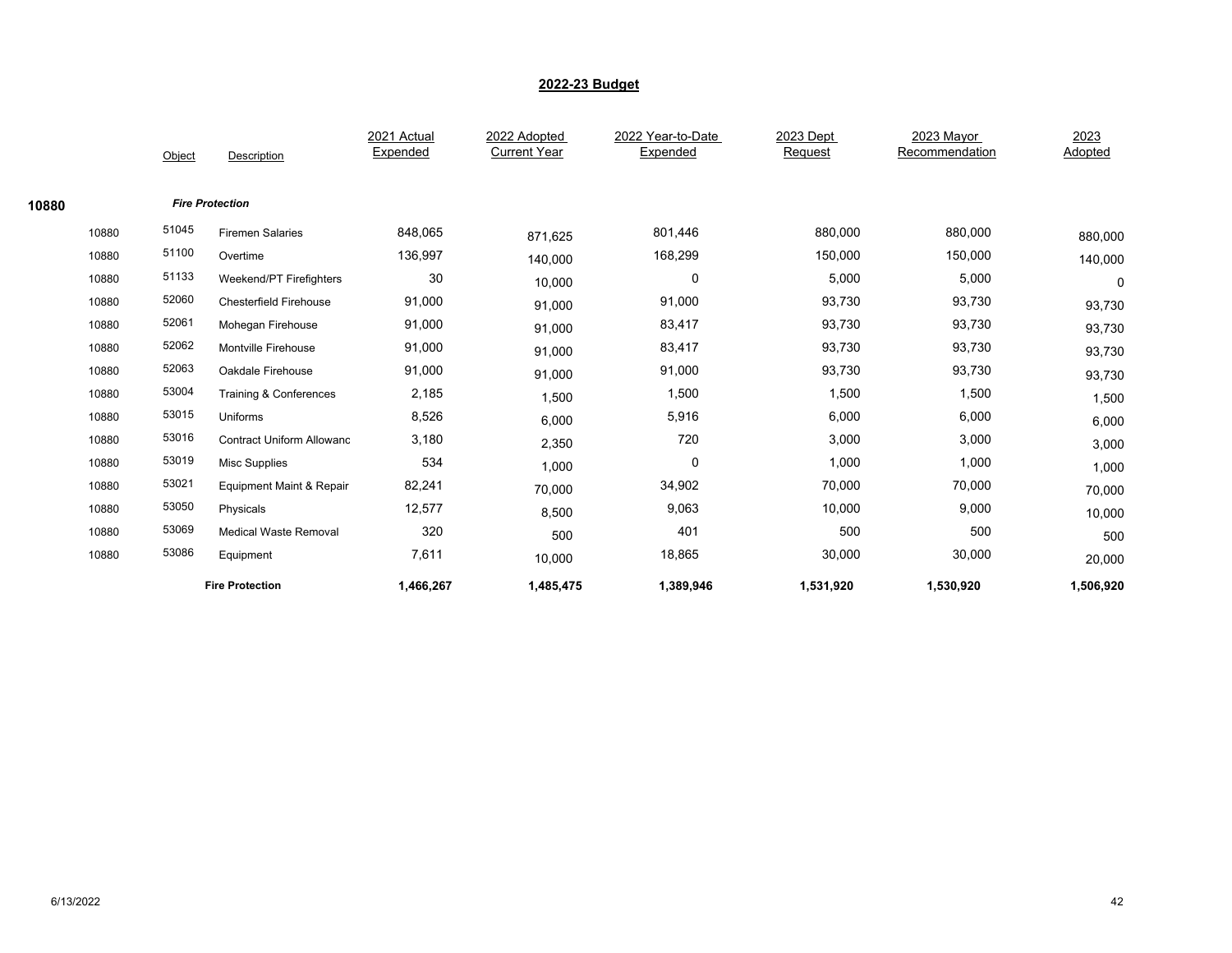|       |       | Object                        | Description                   | 2021 Actual<br>Expended | 2022 Adopted<br><b>Current Year</b> | 2022 Year-to-Date<br>Expended | 2023 Dept<br>Request | 2023 Mayor<br>Recommendation | 2023<br>Adopted |  |  |  |  |  |
|-------|-------|-------------------------------|-------------------------------|-------------------------|-------------------------------------|-------------------------------|----------------------|------------------------------|-----------------|--|--|--|--|--|
| 10890 |       | <b>Public Safety Building</b> |                               |                         |                                     |                               |                      |                              |                 |  |  |  |  |  |
|       | 10890 | 52000                         | Electricity                   | 48,979                  | 50,000                              | 49,287                        | 55,000               | 55,000                       | 55,000          |  |  |  |  |  |
|       | 10890 | 52011                         | <b>Building Maintenance</b>   | 5,094                   | 5,000                               | 6,034                         | 5,000                | 5,000                        | 5,000           |  |  |  |  |  |
|       | 10890 | 52013                         | <b>Natural Gas</b>            | 13,334                  | 9,000                               | 14,403                        | 16,250               | 15,000                       | 15,000          |  |  |  |  |  |
|       | 10890 | 52128                         | Water & Sewer Charges         | 2,425                   | 3,000                               | 1,813                         | 3,000                | 3,000                        | 2,500           |  |  |  |  |  |
|       | 10890 | 53019                         | <b>Misc Supplies</b>          | 5,742                   | 1,500                               | 0                             | 1,500                | 1,500                        | 1,500           |  |  |  |  |  |
|       | 10890 | 53021                         | Equipment Maint & Repair      | $\mathbf 0$             | 500                                 | 0                             | 500                  | 500                          | 500             |  |  |  |  |  |
|       |       |                               | <b>Public Safety Building</b> | 75,574                  | 69,000                              | 71,537                        | 81,250               | 80,000                       | 79,500          |  |  |  |  |  |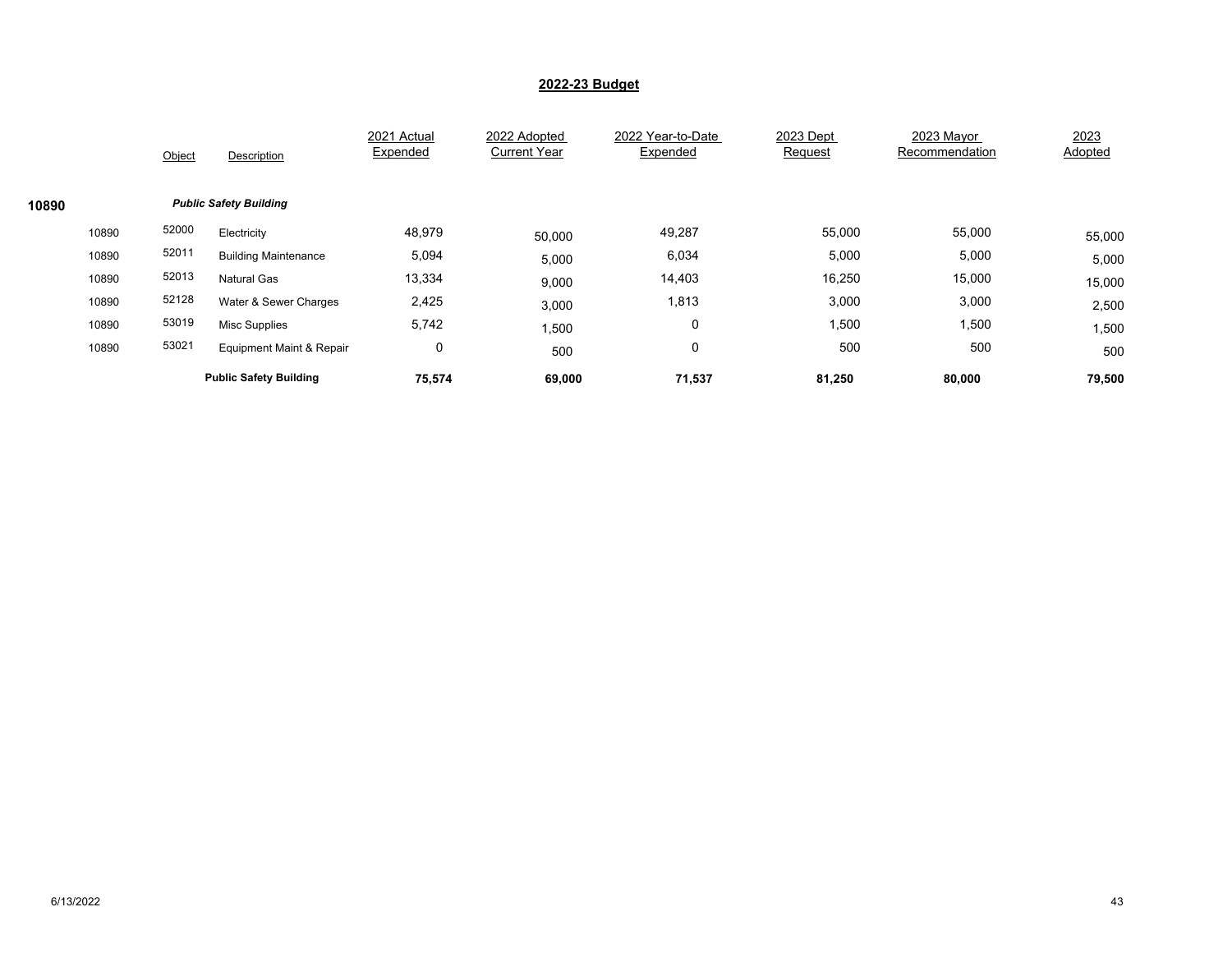|       |       | Object | Description                       | 2021 Actual<br>Expended | 2022 Adopted<br><b>Current Year</b> | 2022 Year-to-Date<br>Expended | 2023 Dept<br>Request | 2023 Mayor<br>Recommendation | 2023<br>Adopted |
|-------|-------|--------|-----------------------------------|-------------------------|-------------------------------------|-------------------------------|----------------------|------------------------------|-----------------|
| 10910 |       |        | <b>Public Works</b>               |                         |                                     |                               |                      |                              |                 |
|       | 10910 | 51008  | Public Works Dir Salary           | 94,731                  | 94,620                              | 79,108                        | 94,620               | 94,620                       | 94,620          |
|       | 10910 | 51018  | <b>Public Works' Salaries</b>     | 1,166,083               | 1,312,000                           | 1,154,310                     | 1,365,635            | 1,365,635                    | 1,365,635       |
|       | 10910 | 51050  | <b>Admin Secretary Salary</b>     | 47,556                  | 49,400                              | 45,569                        | 50,600               | 50,600                       | 50,600          |
|       | 10910 | 51100  | Overtime                          | 48,665                  | 40,000                              | 24,732                        | 40,000               | 40,000                       | 40,000          |
|       | 10910 | 51110  | <b>Overtime Snowplowing</b>       | 87,020                  | 100,000                             | 94,520                        | 100,000              | 100,000                      | 100,000         |
|       | 10910 | 51130  | Seasonal Help                     | 13,768                  | 33,000                              | 19,872                        | 30,000               | 30,000                       | 30,000          |
|       | 10910 | 52000  | Electricity                       | 17,553                  | 22,000                              | 17,652                        | 22,000               | 19,000                       | 19,000          |
|       | 10910 | 52001  | <b>Street Light Electricity</b>   | 68,327                  | 65,000                              | 60,671                        | 70,000               | 70,000                       | 70,000          |
|       | 10910 | 52002  | Spring Water                      | 810                     | 750                                 | 1,341                         | 850                  | 850                          | 850             |
|       | 10910 | 52004  | Diesel Fuel                       | 52,961                  | 50,000                              | 34,136                        | 62,500               | 62,500                       | 62,500          |
|       | 10910 | 52005  | Fuel Oil                          | 22,703                  | 25,000                              | 20,622                        | 31,250               | 31,250                       | 31,250          |
|       | 10910 | 52006  | Gasoline                          | 89,918                  | 90,000                              | 56,843                        | 112,500              | 112,500                      | 112,500         |
|       | 10910 | 52008  | <b>Streetlight Repairs</b>        | 6,675                   | 25,000                              | 18,714                        | 20,000               | 20,000                       | 20,000          |
|       | 10910 | 52009  | Eversource Energy Loan            | 38,762                  | $\mathbf 0$                         | $\pmb{0}$                     | $\pmb{0}$            | 0                            | $\mathbf 0$     |
|       | 10910 | 52012  | Paving & Curbing                  | 0                       | 10,000                              | 10,000                        | 10,000               | 10,000                       | 10,000          |
|       | 10910 | 52013  | Propane                           | 16,009                  | 15,000                              | 15,979                        | 20,000               | 20,000                       | 20,000          |
|       | 10910 | 52128  | Water & Sewer Assessmer           | 608                     | 750                                 | 456                           | 750                  | 750                          | 750             |
|       | 10910 | 52136  | Fees (Membership)                 | 419                     | 500                                 | 673                           | 500                  | 500                          | 500             |
|       | 10910 | 52156  | Boat Launch                       | 0                       | 4,000                               | 20                            | 4,000                | 4,000                        | 2,000           |
|       | 10910 | 52173  | Evictions                         | 0                       | 600                                 | $\pmb{0}$                     | 600                  | 600                          | 600             |
|       | 10910 | 52186  | MS4 Storm Water Monitori          | 14,836                  | 50,000                              | 16,473                        | 50,000               | 40,000                       | 35,000          |
|       | 10910 | 53004  | <b>Training &amp; Conferences</b> | 1,496                   | 1,000                               | 200                           | 1,000                | 1,000                        | 1,000           |
|       | 10910 | 53008  | Advertising                       | $\pmb{0}$               | 500                                 | $\pmb{0}$                     | 500                  | 500                          | 500             |
|       | 10910 | 53011  | Vehicle Expenses-Trucks           | 93,437                  | 70,000                              | 88,920                        | 70,000               | 70,000                       | 70,000          |
|       | 10910 | 53012  | Vehicle Expenses-Public S         | 28,361                  | 40,000                              | 32,433                        | 45,000               | 45,000                       | 40,000          |
|       | 10910 | 53013  | Vehicle Expenses-Other            | 32,504                  | 31,512                              | 37,474                        | 30,000               | 30,000                       | 30,000          |
|       | 10910 | 53014  | Printing                          | 95                      | 500                                 | 1,091                         | 500                  | 500                          | 500             |
|       | 10910 | 53015  | Uniforms                          | 11,802                  | 12,000                              | 9,076                         | 12,000               | 12,000                       | 12,000          |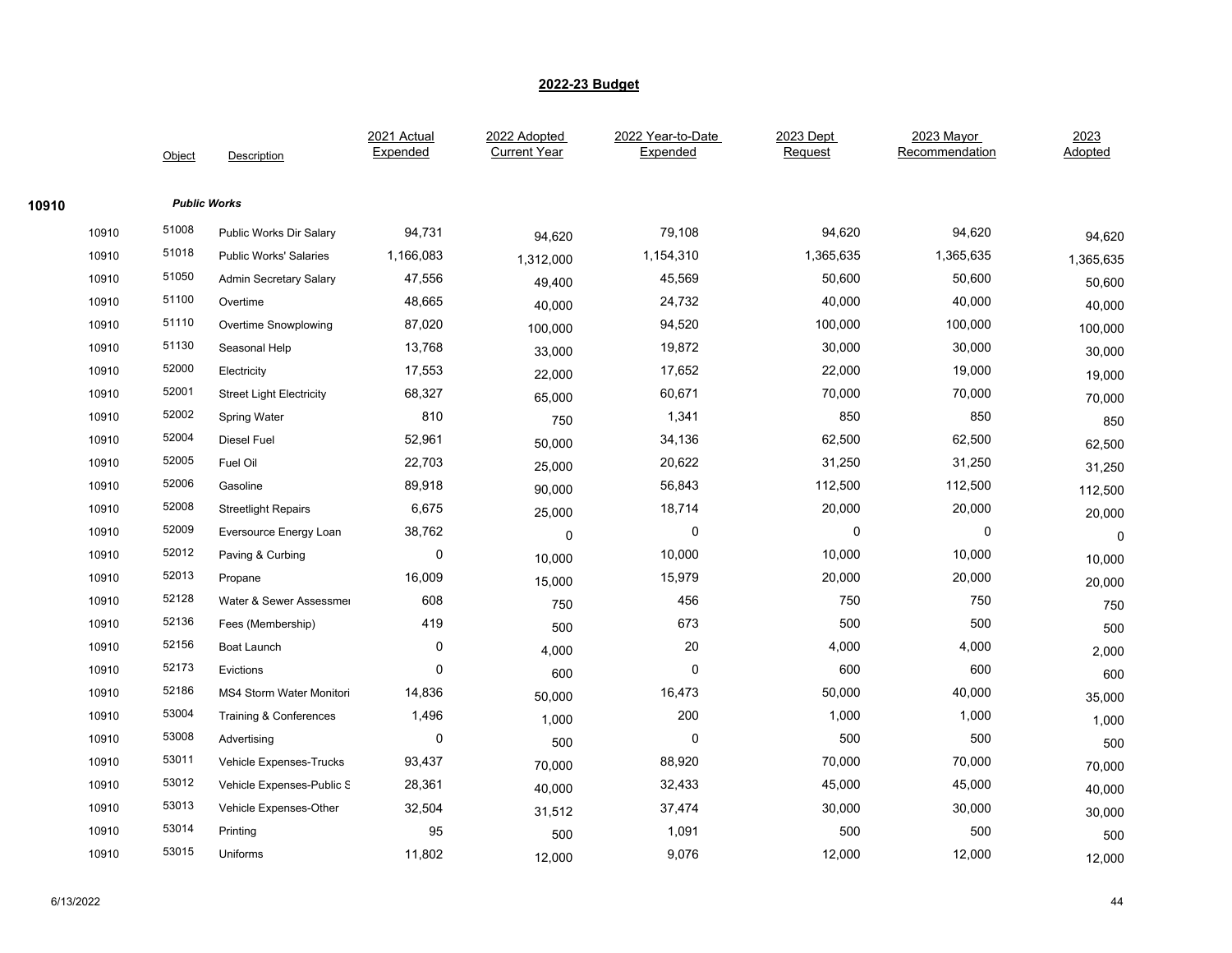|       | Object | Description                 | 2021 Actual<br>Expended | 2022 Adopted<br><b>Current Year</b> | 2022 Year-to-Date<br>Expended | 2023 Dept<br>Request | 2023 Mayor<br>Recommendation | 2023<br>Adopted |
|-------|--------|-----------------------------|-------------------------|-------------------------------------|-------------------------------|----------------------|------------------------------|-----------------|
| 10910 | 53017  | <b>Plowing Supplies</b>     | 20,536                  | 20,000                              | 6,934                         | 20,000               | 20,000                       | 20,000          |
| 10910 | 53018  | Sand & Salt                 | 189,335                 | 275,000                             | 156,234                       | 275,000              | 275,000                      | 200,000         |
| 10910 | 53019  | Misc Supplies               | 5,749                   | 4,000                               | 1,097                         | 4,000                | 4,000                        | 4,000           |
| 10910 | 53021  | Equipment Maint & Repair    | 6,284                   | 20,000                              | 8,523                         | 20,000               | 20,000                       | 15,000          |
| 10910 | 53024  | <b>Reference Materials</b>  | 171                     | 500                                 | 210                           | 500                  | 500                          | 500             |
| 10910 | 53027  | Mechanic Tools              | 2,424                   | 2,500                               | 1,968                         | 2,500                | 2,500                        | 2,500           |
| 10910 | 53029  | Maintenance & Upkeep        | 25,938                  | 27,000                              | 18,648                        | 27,000               | 27,000                       | 27,000          |
| 10910 | 53033  | Decorations                 | 0                       | 5,000                               | 601                           | 5,000                | 4,000                        | 2,000           |
| 10910 | 53034  | Signs & Markers             | 8,193                   | 20,000                              | 771                           | 20,000               | 20,000                       | 15,000          |
| 10910 | 53035  | Tires - Trucks              | 13,079                  | 12,000                              | 8,956                         | 12,000               | 12,000                       | 12,000          |
| 10910 | 53036  | Tires - Public Safety Vehic | 8,166                   | 10,000                              | 6,770                         | 10,000               | 10,000                       | 10,000          |
| 10910 | 53037  | Tires - Other               | 1,282                   | 7,500                               | 2,333                         | 7,500                | 7,500                        | 5,000           |
| 10910 | 53041  | Safety Equipment            | 8,074                   | 8,000                               | 3,434                         | 8,000                | 8,000                        | 8,000           |
| 10910 | 53042  | <b>Tree Removal</b>         | 69,625                  | 90,000                              | 29,525                        | 90,000               | 90,000                       | 90,000          |
| 10910 | 53043  | Vehicle Supplies            | 10,009                  | 20,000                              | 13,364                        | 10,000               | 10,000                       | 10,000          |
| 10910 | 53044  | Guardrails                  | 6,213                   | 10,000                              | 0                             | 10,000               | 10,000                       | 12,000          |
| 10910 | 53045  | Road Striping               | 53,805                  | 45,000                              | 35,843                        | 45,000               | 45,000                       | 45,000          |
| 10910 | 53046  | Drainage                    | 57,756                  | 30,000                              | 37,634                        | 30,000               | 30,000                       | 30,000          |
| 10910 | 53047  | Tools                       | 4,101                   | 3,000                               | 1,784                         | 3,000                | 3,000                        | 3,000           |
| 10910 | 53050  | Physicals                   | 600                     | 500                                 | 845                           | 500                  | 500                          | 500             |
| 10910 | 53055  | Cold Patch                  | 8,396                   | 3,000                               | 3,107                         | 3,000                | 3,000                        | 3,500           |
| 10910 | 53060  | <b>Cellular Phone</b>       | 2,454                   | 3,000                               | 1,978                         | 3,000                | 3,000                        | 2,500           |
| 10910 | 53068  | 14 Bridge St Testing        | 1,525                   | 20,000                              | 0                             | 20,000               | 1,600                        | 1,600           |
| 10910 | 53100  | Maintenance-Community (     | 23,609                  | 40,000                              | 15,486                        | 40,000               | 40,000                       | 35,000          |
| 10910 | 53101  | Maintenance-Police Comp     | 40,495                  | 40,000                              | 35,829                        | 40,000               | 40,000                       | 40,000          |
| 10910 | 53102  | Maintenance - Public Work   | 49,755                  | 25,000                              | 19,988                        | 25,000               | 25,000                       | 25,000          |
| 10910 | 53103  | Maintenance - Senior Ctr.   | 25,834                  | 20,000                              | 14,178                        | 20,000               | 20,000                       | 20,000          |
| 10910 | 53104  | Maintenance - Town Hall     | 58,859                  | 60,000                              | 43,198                        | 60,000               | 60,000                       | 60,000          |
| 10910 | 53106  | Maintenance - Pound         | 1,324                   | 1,000                               | 2,601                         | 2,000                | 2,000                        | 2,000           |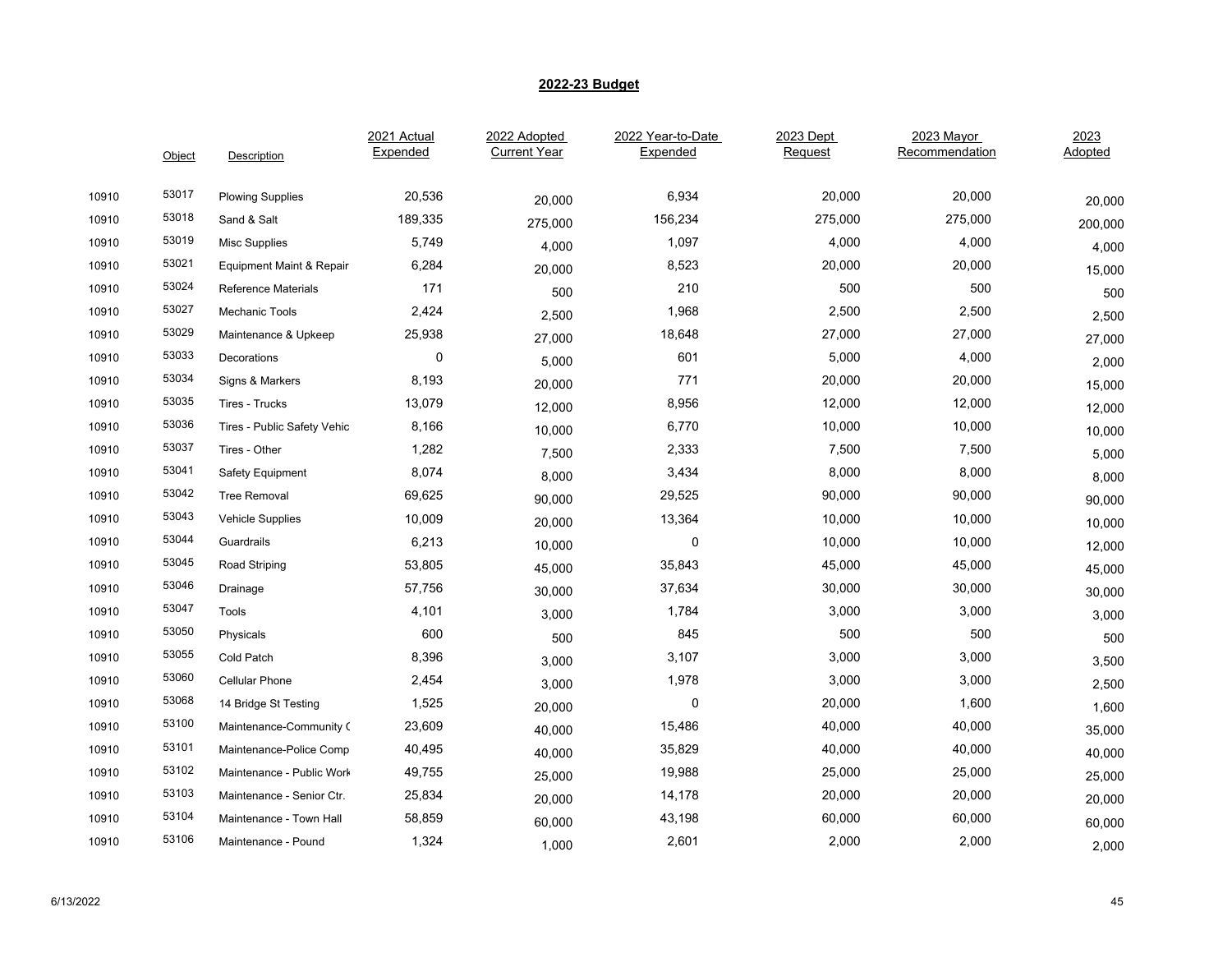|       | Object              | Description                | 2021 Actual<br>Expended | 2022 Adopted<br><b>Current Year</b> | 2022 Year-to-Date<br>Expended | 2023 Dept<br>Request | 2023 Mayor<br>Recommendation | 2023<br>Adopted |
|-------|---------------------|----------------------------|-------------------------|-------------------------------------|-------------------------------|----------------------|------------------------------|-----------------|
| 10910 | 53108               | <b>Equipment Rental</b>    | 11,326                  | 15.000                              | 1,336                         | 25,000               | 15,000                       | 15,000          |
| 10910 | 53206               | Maintenance-Soc Ser/OTH    | 18,267                  | 15,000                              | 2,932                         | 15,000               | 15,000                       | 15,000          |
| 10910 | 54000               | Equipment                  | 3,764                   | 2,500                               | 1,758                         | 2,500                | 2,500                        | 2,500           |
| 10910 | 54028               | Communication Equipmen     | 2,918                   | 1,000                               | 1,631                         | 1,000                | 1,000                        | 1,000           |
| 10910 | 54029               | <b>Mechanics Equipment</b> | 11,300                  | 6,000                               | 3,150                         | 6,000                | 6,000                        | 6,000           |
| 10910 | 54030               | <b>Cleaning Equipment</b>  | 870                     | 900                                 | 0                             | 900                  | 900                          | 900             |
|       | <b>Public Works</b> |                            | 2,707,135               | 3,005,532                           | 2,323,528                     | 3,108,205            | 3,065,805                    | 2,961,305       |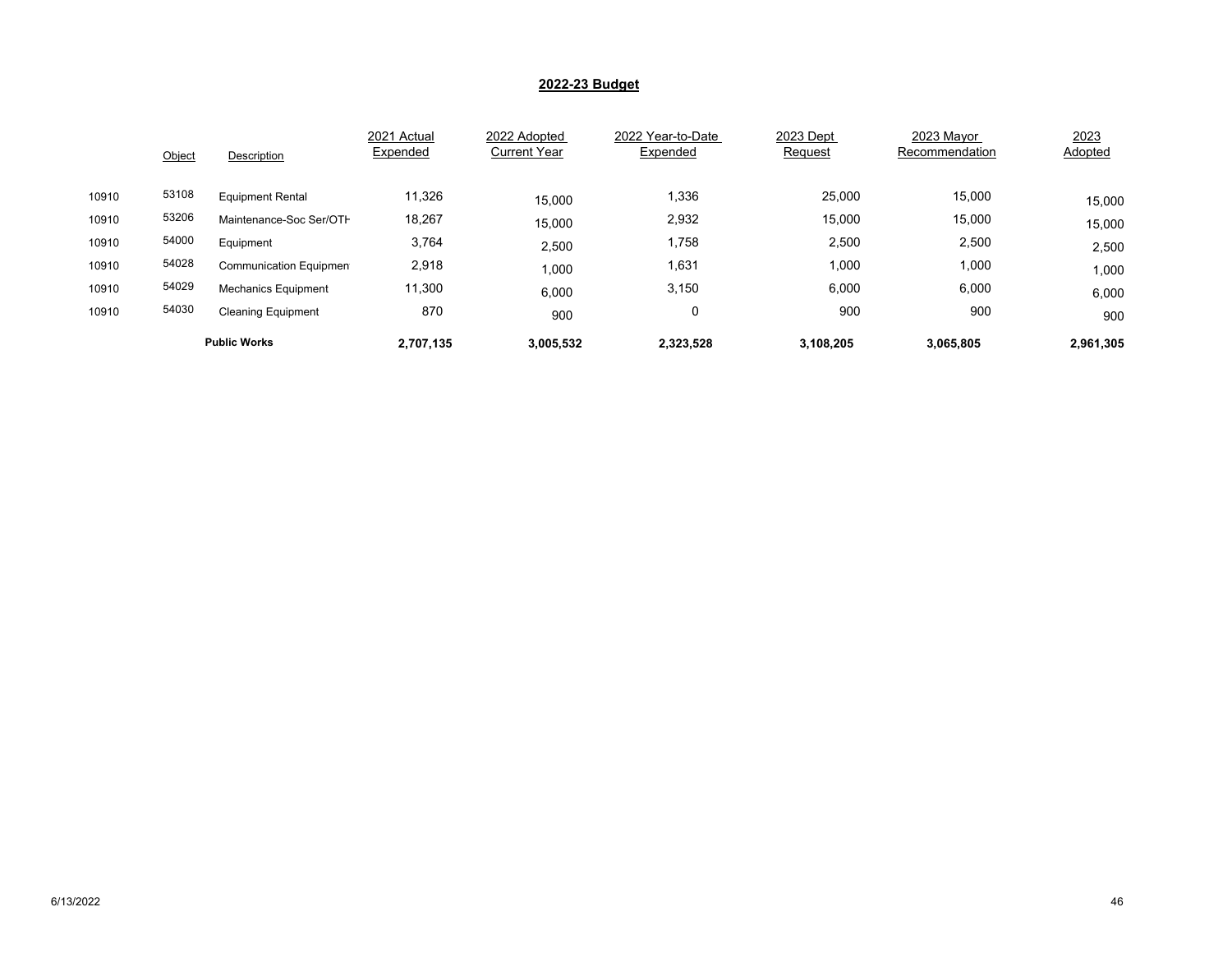|       |       |        |                             | 2021 Actual<br>Expended | 2022 Adopted<br><b>Current Year</b> | 2022 Year-to-Date<br>Expended | 2023 Dept<br>Request | 2023 Mayor<br>Recommendation | 2023<br>Adopted |
|-------|-------|--------|-----------------------------|-------------------------|-------------------------------------|-------------------------------|----------------------|------------------------------|-----------------|
|       |       | Object | Description                 |                         |                                     |                               |                      |                              |                 |
| 10920 |       |        | <b>Camp Oakdale</b>         |                         |                                     |                               |                      |                              |                 |
|       | 10920 | 52000  | Electricity                 | 8,292                   | 23,000                              | 20,067                        | 23,000               | 23,000                       | 20,000          |
|       | 10920 | 52002  | <b>Spring Water</b>         | 470                     | 350                                 | 503                           | 400                  | 400                          | 400             |
|       | 10920 | 52011  | <b>Building Maintenance</b> | 14,498                  | 4,500                               | 5,416                         | 4,500                | 4,500                        | 4,500           |
|       | 10920 | 52013  | Propane                     | 905                     | 2,500                               | 1,642                         | 2,500                | 2,500                        | 2,500           |
|       | 10920 | 52104  | Dog Park                    | $\mathbf 0$             | 1,200                               | 0                             | 1,200                | 1,200                        | 800             |
|       | 10920 | 52129  | <b>Outside Contractors</b>  | 2,610                   | 5,000                               | 0                             | 5,000                | 5,000                        | 5,000           |
|       | 10920 | 52151  | <b>Field Maintenance</b>    | 28,382                  | 36,000                              | 17,660                        | 36,000               | 36,000                       | 32,000          |
|       | 10920 | 53004  | Training & Conferences      | 670                     | 1,200                               | 0                             | 1,200                | 1,200                        | 1,200           |
|       | 10920 | 53019  | <b>Misc Supplies</b>        | 207                     | 500                                 | 0                             | 500                  | 500                          | 500             |
|       | 10920 | 53021  | Equipment Maint & Repair    | 3,805                   | 7,500                               | 1,679                         | 7,500                | 7,500                        | 5,000           |
|       | 10920 | 53029  | Maintenance & Upkeep        | 8,648                   | 6,500                               | 5,128                         | 6,500                | 6,500                        | 6,500           |
|       | 10920 | 53058  | <b>Sanitary Services</b>    | 2,320                   | 3,000                               | 2,200                         | 3,000                | 3,000                        | 2,500           |
|       | 10920 | 54000  | Equipment                   | $\mathbf 0$             | 500                                 | 0                             | 500                  | 500                          | 500             |
|       |       |        | <b>Camp Oakdale</b>         | 70,806                  | 91,750                              | 54,294                        | 91,800               | 91,800                       | 81,400          |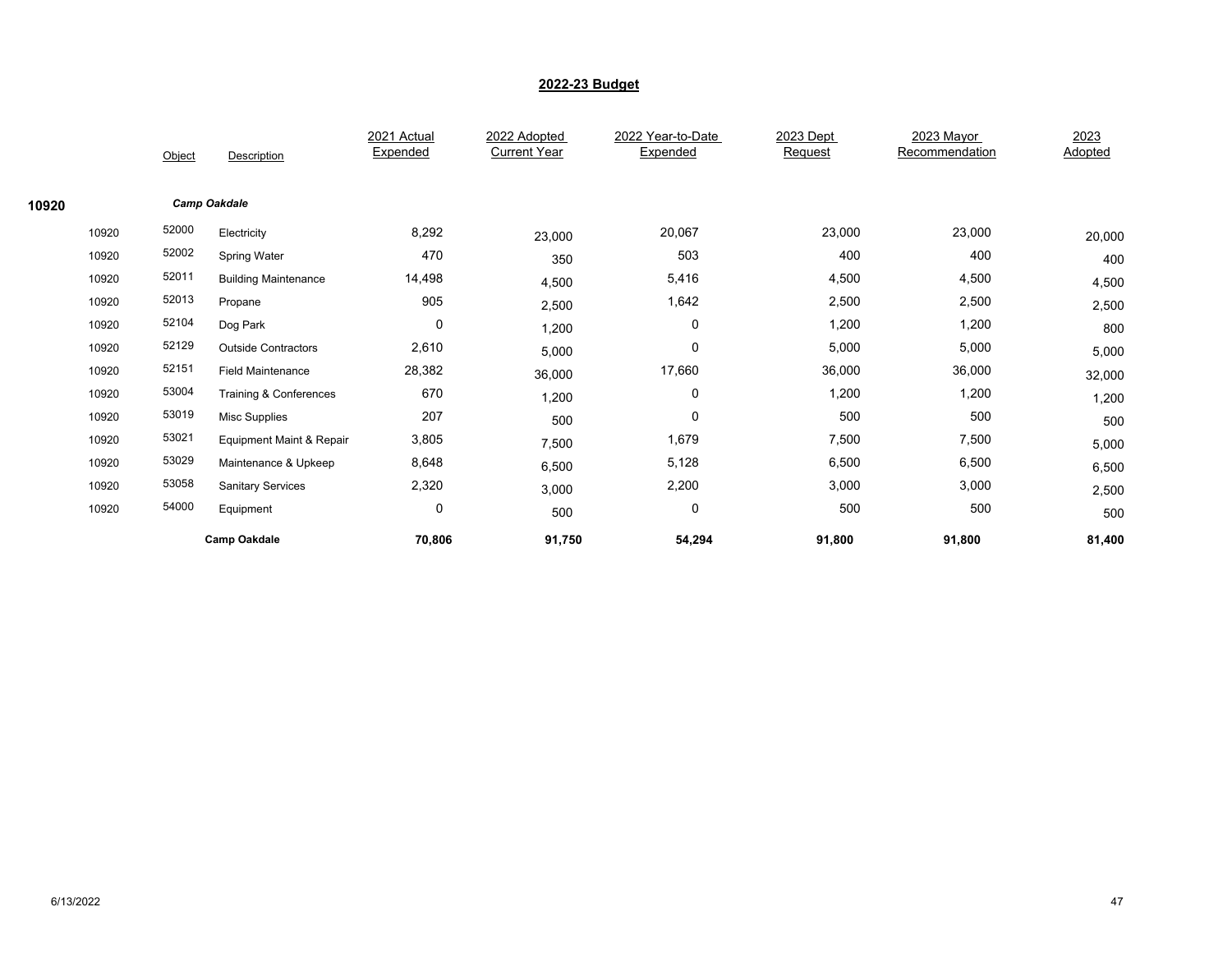|       |       |        |                                     | 2021 Actual | 2022 Adopted        | 2022 Year-to-Date | 2023 Dept | 2023 Mayor     | 2023        |  |
|-------|-------|--------|-------------------------------------|-------------|---------------------|-------------------|-----------|----------------|-------------|--|
|       |       | Object | Description                         | Expended    | <b>Current Year</b> | Expended          | Request   | Recommendation | Adopted     |  |
|       |       |        |                                     |             |                     |                   |           |                |             |  |
| 10930 |       |        | <b>Building Inspector</b>           |             |                     |                   |           |                |             |  |
|       | 10930 | 51016  | Secretary Salary                    | 49,861      | 49,878              | 46,285            | 52,500    | 52,500         | 52,500      |  |
|       | 10930 | 51059  | <b>Building Official</b>            | 79,738      | 79,032              | 84,175            | 79,032    | 79,032         | 79,032      |  |
|       | 10930 | 51060  | Deputy Building Official            | 67,890      | 68,238              | 20,310            | 65,000    | 65,000         | 65,000      |  |
|       | 10930 | 51100  | Overtime                            | $\mathbf 0$ | 500                 | 131               | 500       | 500            | 500         |  |
|       | 10930 | 51130  | <b>Temporary Help</b>               | 1,199       | 0                   | 84                | 0         | 0              | $\mathbf 0$ |  |
|       | 10930 | 51137  | PT Blight Inspector                 | 32          | 12,000              | 11,732            | 14,000    | 14,000         | 14,000      |  |
|       | 10930 | 52136  | Fees (Membership)                   | 320         | 400                 | 0                 | 400       | 400            | 400         |  |
|       | 10930 | 53004  | Training & Conferences              | 0           | 200                 | 0                 | 200       | 200            | 200         |  |
|       | 10930 | 53014  | Printing                            | 44          | 250                 | 0                 | 250       | 250            | 250         |  |
|       | 10930 | 53021  | <b>Equipment Maint &amp; Repair</b> | $\mathbf 0$ | 300                 | 0                 | 300       | 300            | 300         |  |
|       | 10930 | 53024  | <b>Reference Materials</b>          | 794         | 800                 | 0                 | 800       | 800            | 800         |  |
|       | 10930 | 53025  | <b>Inspection Supplies</b>          | 25          | 300                 | 0                 | 300       | 300            | 300         |  |
|       | 10930 | 53060  | Cellular Phone                      | 720         | 840                 | 525               | 800       | 800            | 800         |  |
|       | 10930 | 54000  | Equipment                           | 0           | 350                 | 449               | 350       | 350            | 350         |  |
|       |       |        | <b>Building Inspector</b>           | 200,622     | 213,088             | 163,692           | 214,432   | 214,432        | 214,432     |  |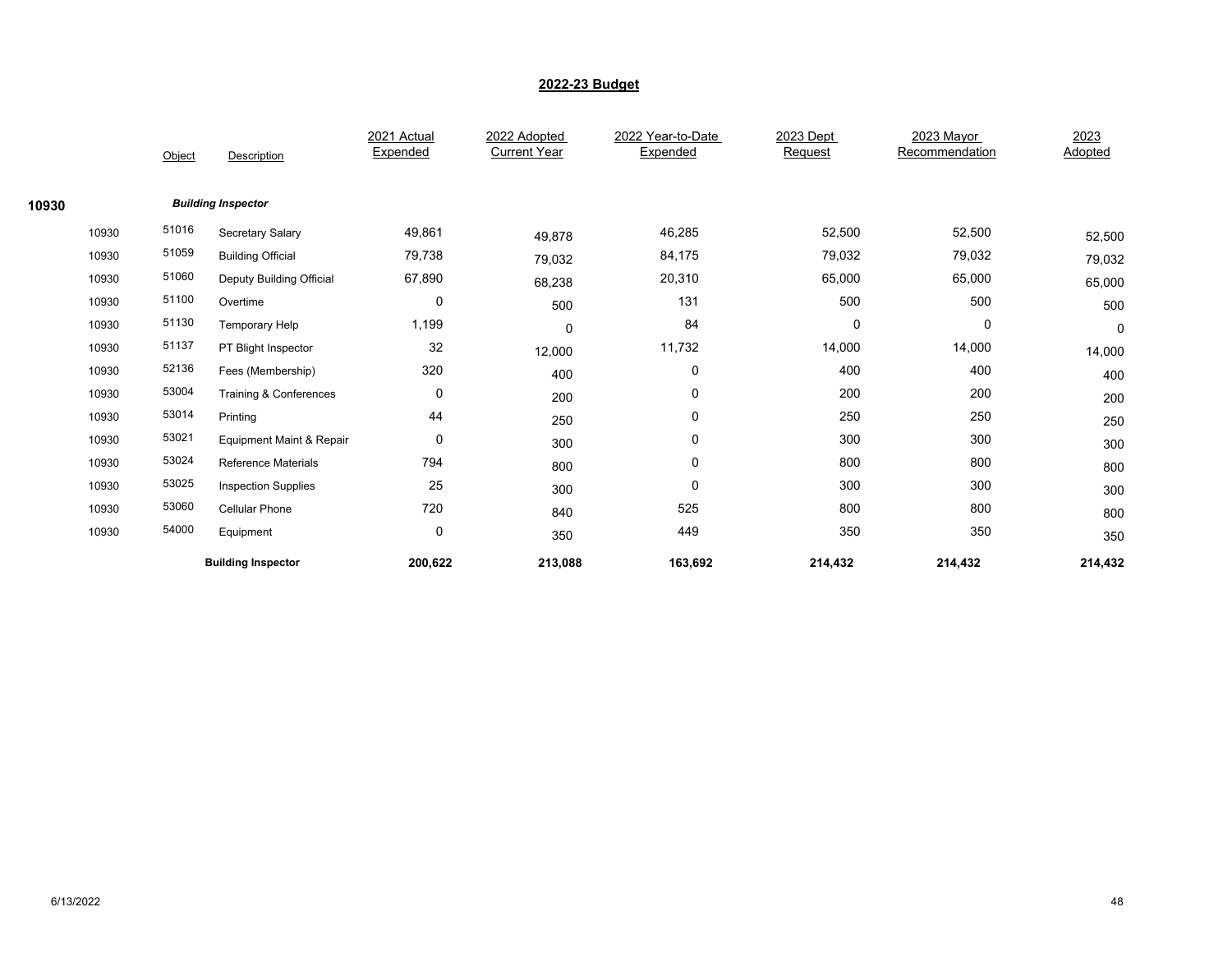|       |       |                    |                                     | 2021 Actual | 2022 Adopted        | 2022 Year-to-Date | 2023 Dept | 2023 Mayor     | 2023    |
|-------|-------|--------------------|-------------------------------------|-------------|---------------------|-------------------|-----------|----------------|---------|
|       |       | Object             | Description                         | Expended    | <b>Current Year</b> | Expended          | Request   | Recommendation | Adopted |
|       |       |                    |                                     |             |                     |                   |           |                |         |
| 10940 |       | <b>Solid Waste</b> |                                     |             |                     |                   |           |                |         |
|       | 10940 | 51100              | Overtime                            | 5,604       | 5,000               | 2,840             | 5,000     | 5,000          | 5,000   |
|       | 10940 | 51131              | PT Landfill Operator                | 38,601      | 36,000              | 25,963            | 44,000    | 44,000         | 44,000  |
|       | 10940 | 51139              | FT. Landfill                        | 120,690     | 126,500             | 120,809           | 135,000   | 135,000        | 135,000 |
|       | 10940 | 52002              | <b>Spring Water</b>                 | 577         | 300                 | 399               | 300       | 300            | 300     |
|       | 10940 | 52013              | Propane/heat                        | 629         | 1,200               | 691               | 1,200     | 1,200          | 1,000   |
|       | 10940 | 52030              | Recycling                           | 228,560     | 218,500             | 205,833           | 230,000   | 232,000        | 232,000 |
|       | 10940 | 52035              | Hazardous Waste Coll                | 478         | 1,000               | 139               | 1,000     | 1,000          | 500     |
|       | 10940 | 52124              | <b>Tipping Fees SCRRRA</b>          | 389,687     | 420,000             | 343,016           | 420,000   | 420,000        | 20,000  |
|       | 10940 | 52136              | Fees (Membership)                   | $\mathbf 0$ | 500                 | 0                 | 500       | 500            | 250     |
|       | 10940 | 52145              | <b>Tipping Fees Bulky Waste</b>     | 84,358      | 75,000              | 74,299            | 75,000    | 75,000         | 75,000  |
|       | 10940 | 52155              | <b>Sanitary Facilities</b>          | 1,560       | 3,500               | 0                 | 3,500     | 3,500          | 3,000   |
|       | 10940 | 53004              | Training & Conferences              | 0           | 100                 | 0                 | 100       | 100            | 100     |
|       | 10940 | 53014              | Printing                            | 1,503       | 2,500               | 66                | 2,500     | 2,500          | 2,000   |
|       | 10940 | 53015              | Uniforms                            | 211         | 1,750               | 430               | 1,750     | 1,750          | 1,750   |
|       | 10940 | 53019              | <b>Misc Supplies</b>                | 395         | 3,000               | 75                | 3,000     | 3,000          | 2,000   |
|       | 10940 | 53021              | <b>Equipment Maint &amp; Repair</b> | 2,145       | 7,000               | 2,514             | 7,000     | 7,000          | 6,000   |
|       | 10940 | 53029              | Maintenance & Upkeep                | 7,502       | 4,000               | 5,487             | 4,000     | 4,000          | 5,000   |
|       | 10940 | 53050              | Physicals                           | $\mathbf 0$ | 100                 | 0                 | 100       | 100            | 100     |
|       | 10940 | 53068              | Testing                             | 14,519      | 25,000              | 10,000            | 25,000    | 25,000         | 20,000  |
|       | 10940 | 54000              | Equipment                           | 12,179      | 3,000               | 0                 | 3,000     | 3,000          | 3,000   |
|       | 10940 | 54143              | <b>Recycling Containers</b>         | 90          | 3,000               | 270               | 3,000     | 3,000          | 3,000   |
|       |       |                    | <b>Solid Waste</b>                  | 909,288     | 936,950             | 792,832           | 964,950   | 966,950        | 559,000 |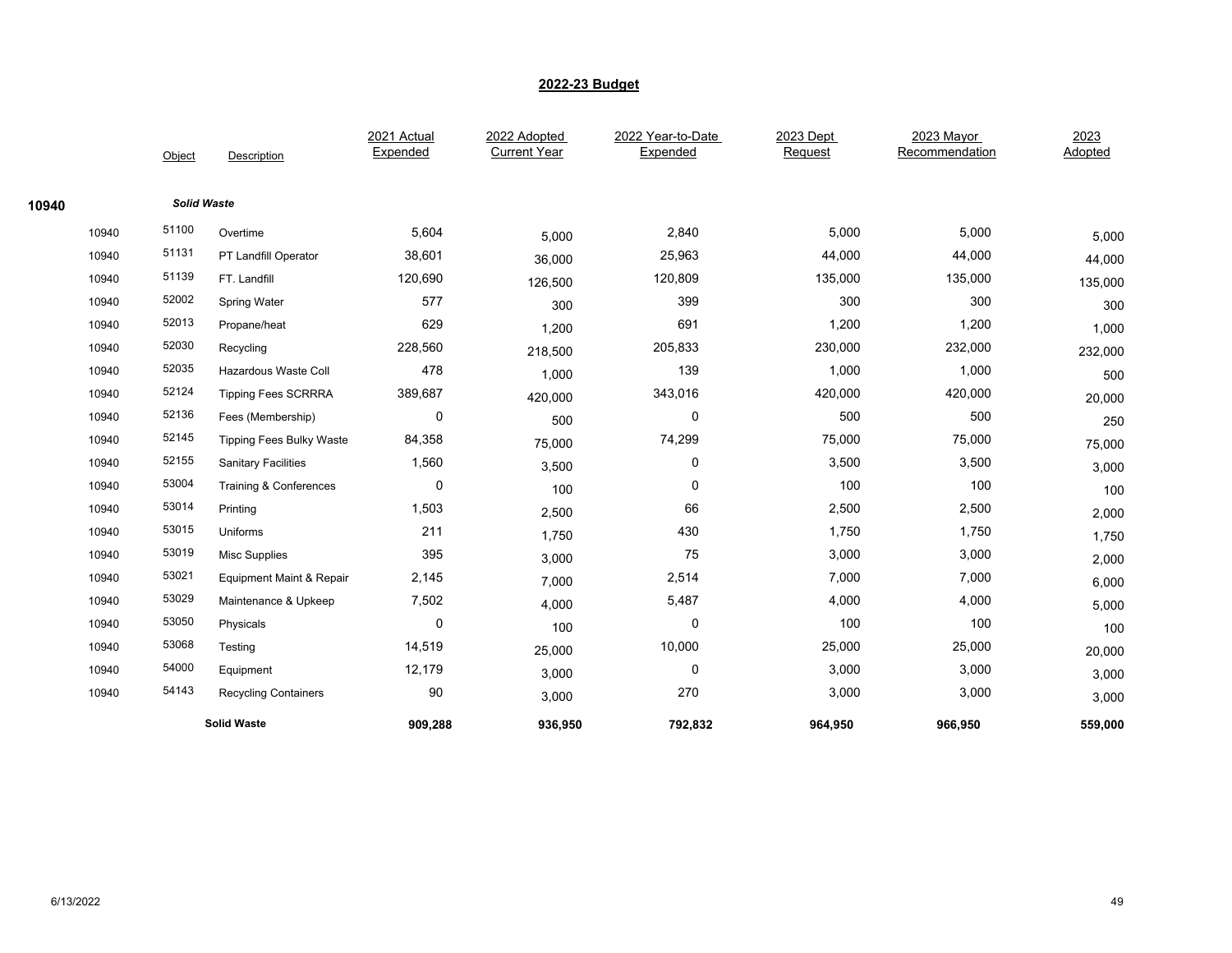|       |       | Object                    | Description               | 2021 Actual<br>Expended | 2022 Adopted<br><b>Current Year</b> | 2022 Year-to-Date<br>Expended | 2023 Dept<br>Request | 2023 Mayor<br>Recommendation | 2023<br>Adopted |
|-------|-------|---------------------------|---------------------------|-------------------------|-------------------------------------|-------------------------------|----------------------|------------------------------|-----------------|
| 10950 |       | <b>Board of Education</b> |                           |                         |                                     |                               |                      |                              |                 |
|       | 10950 | 53051                     | Board of Ed Expenses      | 38.757.141              | 39,816,140                          | 32,720,289                    | 41,729,949           | 40.811.544                   | 40,961,544      |
|       |       |                           | <b>Board of Education</b> | 38,757,141              | 39,816,140                          | 32,720,289                    | 41,729,949           | 40,811,544                   | 40,961,544      |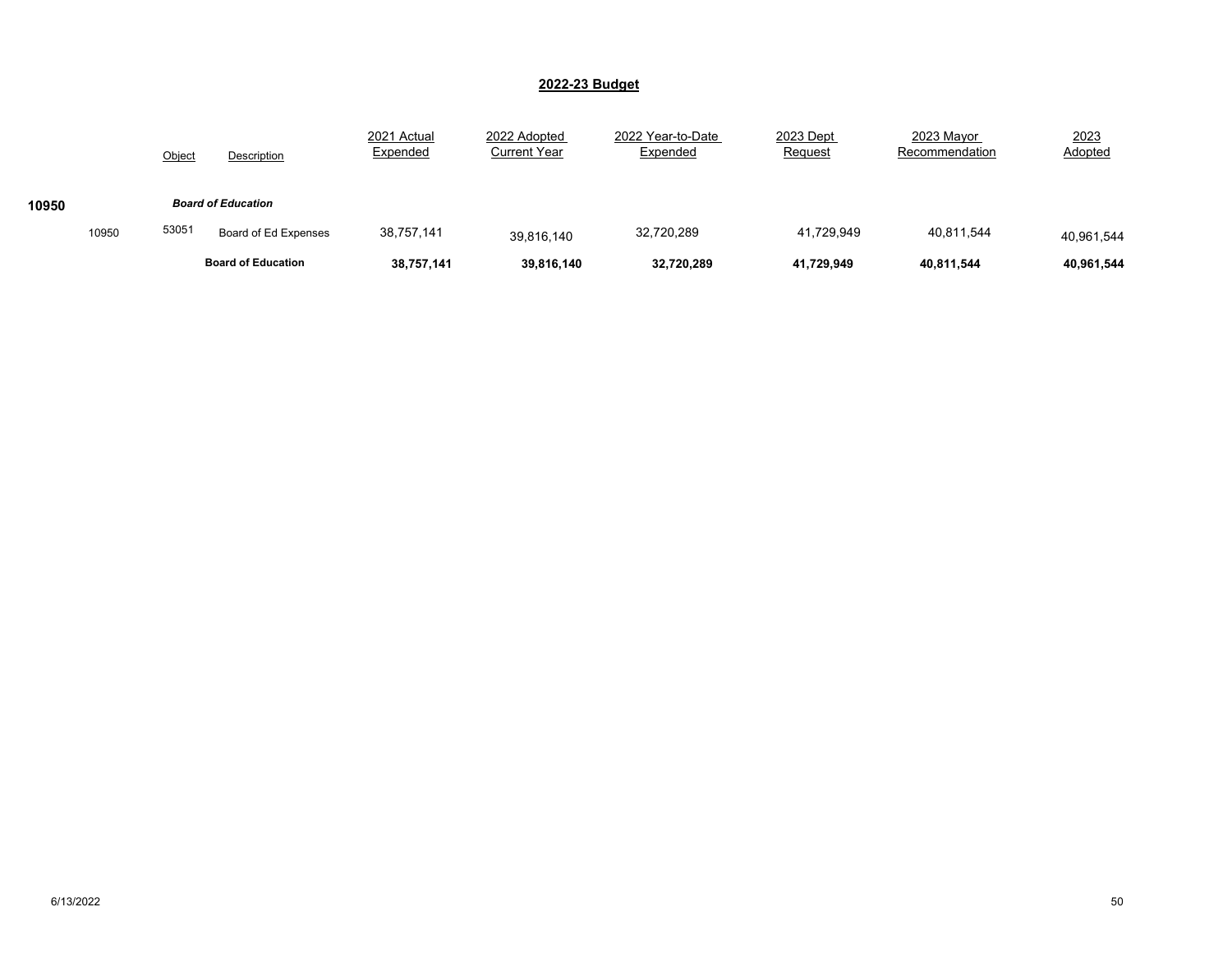|       |       | Object | Description                    | 2021 Actual<br>Expended | 2022 Adopted<br><b>Current Year</b> | 2022 Year-to-Date<br>Expended | 2023 Dept<br>Request | 2023 Mayor<br>Recommendation | 2023<br>Adopted |
|-------|-------|--------|--------------------------------|-------------------------|-------------------------------------|-------------------------------|----------------------|------------------------------|-----------------|
| 10960 |       |        | <b>Capital Improvement</b>     |                         |                                     |                               |                      |                              |                 |
|       | 10960 | 52012  | Paving & Drainage              | 0                       | 79,697                              | 79,697                        | 0                    | 124,650                      | 124,650         |
|       | 10960 | 54006  | Police Car Replacement         | 0                       | 187,500                             | 203,739                       | 0                    | 200,000                      | 77,200          |
|       | 10960 | 54010  | Snow Plow                      | 0                       | 0                                   | $\mathbf 0$                   | $\Omega$             | 14,800                       | 14,800          |
|       | 10960 | 54012  | Small Mower Camp Oakda         | 0                       | 28,000                              | 15,591                        | 0                    | 0                            | 0               |
|       | 10960 | 54016  | Fair Oaks Pave Back Lot        | 0                       | 83,000                              | 0                             | 0                    | 0                            | $\Omega$        |
|       | 10960 | 54024  | Senior Center Roof             | 0                       | 12,000                              | $\Omega$                      | $\Omega$             | 0                            | 0               |
|       | 10960 | 54040  | 40 Yd Container                | 0                       | 8,500                               | 0                             | 0                    | 14,000                       | 14,000          |
|       | 10960 | 54047  | 30 Yard Roll-off               | 0                       | 7,500                               | 0                             | 0                    | 0                            | $\Omega$        |
|       | 10960 | 54052  | Tennis Courts-Simpson          | 0                       | 276,143                             | $\Omega$                      | $\Omega$             | $\Omega$                     | $\Omega$        |
|       | 10960 | 54054  | Vehicle Replace-PW Direc       | 0                       | 23,689                              | 23,689                        | 0                    | $\Omega$                     | U               |
|       | 10960 | 54062  | Mostowy Site Plan              | 0                       | 12,000                              | 0                             | 0                    | 0                            | U               |
|       | 10960 | 54063  | Police Body Worn Camera        | $\Omega$                | 46,250                              | 41,792                        | $\Omega$             | 0                            | $\Omega$        |
|       | 10960 | 54064  | School Buses/Vans              | 25,000                  | 0                                   | $\mathbf 0$                   | $\mathbf 0$          | 32,350                       | 32,350          |
|       | 10960 | 54082  | Bleachers FB/Soccer/Base       | 0                       | 24,000                              | 0                             | 0                    | 0                            | 0               |
|       | 10960 | 54087  | Turn Out Gear Replaceme        | 74,999                  | $\mathbf 0$                         | $\mathbf 0$                   | $\Omega$             | 0                            | $\Omega$        |
|       | 10960 | 54088  | <b>Plow Truck</b>              | 0                       | 209,696                             | 209,010                       | $\Omega$             | $\mathbf 0$                  | n               |
|       | 10960 | 54094  | <b>SCBA Cylinders Replacem</b> | 125,000                 | $\Omega$                            | 0                             | 0                    | 0                            | U               |
|       | 10960 | 54097  | Old Town Hall Repairs          | 0                       | 75,000                              | 0                             | 0                    | 0                            |                 |
|       | 10960 | 54101  | Mohegan Gym Floor              | 182,862                 | $\mathbf 0$                         | $\mathbf 0$                   | $\Omega$             | 0                            | $\Omega$        |
|       | 10960 | 54104  | Replace carpet @ TYL           | $\pmb{0}$               | $\Omega$                            | $\Omega$                      | 0                    | 0                            | 152,000         |
|       | 10960 | 54119  | Repeater Radio Replacem        | 30,000                  | O                                   | 0                             | 0                    | 0                            | 0               |
|       | 10960 | 54124  | Archeological Study            | 0                       | $\Omega$                            | $\mathbf 0$                   | $\mathbf 0$          | 10,000                       | 10,000          |
|       | 10960 | 54125  | Elgin Broom Sweaper            | 0                       | 270,962                             | 270,959                       | $\Omega$             | 0                            | 0               |
|       | 10960 | 54142  | Cook Drive Radio Tower         | 40,000                  | 0                                   | 0                             | 0                    | 0                            | 50,000          |
|       | 10960 | 54308  | Replace AC Units @ PD          | 0                       | 22,135                              | 0                             | 0                    | 0                            | $\Omega$        |
|       | 10960 | 54309  | Camera Upgrade TH              | 10,000                  | $\Omega$                            | $\mathbf 0$                   | $\mathbf 0$          | 0                            | U               |
|       | 10960 | 54319  | Proposed CIP                   | 0                       | O                                   | 0                             | 5,651,801            | $\Omega$                     | 0               |
|       | 10960 | 54320  | Multi Purpose Facility         | 0                       | $\Omega$                            | 0                             | 0                    | 25,000                       | 25,000          |